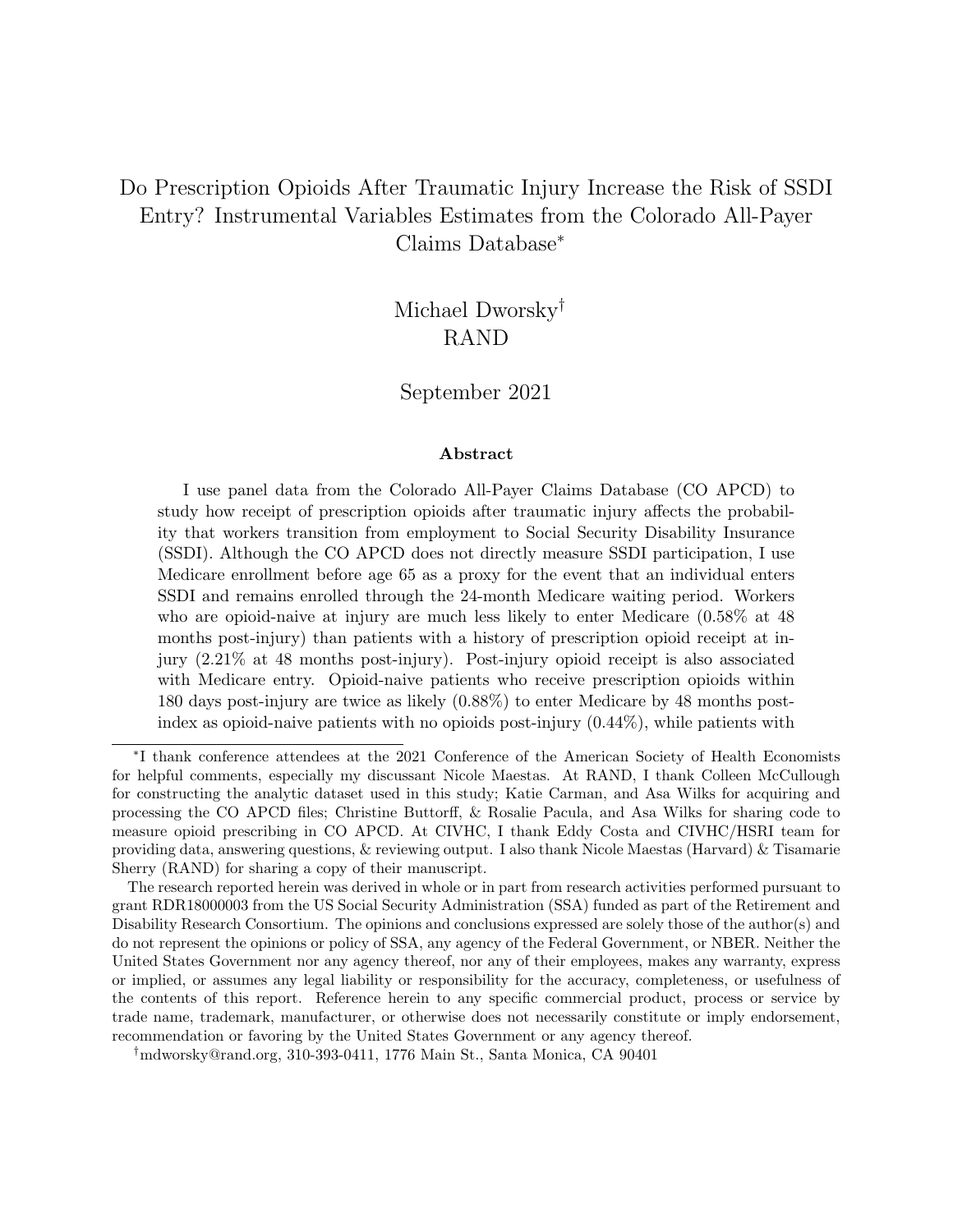a history of prescription opioid receipt who receive prescription opioids within 180 days post-injury are about 2.5 times as likely (2.85%) to enter Medicare by 48 months postindex as opioid-naive patients with no opioids post-injury (1.11%). It is unclear if this relationship is causal, however: instrumental variables estimates provide some support for the hypothesis that opioid prescribing increases the probability of entering SSDI, but are ultimately inconclusive.

Keywords: opioids, all-payer claims databases, social security disability, Medicare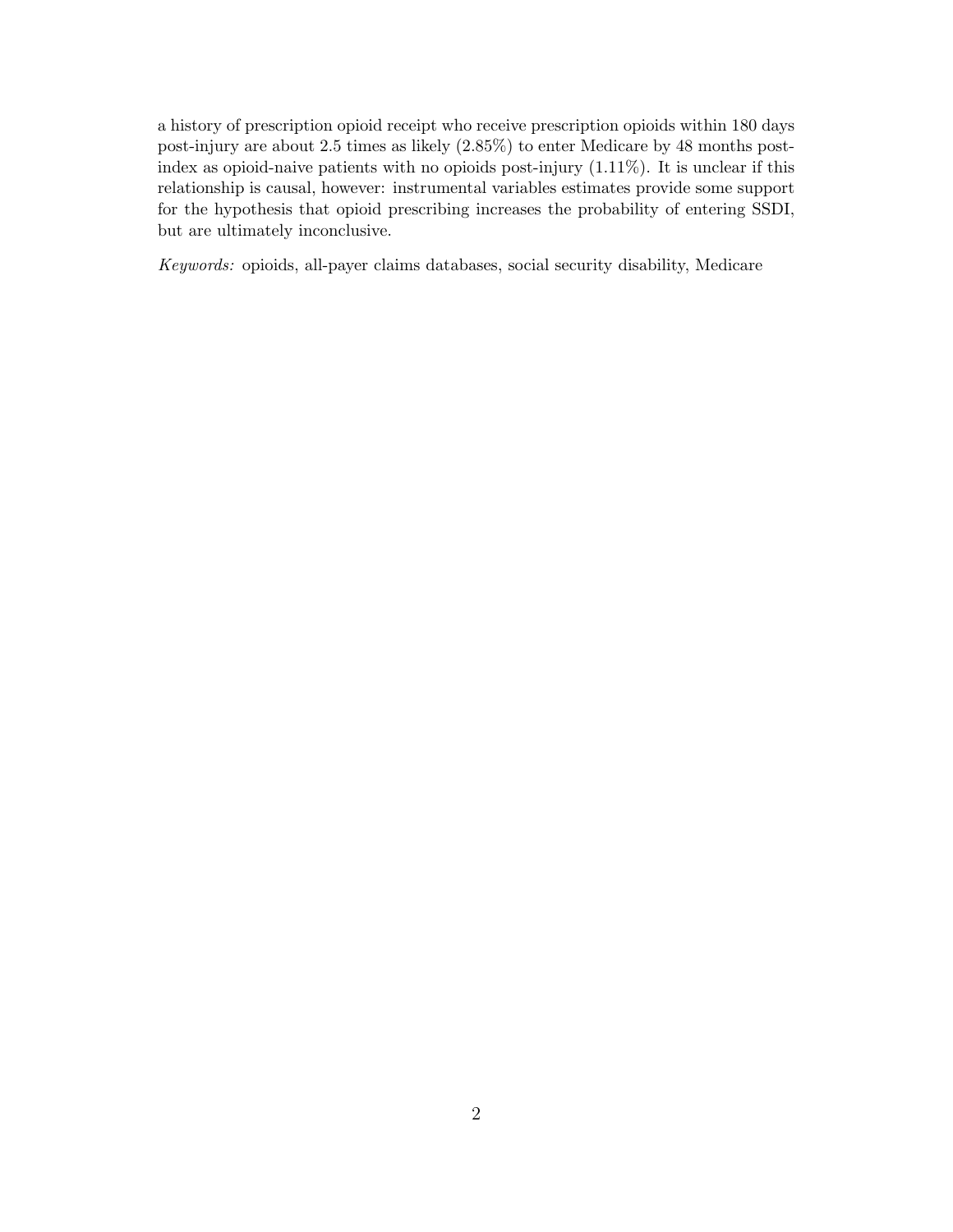#### 1 Introduction

Musculoskeletal disorders, pain, and prescription opioid use are highly prevalent among DI beneficiaries and other adults with disabilities who are not in the labor force [\(Krueger, 2017;](#page-37-0) [Morden et al., 2014;](#page-38-0) [SSA, 2018\)](#page-38-1). Evidence on the causal effect of opioid prescribing on SSDI entry would help SSA predict how policies targeting access to prescription opioids (such as state PDMPs) are likely to affect SSDI enrollment. It has been difficult to answer this question, however: opioid prescribing, local labor market conditions, and SSDI participation are all causally intertwined, and prescribing is endogenous to health status and the severity of pain. While cross-sectional associations between opioid prescribing, poor local labor market outcomes, and SSDI participation have been convincingly documented, more evidence about the causal relationships that drive this association are needed to guide policymaking.

In this study, I use 2012-2018 data from the Colorado All-Payer Claims Database (CO APCD) to estimate how prescription opioids affect the likelihood that unanticipated health shocks resulting in pain – specifically, traumatic injuries resulting in ED visits for patients who are covered by employer-sponsored insurance – result in SSDI entry, as proxied by Medicare entry within 4 years of an ED visit for an injury. Because opioid prescribing reflects injury severity, I use variation across health insurers in post-injury prescribing patterns to instrument for individual patients' probability of receiving prescription opioids after traumatic injury. This analysis thus provides the first individual-level estimates on the impact of opioid use on SSDI participation, providing a helpful complement to the growing literature on county-level or aggregate associations between opioids, labor market outcomes, and SSDI participation.

I identify a cohort of individuals who are a) likely to be eligible for SSDI disabled worker benefits, b) currently employed, and c) experience an unanticipated health event likely to result in pain and receipt of prescription opioids. I focus on adults aged 22-58 who are continuously covered for at least 12 months by Employer-Sponsored Insurance (ESI) in their own name, and who visit an ED for a traumatic injury in 2013 or 2014 after at least 12 months without any ED visits. Because nearly all injury patients who go on to enter Medicare within four years of injury are aged 50-58 (rather than 22-49) at injury, I also estimate regression models and descriptive statistics for the subsample of older adults (aged 50-58 at injury).

Besides being a proxy for labor force attachment, continuous ESI coverage allows me to measure patients' diagnosed comorbidities and prescription opioid receipt over the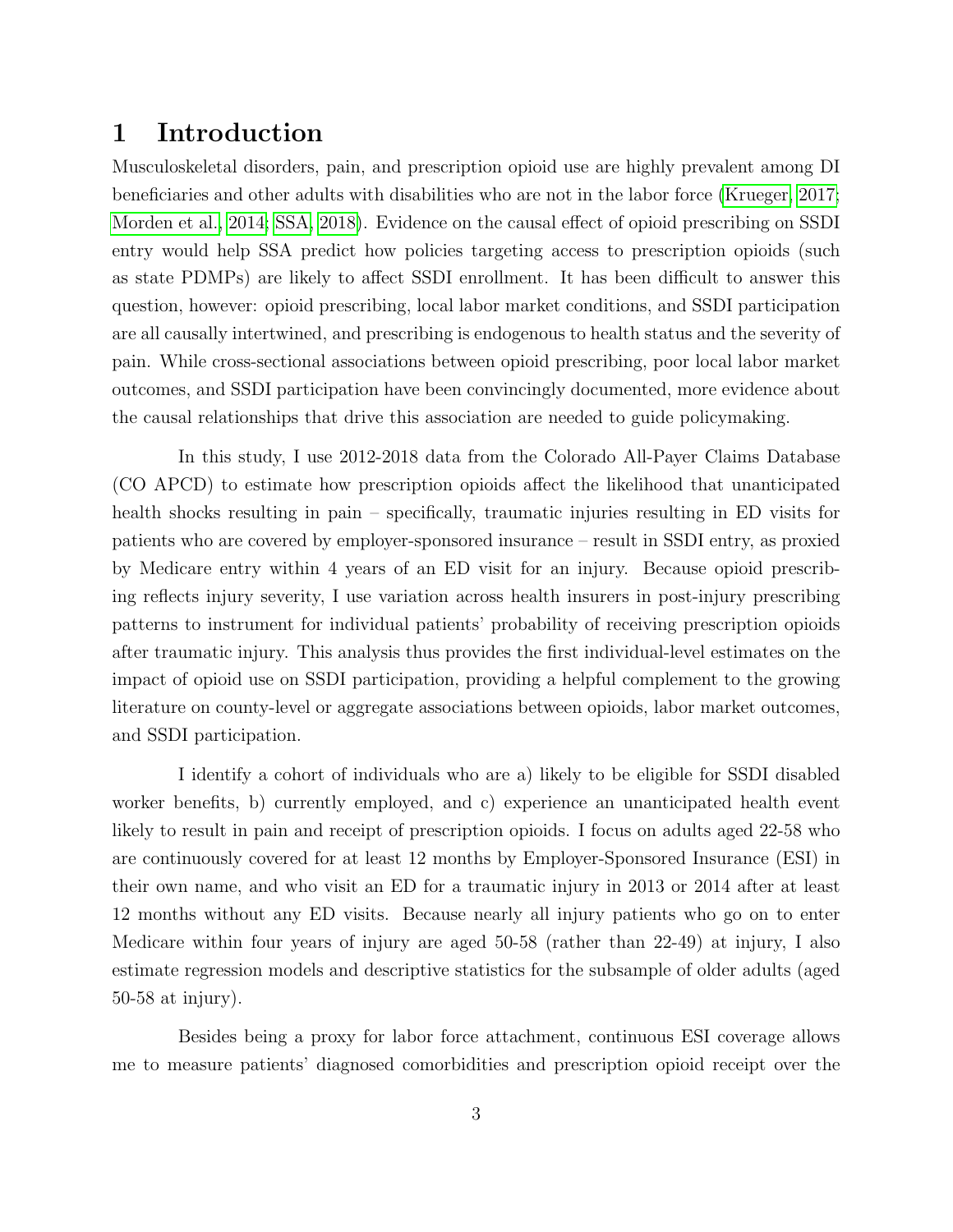year prior to the index ED visit: patients with 1 or more opioid prescriptions in the year before the index visit are coded as having pre-injury opioid prescriptions, and those with no prescriptions are coded as opioid-naive. Injuries occurring in 2013-2014 are identified based on principal diagnosis (ICD-9-CM) codes. Injury ED visits are identified and body part/nature of injury are coded using the Barell matrix [\(Barell et al., 2002\)](#page-37-1), a widely used algorithm for classifying diagnosis codes related to injuries into a manageable set of injury types.

The paper contains some descriptive findings about the dynamics of opioid prescribing after injuries and associations between prescription opioids and subsequent Medicare enrollment. Opioid receipt rises sharply after an injury ED visit, with the probability of receiving any opioids increasing by 25 percentage points relative to the month before the injury. Patients who are opioid-naive at injury are much less likely to enter Medicare (0.58% at 48 months post-index) than patients with a history of prescription opioid receipt at injury (2.21% at 48 months post-index). Conditional on pre-injury opioid receipt, post-injury opioid receipt is associated with Medicare entry. Opioid-naive patients who receive prescription opioids within 180 days post-injury are twice as likely (0.88%) to enter Medicare by 48 months post-index as opioid-naive patients with no opioids post-injury (0.44%), while patients with a history of prescription opioid receipt who receive prescription opioids within 180 days postinjury are about 2.5 times as likely (2.85%) to enter Medicare by 48 months post-index as opioid-naive patients with no opioids post-injury (1.11%). Consistent with these descriptive findings, OLS regression estimates that adjust for injury type, demographics, and pre-injury comorbidities continue to show a strong association between post-injury opioid receipt and Medicare entry. Including covariates reduces the magnitude of this association by about one third, but it remains highly statistically significant.

These estimates cannot be interpreted causally because opioid prescribing is likely to reflect unobserved variation in health status and disability risk that cannot be controlled for adequately using claims data. I therefore estimated two-stage least square (2SLS) regression models using the leave-one-out mean of opioid prescribing for other injury patients covered by the same insurer. In the main sample (of patients aged 22-58 at injury), 2SLS estimates are positive but are not statistically significant. In the subsample of older adults (aged 50- 58 at injury), 2SLS estimates of the effect of average daily morphine milligram equivalents (MME) for patients aged  $50+$  are statistically significant at  $5\%$  (when average daily MME) is measured over 90 days) or  $1\%$  (when measured over 180 days). The estimated coefficients are large and positive: the coefficient for average daily MME over 180 days post-injury would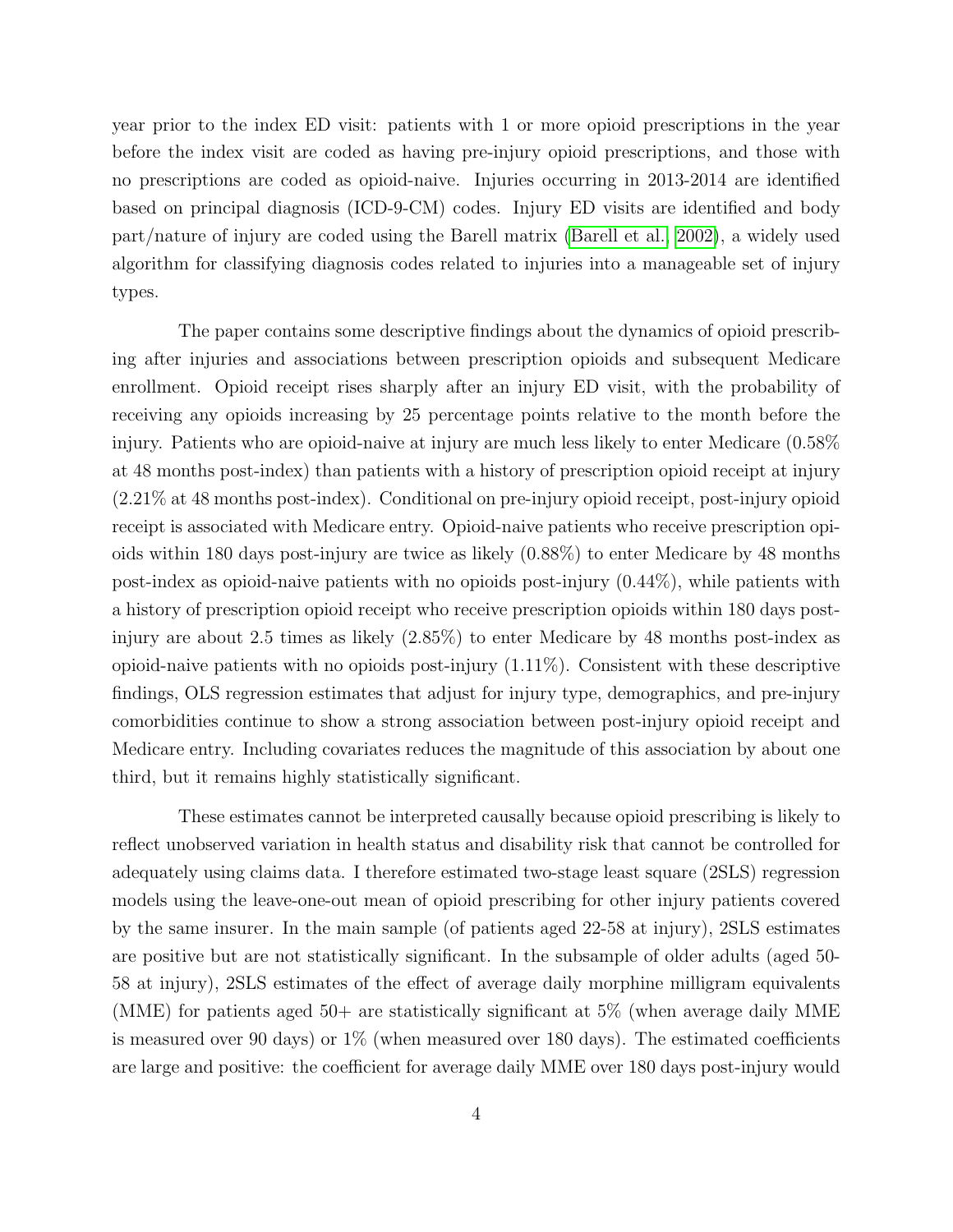imply that a shift from the 75th to 90th percentile of post-injury prescribing for adults over age 50 (+2.74 average daily MME over 180 days) predicts an 8.1 percentage point increase in the probability of Medicare entry by 4 year post-injury, a 260% increase relative to the sample mean probability of Medicare entry for adults aged 50-58 at injury. These 2SLS estimates are marginally significant under the wild bootstrap, but the instruments may be weak, and so I view these results are suggestive at best.

Despite the limitations of the instrumental variables estimates presented here, the ability to examine even a proxy for SSDI entry in a state APCD may offer a useful direction for future work on health status, insurance coverage, and health care utilization prior to SSDI entry. In addition, the descriptive findings presented here on associations between preand post-injury opioid receipt and Medicare enrollment may be of interest to policymakers and clinicians for purposes of targeting interventions to help individuals remain employed or in the labor force after traumatic injuries.

The paper is organized as follows: Section [2](#page-4-0) briefly discusses policy details relevant to Medicare coverage for SSDI beneficiaries and reviews other studies on relationships between opioids, the labor market, work disability, and SSDI; Section [3](#page-10-0) describes the CO APCD data and details the definition of the analysis sample and the construction of key variables; Section [4](#page-23-0) describes the OLS and 2SLS regression models estimated in the paper, including definition of the instruments; Section [5](#page-27-0) presents the descriptive and regression results on the relationship between opioid prescribing and Medicare enrollment.. Section [6](#page-35-0) discusses implications of the study and discusses directions for future work.

#### <span id="page-4-0"></span>2 Background

Medicare Eligibility for SSDI Beneficiaries Social Security Disability Insurance (SSDI) provides cash benefits to workers with a disability, which is defined as "the inability to do any substantial gainful activity by reason of any medically determinable physical or mental impairment which can be expected to result in death or which has lasted or can be expected to last for a continuous period of not less than 12 months" (CFR 404.1505). In addition to cash benefits, SSDI beneficiaries become eligible to enroll in Medicare after they have received SSDI benefits for 24 months [\(Szymendera, 2009\)](#page-38-2). SSDI benefits begin five months after disability onset, so the total duration from disability onset to Medicare entitlement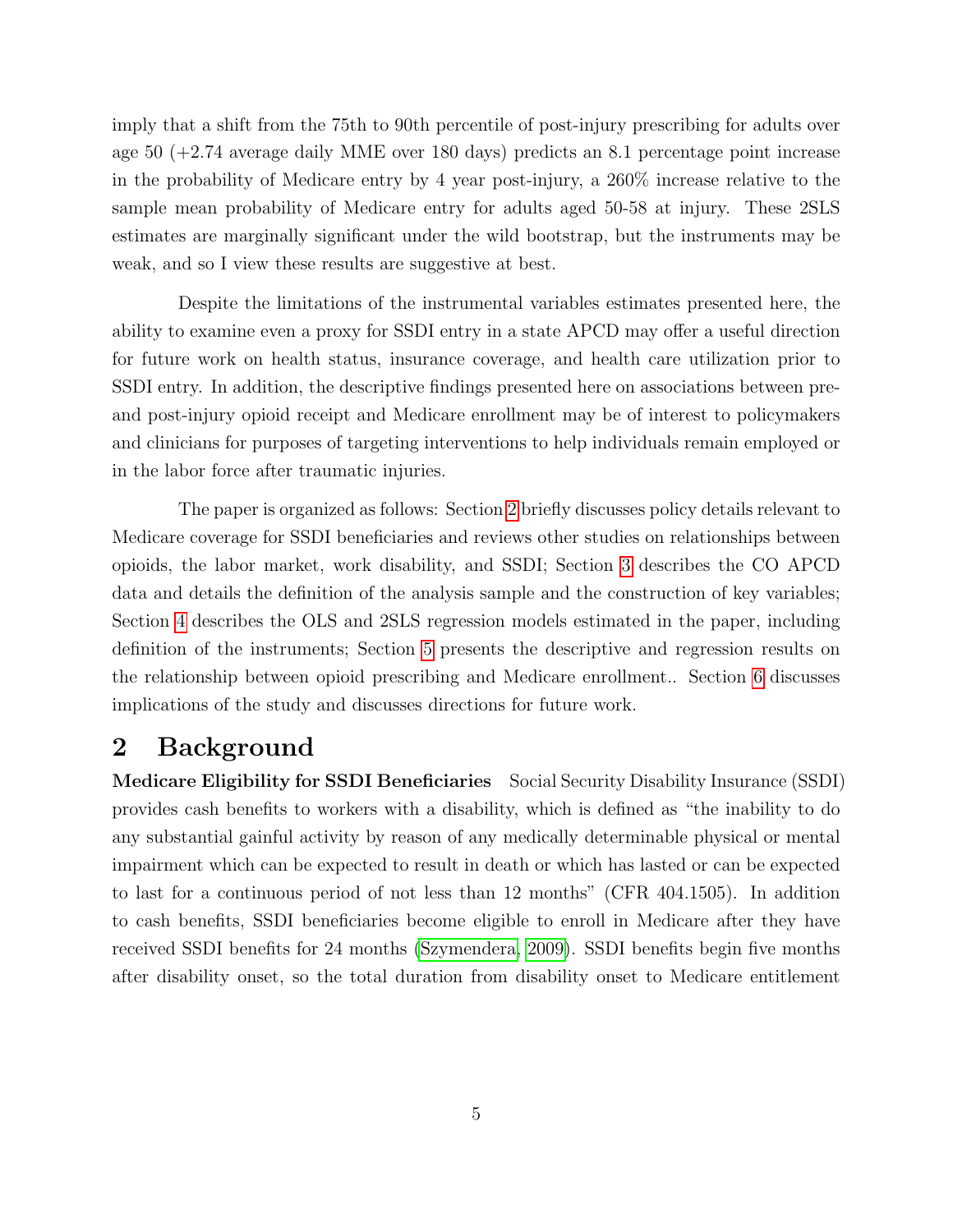for a disabled worker who applies for and is awarded SSDI is 30 months in most cases.<sup>[1](#page-5-0)</sup> [Rupp and Riley](#page-38-3) [\(2012\)](#page-38-3) show that nearly 100 percent of SSDI beneficiaries enroll in Medicare immediately upon completing the waiting period.

In this paper, I treat Medicare enrollment before age 65 among individuals with a work history as a proxy for having previously entered SSDI. Because the CO APCD contains data on individuals with private insurance as well as records on Medicare enrollment, the CO APCD can be used to study how health events and health care received while individuals are covered by private insurance affect the probability of subsequent SSDI entry. The key assumption for this analysis is that non-elderly Medicare enrollees with a work history are SSDI beneficiaries. Although, as catalogued by [Szymendera](#page-38-2) [\(2009\)](#page-38-2), there are a number of other reasons for non-elderly adults to become eligible for Medicare, most of these also require the individual to either be disabled or to have End-Stage Renal Disease (ESRD). Enrollment data reported by CMS indicate that, as of 2017, 98% of non-elderly Medicare enrollees in Colorado were disabled without ESRD.[2](#page-5-1)

#### 2.1 Related Literature

Most studies on the labor market and disability impacts of prescription opioids have focused on aggregate data. When we look across different geographic areas at a given point in time (i.e., in cross-section), drug overdose mortality is strongly associated with local economic conditions. [Monnat](#page-38-4) [\(2018\)](#page-38-4) confirms that economic distress–defined as an index reflecting labor market conditions, poverty rates, disability program participation, and other indicators of hardship–predicted higher drug-related mortality during the period from 2006-2015: a one-standard deviation increase in the economic distress index predicted a 6.4 percent increase in the age-adjusted drug overdose mortality rate. [Cutler et al.](#page-37-2) [\(2017,](#page-37-2) [2016\)](#page-37-3) similarly provide evidence of an association between state-level opioid prescribing patterns and SSDI application volumes.

However, much remains unknown about the causal relationships driving the aggregate relationship between opioids and the labor market. The cross-sectional relationships between local area opioid supply, labor market conditions, and SSDI could be driven by at least three plausible causal mechanisms with very different policy implications:

<span id="page-5-0"></span><sup>&</sup>lt;sup>1</sup>The 24-month waiting period from the start of SSDI befits to Medicare eligibility is substantially shortened for SSDI beneficiaries with End-Stage Renal Disease (ESRD) and is eliminated for beneficiaries with amyotrophic lateral sclerosis (ALS) [\(Szymendera, 2009\)](#page-38-2).

<span id="page-5-1"></span><sup>&</sup>lt;sup>2</sup>Source: CMS Program Statistics, Table MDCR ENROLL AB 8. Available at [https:](https://www.cms.gov/Research-Statistics-Data-and-Systems/Statistics-Trends-and-Reports/CMSProgramStatistics/2017/2017_Enrollment) [//www.cms.gov/Research-Statistics-Data-and-Systems/Statistics-Trends-and-Reports/](https://www.cms.gov/Research-Statistics-Data-and-Systems/Statistics-Trends-and-Reports/CMSProgramStatistics/2017/2017_Enrollment) [CMSProgramStatistics/2017/2017\\_Enrollment](https://www.cms.gov/Research-Statistics-Data-and-Systems/Statistics-Trends-and-Reports/CMSProgramStatistics/2017/2017_Enrollment) as of September 19, 2021.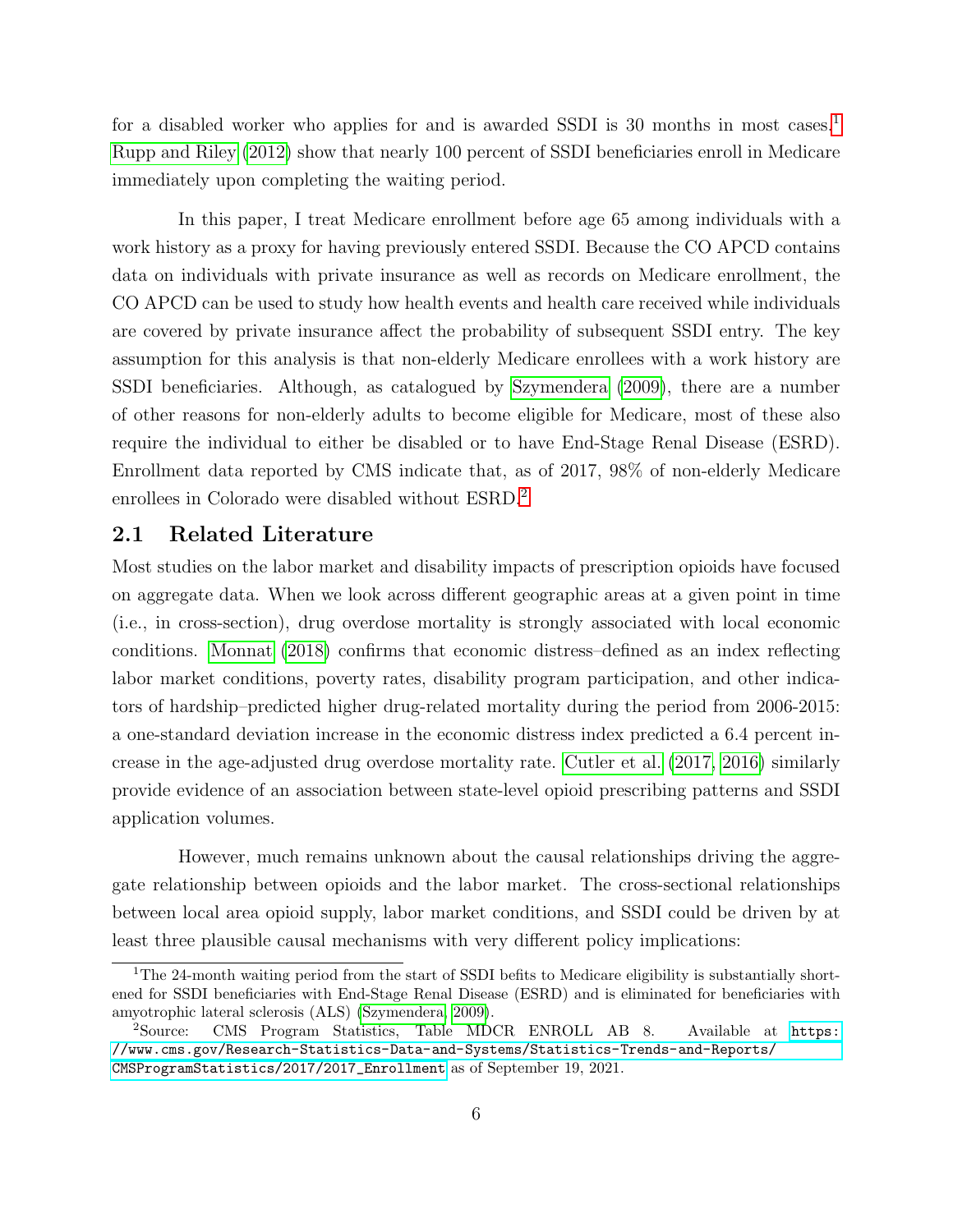- 1. Use of opioids leads to reduced labor force participation, including SSDI entry
- 2. Chronic pain both reduces labor force participation (including SSDI entry) and leads to use of pain medication, including opioids
- 3. Labor force non-participation in response to declining labor demand leads to substance abuse, including abuse of opioids

Each of these theories has been substantiated to some degree in credibly identified studies using aggregate data. I briefly discuss these studies before moving on to research specifically about the effect of opioids on disability and participation in SSDI or SSI.

Effects of Opioid Supply on Labor Market Outcomes Several papers with strong research designs have shown that greater opioid prescribing in a geographic area reduces employment or labor force participation, including [Aliprantis and Schweitzer](#page-37-4) [\(2018\)](#page-37-4), [Harris](#page-37-5) [et al.](#page-37-5) [\(2020\)](#page-37-5), and [Beheshti](#page-37-6) [\(2019\)](#page-37-6). A paper by [Currie et al.](#page-37-7) [\(2019\)](#page-37-7), however, raised some questions about the interpretation of these findings: they found important differences across demographic groups in the direction and significance of labor supply impacts of prescription opioids. More recently, [Park and Powell](#page-38-5) [\(2021\)](#page-38-5) found that the 2010 reformulation of Oxy-Contin (which reduced the supply of prescription opioids but induced substitution toward heroin and other illicit opioids) reduced labor supply in geographic areas that had higher rates of OxyContin use prior to the reformulation; related work by Alpert et al. (2018) studying heroin overdose mortality strongly suggests that the mechanism that explains the reduced-form relationship found by [Park and Powell](#page-38-5) [\(2021\)](#page-38-5) is substitution from prescription opioids to illicit opioids.

Effects of Labor Market Outcomes on Opioid Use and Mortality Several recent studies have also shown a causal connection in the opposite direction, from reduced labor demand or employment to increased opioid prescribing or opioid-related overdose mortality. The most convincing papers have focused specifically on manufacturing employment. [Pierce](#page-38-6) [and Schott](#page-38-6) [\(2020\)](#page-38-6) study changes in unemployment between 1990 and 2013 that resulted from the accession of China to the WTO in 2000, measuring import exposure at the local labor market level by comparing the mix of products in an area's manufacturing output to changes in tariffs. They find that exposure to Chinese import competition is strongly related to higher rates of accidental poisoning deaths (which have been driven principally by opioid overdoses), as well as higher suicide rates. A study by [Venkataramani et al.](#page-38-7) [\(2020\)](#page-38-7) compares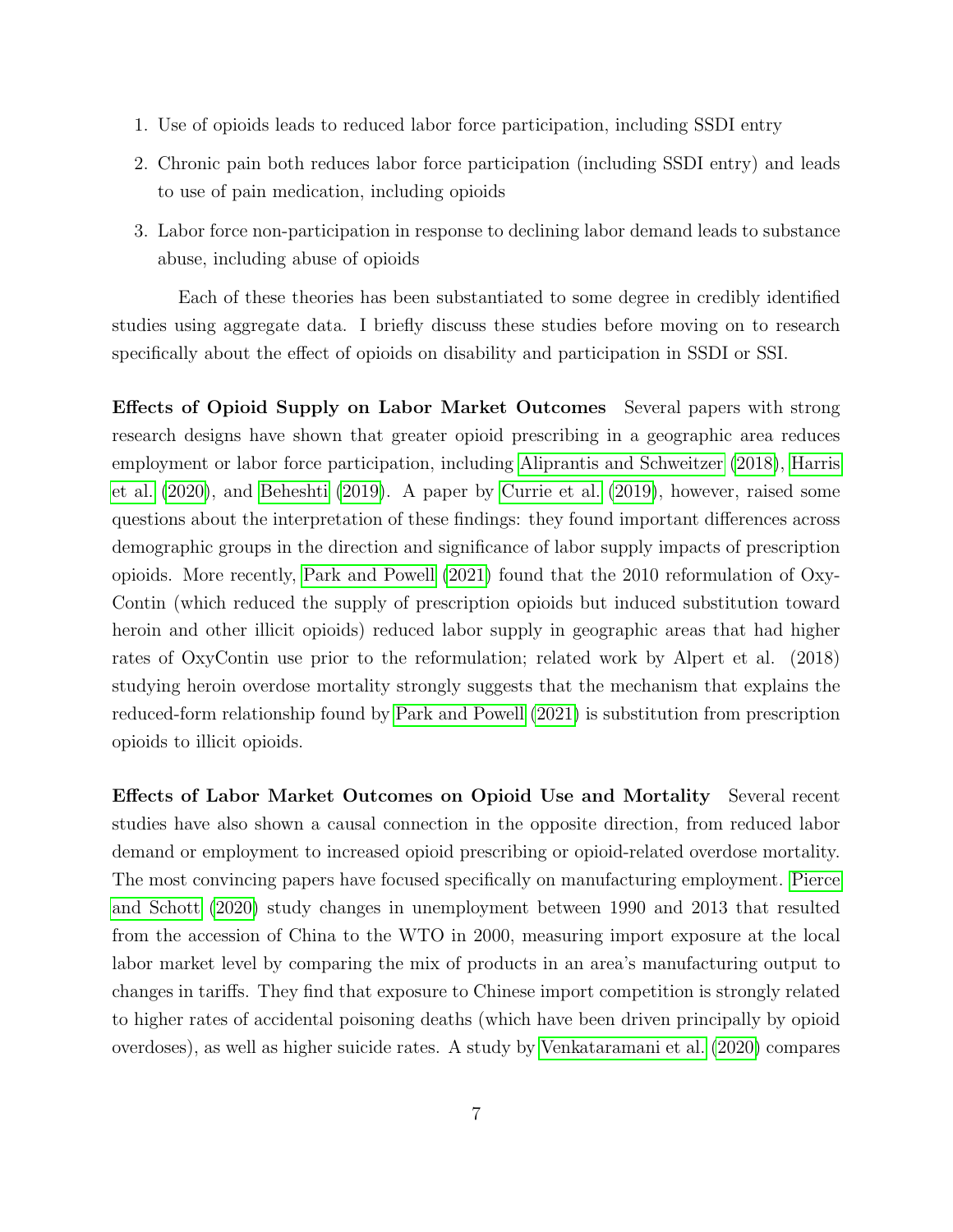counties with auto plant closures between 1999 and 2016 to other counties with auto plants that did not close. They find very large mortality effects associated with large declines in labor demand, with opioid-related mortality increasing by 85 percent as of five years after the plant closure.

That said, other well-designed studies that look at different industries beyond the manufacturing sector paint a more nuanced picture of the relationship between labor market conditions and the opioid crisis. [Metcalf and Wang](#page-38-8) [\(2019\)](#page-38-8) examine impacts of coal mine employment on opioid mortality and more or less reach the opposite conclusion from [Pierce](#page-38-6) [and Schott](#page-38-6) [\(2020\)](#page-38-6) and [Venkataramani et al.](#page-38-7) [\(2020\)](#page-38-7) about the relationship between labor demand and opioid overdose mortality. Specifically, they find that coal mine employment increases opioid overdose mortality. Other working papers that look at employment across all industries (not just manufacturing) also find that the effect of employment rates on opioid prescribing differs meaningfully by educational attainment and gender [\(Currie et al., 2019\)](#page-37-7) and by the industry-level workplace injury rate [\(Musse, 2019\)](#page-38-9).

To sum up, previous research on aggregate outcomes at the county or state unit of observation support the existence of economically significant causal connections in both directions, from opioid supply to labor market outcomes, and from labor market conditions to opioid use and overdose mortality.

Effects of Prescription Opioids on Disability Several papers have also examined the effect of prescription opioids on work disability and outcomes related to federal disability programs, such as applications, new awards, and the participation rates.

[Savych et al.](#page-38-10) [\(2019\)](#page-38-10) study opioid prescribing and temporary disability duration for workers who are injured on the job and file workers' compensation claims. They use an instrumental variables strategy that leverages variation across health care markets in the rate at which health care providers prescribe opioids. Their main findings focus on longterm opioid prescribing, which they define as receipt of one or more opioid prescriptions in the first thee months after injury and three or more opioid prescriptions in the sixth through twelfth months after injury. There are two major findings in this paper. First, [Savych et al.](#page-38-10) [\(2019\)](#page-38-10) find that long-term opioid prescribing results in more than a tripling (251% increase) of temporary disability duration relative to injured patients who received no prescription opioids. These results represent the first estimates of the causal effect of opioid prescribing on disability duration among injured workers. A second and more subtle finding is that their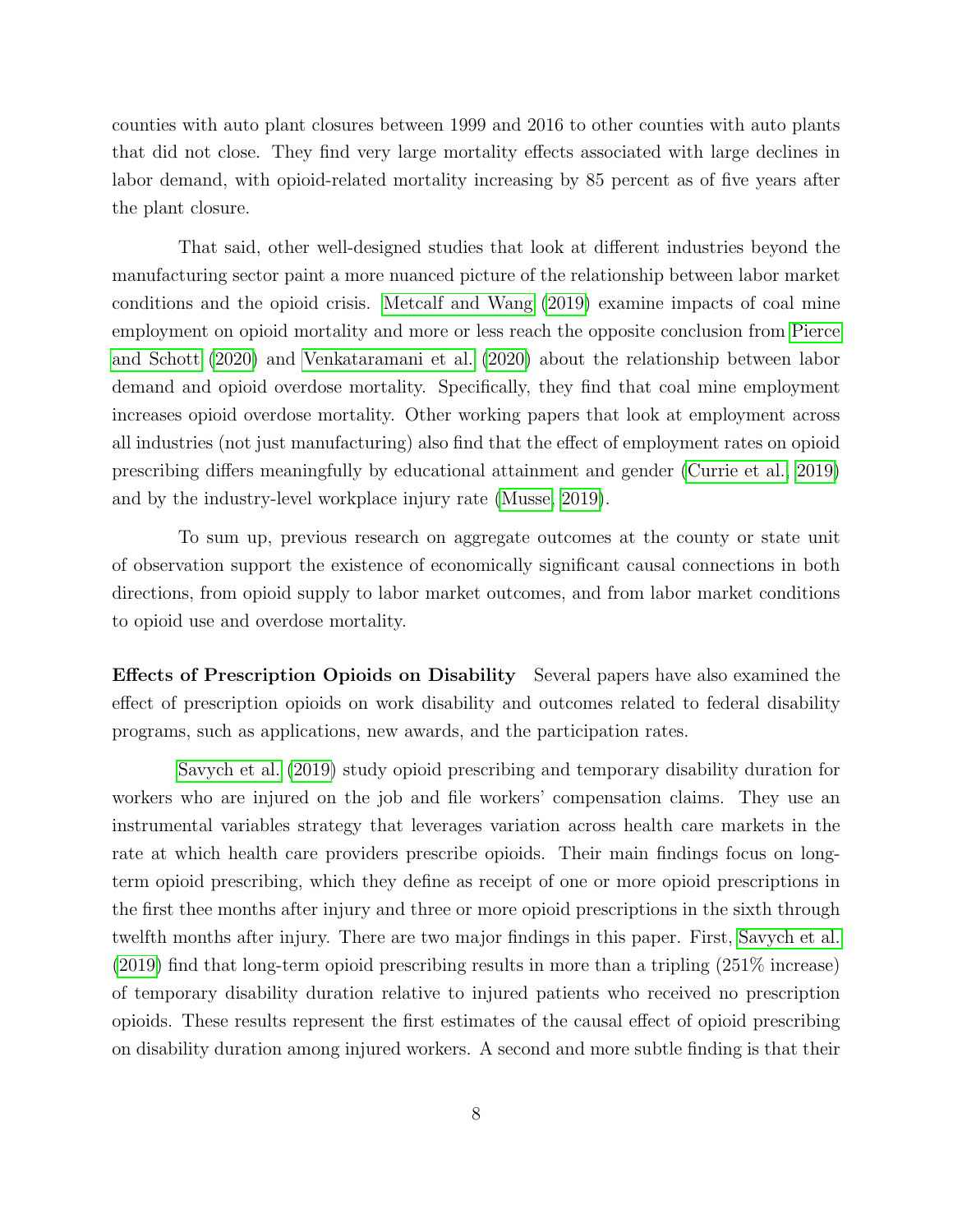instrumental variables estimates for most other opioid prescribing patters are dramatically different from regression estimates that do not attempt to isolate exogenous variation in opioid prescribing. Regression-adjusted OLS estimates show that any opioid prescribing, including short-term prescribing without longer-term prescribing, is associated with large increases (60 to 80 percent increase) in disability duration. Instrumental variables estimates for these shorter-term forms of opioid prescribing are much smaller (20 to 50 percent increase) and are not statistically significant at the five percent level.

The study by [Park and Powell](#page-38-5) [\(2021\)](#page-38-5) discussed above also estimated reduced-form impacts of the OxyContin reformulation on applications to and participation in federal disability insurance programs (including SSI as well as SSDI). They studied the SSDI application rate, the SSDI allowance rate, the probability of a favorable initial determination, and the stock of disability program beneficiaries, all measured relative to the population aged 18-64 in a state. Consistent with their findings that OxyContin reformulation reduced labor supply (likely via substitution from prescription opioids to heroin), they find that areas with higher OxyContin misuse before the reformulation experienced sizable increases in disability program applications and the proportion of adults receiving disability benefits over the next five years.

A new paper by [Maestas and Sherry](#page-37-8) [\(2020\)](#page-37-8) also leverages geographic variation in provider behavior to construct instruments for prescription opioid receipt. They use individual-level microdata from a large, nationwide claims database to measure, at the county or PUMA (couma) level, the probability that providers prescribe opioids to opioid-naive patients. The microdata allow them to take a very flexible approach to case mix adjustment so that prescribing propensities are measured after conditioning on pain-related diagnoses as well as other individual-level patient characteristics. These county-level prescribing propensities are then used to instrument for county-level opioid prescribing volumes from the CDC (derived from IQVIA) in a regression model for county-level SSDI applications and initial allowances per 100 adults aged 25-64. This is a highly credible IV strategy.

They find that increases in prescription opioid supply result in a large increase in SSDI applications per 100 adults: an increase of 10 opioid prescriptions per 100 adults (onethird of a standard deviation) results in an 8% increase in SSDI applications. In a novel use of SSA administrative data, they are able to confirm that this increase in applications is driven in large part by increased applications from workers whose SSDI applications report use of prescription opioids. They also find, consistent with other studies, that increases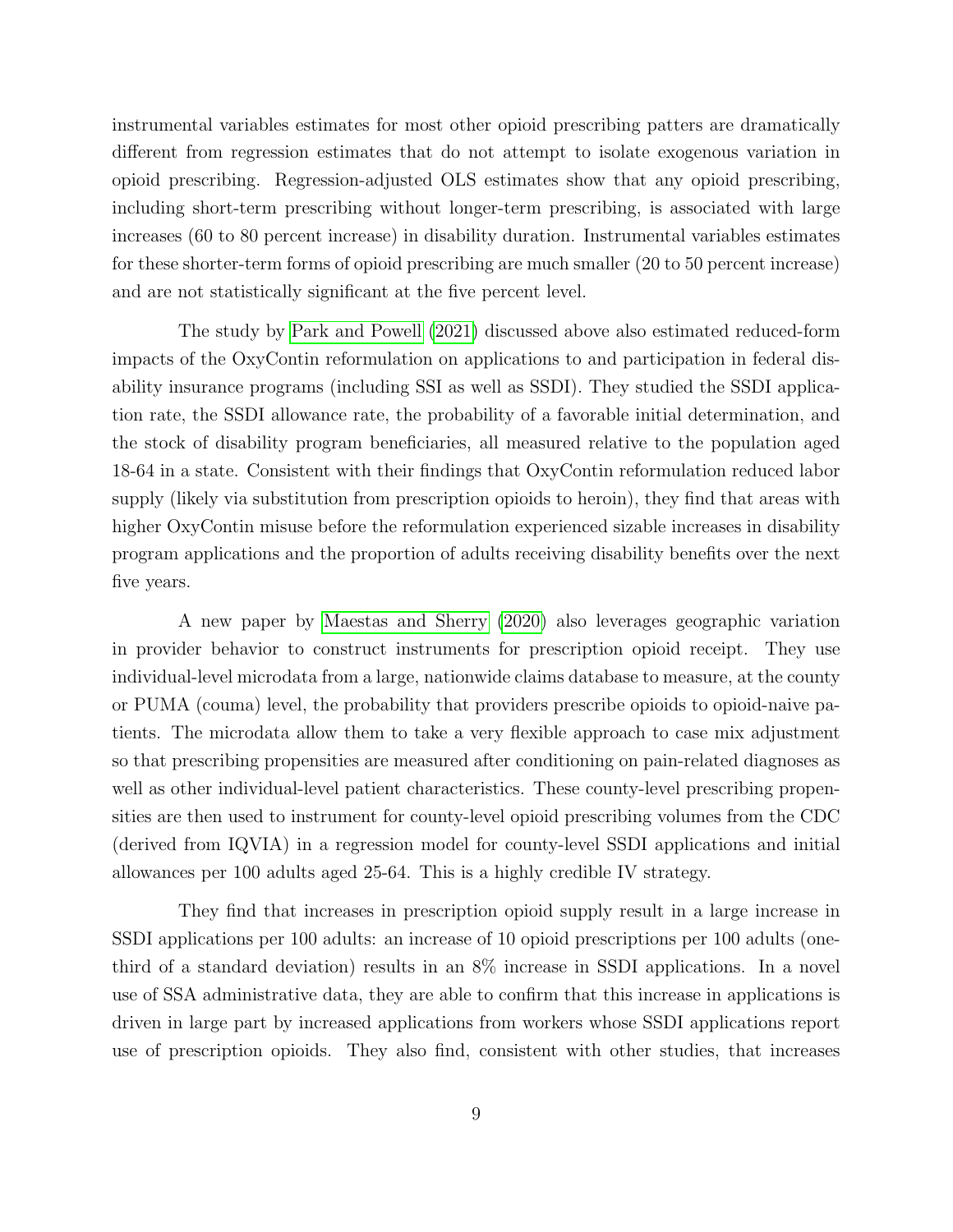in opioid supply cause worse labor market outcomes. Notably, the IV estimates are larger than the OLS estimates, which is the opposite relationship from what would be expected if endogeneity of opioids to SSDI applications were driven primarily by unmeasured health status. Maestas and Sherry suggest, plausibly, that the predominant source of endogeneity could instead be diversion of prescription opioids or illicit opioid supply.

Contribution of This Paper Like [Maestas and Sherry](#page-37-8) [\(2020\)](#page-37-8), my paper estimates the effect of prescription opioids on SSDI entry. However, my paper differs from [Maestas and](#page-37-8) [Sherry](#page-37-8) [\(2020\)](#page-37-8) on a number of key dimensions. First, the outcome is different. I lack data that directly measures individual-level SSDI application or program entry, and instead focus on Medicare enrollment before age 65 as a proxy for the event that an individual enters SSDI and survives to the end of the Medicare waiting period (i.e., to the 30th month after disability onset). Second, while my identification strategy resembles the geographic variation strategies used by [Maestas and Sherry](#page-37-8) [\(2020\)](#page-37-8) and [Savych et al.](#page-38-10) [\(2019\)](#page-38-10) in that cross-sectional variation in prescribing behavior is used to construct instruments for prescription volumes, I construct instruments using variation in prescribing behavior across health insurers within geographic areas, rather than variation across geographic areas. My empirical analysis more closely resembles [Savych et al.](#page-38-10) [\(2019\)](#page-38-10), who also had microdata on prescription opioid receipt and disability outcomes for the same individuals. As in that paper, I construct a leave-oneout instrument, using the average of opioid prescribing measures for similar individuals to instrument for each individual's actual opioid receipt.

Third, this paper is distinguished from the previous work on the causal effect of prescription opioids and disability outcomes because I study the effect of prescription opioids on SSDI entry at the individual (rather than the county or state level), and therefore am attempting to estimate a different quantity than the aggregate-level relationship identified by [Maestas and Sherry](#page-37-8) [\(2020\)](#page-37-8). Both quantities should be of interest: the aggregate-level relationship is more directly relevant for policy interventions focused on changing prescribing behavior or opioid supply, while the individual-level relationship can be interpreted more directly in terms of the behavioral or medical impacts of opioid prescribing on the risk of transition to SSDI, and thus may shed more light on the value of other interventions that focus on higher-risk individuals. The context of my study is also much narrower than in studies that used multi-state data, as my estimates are focused on adults in Colorado with employer-sponsored insurance who experience a traumatic injury. Despite the narrower scope of this study, it may also be of interest for demonstrating the feasibility of using panel data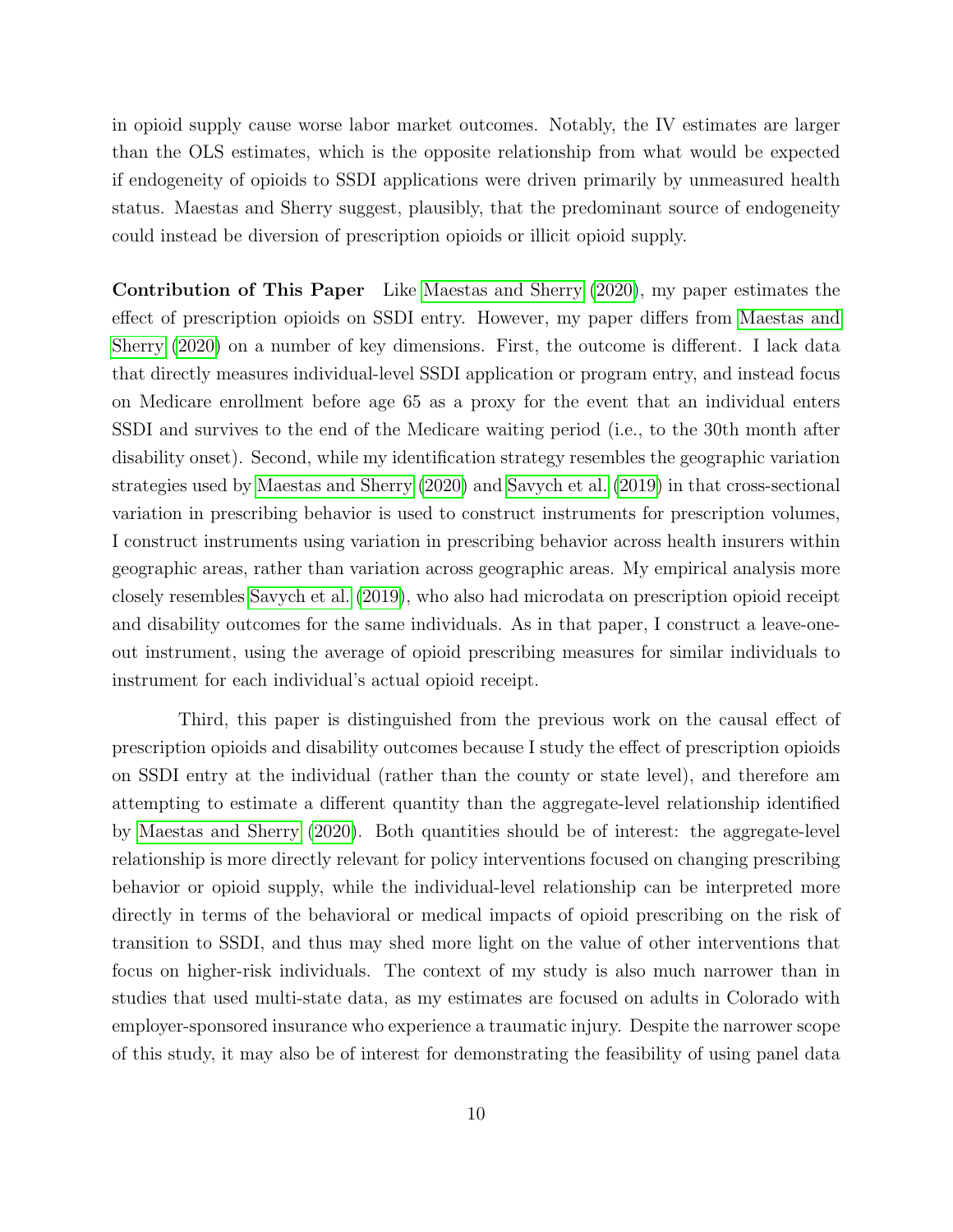<span id="page-10-0"></span>derived from a state APCD to study transitions from work to SSDI.

### 3 Data

Data for this study come from the Colorado All-Payer Claims Database (CO APCD). The Center for Improving Value in Health Care (CIVHC), which administers the CO APCD, provided RAND with an extract of the CO APCD for all non-elderly adults (ages 19-64) observed in the CO APCD between January 2012 and December 2019; the most recent extract was created and transferred to RAND in the summer of 2020. As I discuss below, the CO APCD also received data on Medicare Fee-for-Service (Parts A and B) from the federal Centers for Medicare & Medicaid Services (CMS), but with a much greater data lag. Data on enrollment and claims in Medicare FFS were available only through the end of 2018 at the time when data were last refreshed for this study in summer of 2020. I therefore limit the analysis to claims and enrollment in the years 2012-2018. This study builds on a larger, ongoing project at RAND that is using the CO APCD to study transitions in health insurance coverage more broadly.

The basic structure of the CO APCD is similar to APCDs in Massachusetts and many other states. Claims and enrollment data are regularly submitted to the CO APCD by over 50 payers covering Medicaid, Medicare, and the largest commercial payers participating in the group and nongroup markets. Separate files are submitted for medical claims, prescription drug claims, and (in CO and many, but not all other states) dental claims. This study used the prescription drug claims to measure prescription opioid receipt (from all APCD-covered payers). I also used the medical claims data to identify injury emergency department (ED) visits, and to construct indicators for comorbidities (diagnoses) appearing on medical claims in the year prior to the index ED visit.

Payers also must submit *eligibility* files containing identifiers and plan information about all individuals who are covered by insurance for one or more days in each month. The unit of observation in the CO APCD eligibility file is thus a person-month-plan. As I discuss below, eligibility and claims files from a given plan can be linked together using a member ID number, typically the person's health insurance card number.

The research question of this paper focuses on transitions from ESI to Medicare. It is possible to study these transitions in the CO APCD because the CIVHC creates a longitudinal person identifier (the *member composite ID*) that makes it possible to track individuals across multiple payers, both at a single point in time and over time. The composite ID is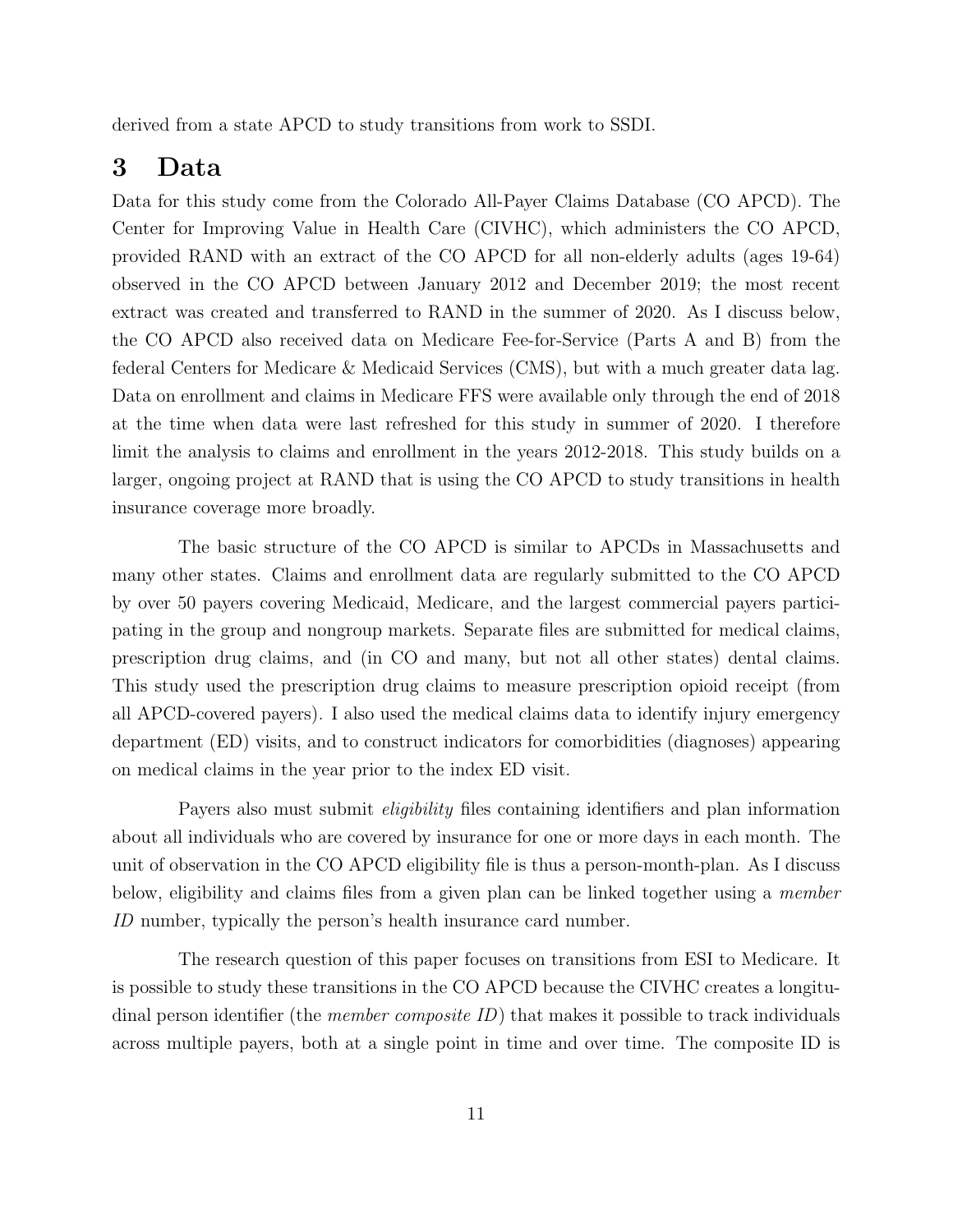created by CIVHC using name, date of birth, and social security number, as well as other information such as residential address. A substantial data cleaning effort was necessary due to a high volume of anomalies that were identified after initial processing of the data. These efforts included quality checks for the eligibility data, member data, and the crosswalk between plan-specific member IDs and longitudinal member composite IDs.

Several variables from the eligibility file were crucial to the analysis conducted in this study. The primary outcome variable is an indicator for Medicare coverage. Medicare coverage was coded primarily on the basis of the insurance product type code. More details on ascertainment of Medicare coverage are provided below. In the broader project that this study builds on, insurance product type code and other variables describing plan characteristics were used to assign individuals to five broad coverage types in each month: Medicare, Medicaid, ESI, ACA Marketplace, or Other (non-Marketplace) Nongroup coverage. I use this measure of ESI coverage to identify individuals with 12 months or more of continuous coverage. In addition to determining the type of coverage, the eligibility file was used to identify the policyholder (or subscriber) on the ESI plan. I used this information to limit the analysis sample to ESI policyholders, who I assume were employed at the time of the index ED visit.

Payers Covered by the CO APCD Data submission is mandatory for covered payers, with the notable exception that self-funded employer plans regulated under the federal Employee Retirement Income Security Act (ERISA) cannot be compelled to submit data to state APCDs under the Supreme Court's 2016 ruling in Gobeille v. Liberty Mutual Insurance Company. With the exception of health insurance offered by state and local government agencies or by churches, self-funded ESI coverage is generally regulated under ERISA and thus is observed in the APCD only for employers and plan administrators that choose to voluntarily submit data.

Data from self-funded plans (including state and local government ESI coverage not regulated under ERISA) were accordingly excluded from my analytic dataset, so that the data on ESI coverage and claims used in this study reflect only fully-insured ESI plans. Because most (67% in 2020) people covered by ESI in the US are covered by self-funded plans, the exclusion of self-funded plans from this study poses a limitation of this study's external validity for the entire ESI sector. Private insurers that cover fewer than 1,000 Colorado residents are also exempt from mandatory submission to the CO APCD.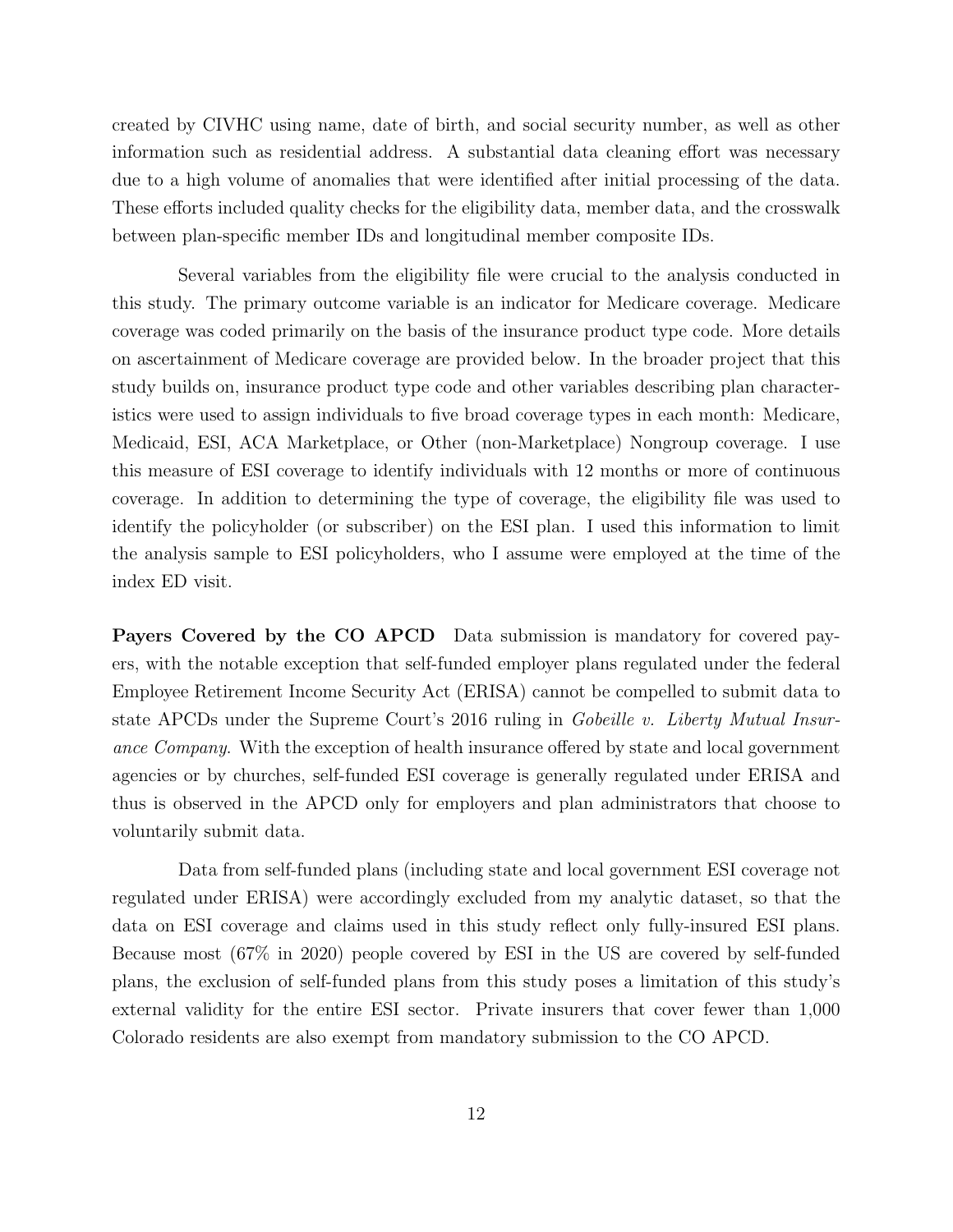Notwithstanding these limitations, however, the CO APCD provides data on the entire universe of adults enrolled in fully-insured ESI plans in Colorado. A comparison of the commercial insurance carriers that submitted data to the CO APCD to market share data reported in the NAIC Supplemental Health Care Exhibit indicates that participating insurers accounted for 97 to 99 percent of covered lives in the small group and large group markets in each year from 2011 to 2017.

Cohort Definition The population of interest in this study consists of working adults who receive Emergency Department (ED) care for an injury. In order to isolate adults who are working at the time of their injury, I select adults who had at least 12 months of continuous ESI coverage as a policyholder priort to the month of the index ED. (The 12-month continuous coverage period includes the month of the index ED visit, so the requirement is 11 full months of continuous coverage leading up to coverage in the month of the index ED visit.)

Because the APCD does not capture information on employment status or income, I limit attention to ESI policyholders with a year of continuous coverage. I make the assumption that ESI policyholders are working and view this cohort as individuals who are employed. I cannot rule out the possibility that some of these individuals may have COBRA coverage, potentially including extended COBRA coverage available to SSDI beneficiaries during the Medicare waiting period, however. Finally, a small number of patients had Medicare enrollment records during the pre-injury period: these individuals are excluded from the sample.

To allow a four-year follow-up period in which to observe Medicare enrollment, I must focus on patients with an index ED visit no later than December 2014. Also, to allow for a full year of pre-index data in which to verify continuous coverage and measure baseline opioid receipt and comorbidities, I must focus on patients with an index ED visit no earlier than January 2013. The sample is therefore limited to individuals meeting the above criteria whose index ED visit is in 2013 or 2014.

Figure [1](#page-13-0) illustrates this cohort definition and the periods of time, relative to the index ED visit, when various the key explanatory variables and outcomes are measured. As described more fully in Section [4,](#page-23-0) this paper uses the panel dimension of the data solely to construct variables on individuals'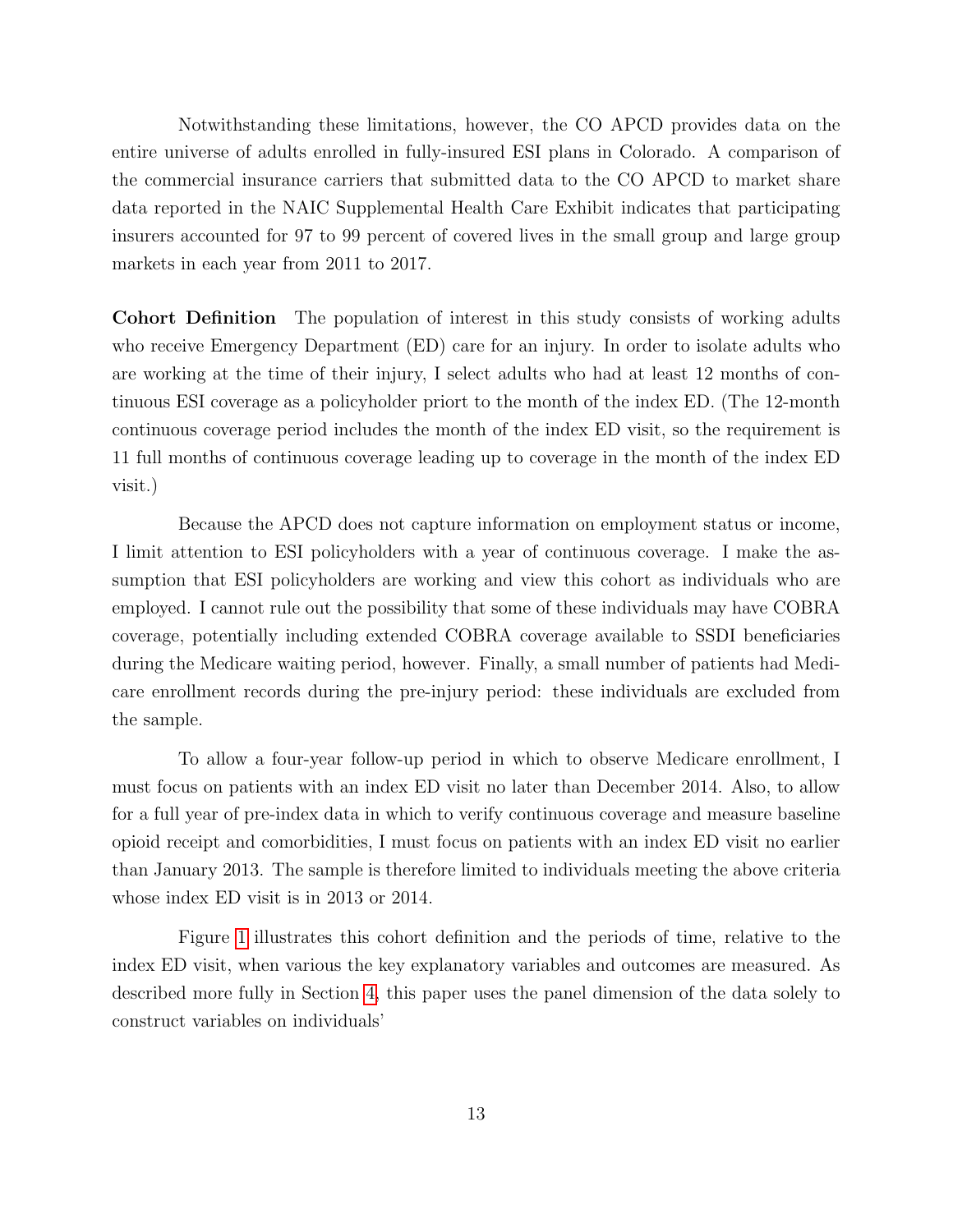#### <span id="page-13-0"></span>Figure 1: Cohort Definition and Timing of Opioid and Medicare Enrollment Measures Relative to Index ED Visit



Identifying Emergency Department (ED) Visits for Injury ED visits were identified using bill type codes appearing on claims submitted to the APCD. ED visits for injuries occurring were identified based on principal diagnosis (ICD-9-CM) codes appearing on the APCD claim header file. Injury ED visits are identified using the Barell matrix (Barell et al., 2002; [see here for details\)](https://www.cdc.gov/nchs injury/ice/barell_matrix.htm), a widely used algorithm for classifying diagnosis codes related to injuries into a manageable set of injury types. An ED visit was coded as an injury ED visit if the principal diagnosis appears in the Barell matrix.

To summarize, the criteria for sample inclusion are as follows:

- Patient had ED visit for an injury (defined as principal diagnosis code on ED visit bill header matching diagnosis codes appearing in Barell injury matrix) in 2013-2014
- Patient had 12+ months of continuous ESI coverage at time of injury ED visit
- Patient had no prior ED visits during  $12+$  month continuous coverage spell preceding index ED visit
- Patient was policyholder on ESI coverage
- Patient was aged 22-58 in month of index ED visit

There are 9,150 such individuals in the CO APCD. Table [1](#page-14-0) shows demographic summary statistics for this sample. The mean age at injury is 41.5. Age range at injury is 22-58. Quartiles of age are 33, 42, and 50. 42.3% of patients are female.

Coding Injury Types The Barell matrix assigns ICD-9 codes to a site and type of injury, e.g., Forearm and Elbow (site) Fractures (type). To describe the mix of injuries, and to define control variables for the regression analysis, I constructed indicators for all injury type/site combinations with 100 or more injuries in the full sample (of all adults in the cohort aged 22-58 at injury). Type/site combinations with fewer than 100 injuries in the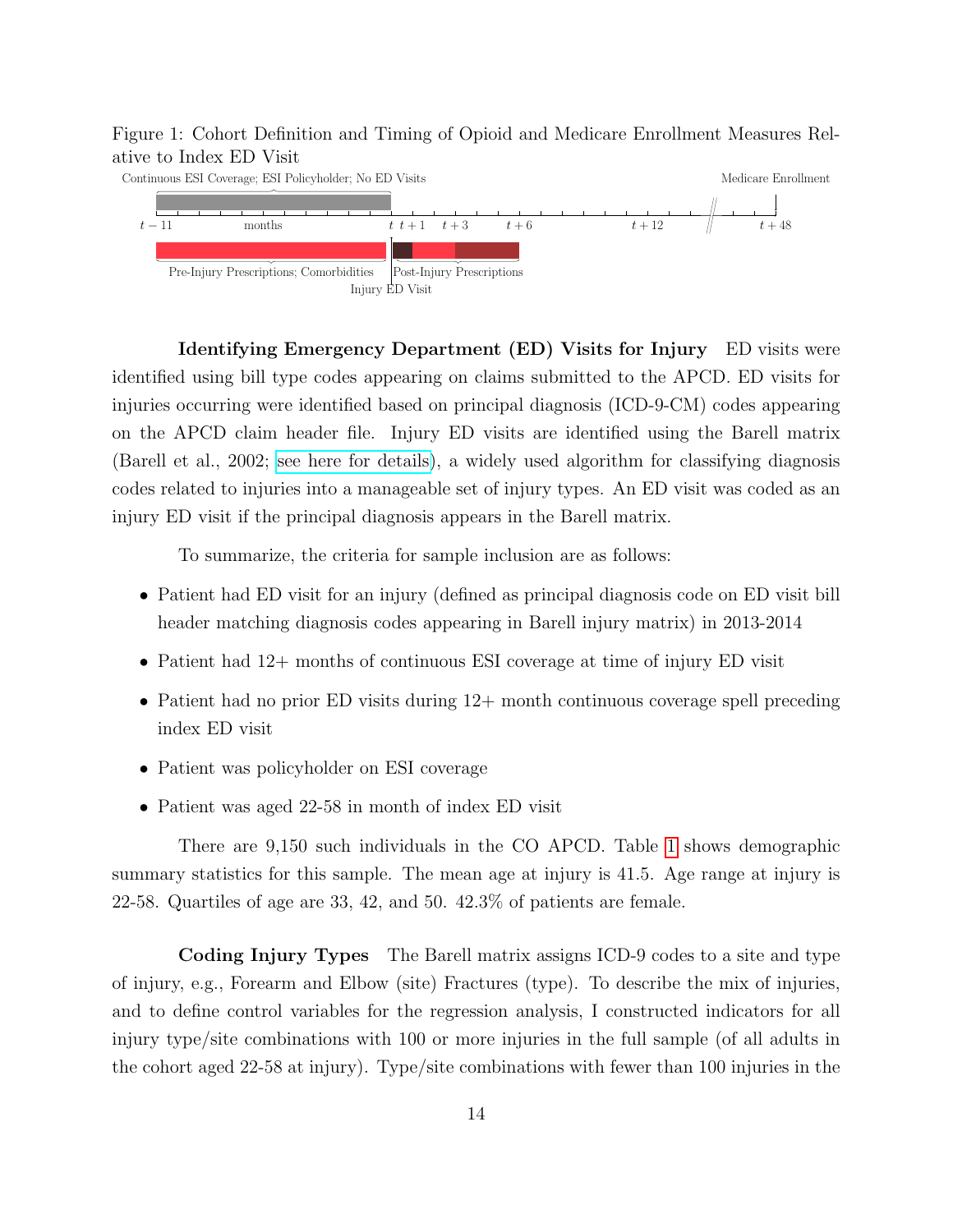full sample were assigned to a residual category for each injury site (labeled "Other Injury Type") to avod disclosing results for small cells. This results in 35 injury types, which I control for in regression models using fixed effects. Table [A1](#page-14-0) lists the distribution of injury type (as coded in our regression models) the full sample. Open wounds to the hand and fingers are the most common injury type.

Subgroup Analysis of Older Adults Medicare enrollment within four years post-index is overwhelmingly concentrated among older adults (those aged 50 and above at the injury date). Of 73 injury patients who enter Medicare within 48 months post-injury, 55 are age 50 or higher at the index ED visit. There are several mechanisms that might explain this pattern:

- 1. Older adults may experience more severe injuries. This is consistent with findings from the occupational safety literature that older adults are at lower risk of workplace injury than younger adults, but have more severe injuries conditional on occurrence.
- 2. Conditional on severity, older adults may recover more slowly and less completely.
- 3. Conditional on injury severity and post-injury health status, adults over age 50 are likely to enter SSDI due to use of the "vocational grid" criteria in the SSDI evaluation process (see Chen & van der Klaauw, 2008).

I therefore repeat all descriptive and regression analyses in the paper for the subsample of patients who are age  $50+$  at the index ED visit. There are  $2,442$  such individuals in the sample. Appendix Table [A2](#page-15-0) lists the distribution of injury type (as coded in our regression models) for adults aged 50-58 at injury.

<span id="page-14-0"></span>

|                                                   | Table 1: Demographics of Analysis Sample |  |       |    |      |         |
|---------------------------------------------------|------------------------------------------|--|-------|----|------|---------|
| Sample Descriptives Mean SD Min p25 p50 p75 Max N |                                          |  |       |    |      |         |
| Age                                               | 41.5 9.6                                 |  | 22 33 | 42 | 50 - | 58 9150 |
| Female                                            | 42.30\%                                  |  |       |    |      |         |

Measuring Opioid Prescribing in the CO APCD Opioid prescribing was measured using prescription claims submitted to the APCD. Colleagues at RAND who are using the CO APCD to study geographic variation in opioid prescribing shared a set of algorithms they had developed to clean the prescription data and convert information on prescription claims (such as national drug code and days' supply) into morphine milligram equivalent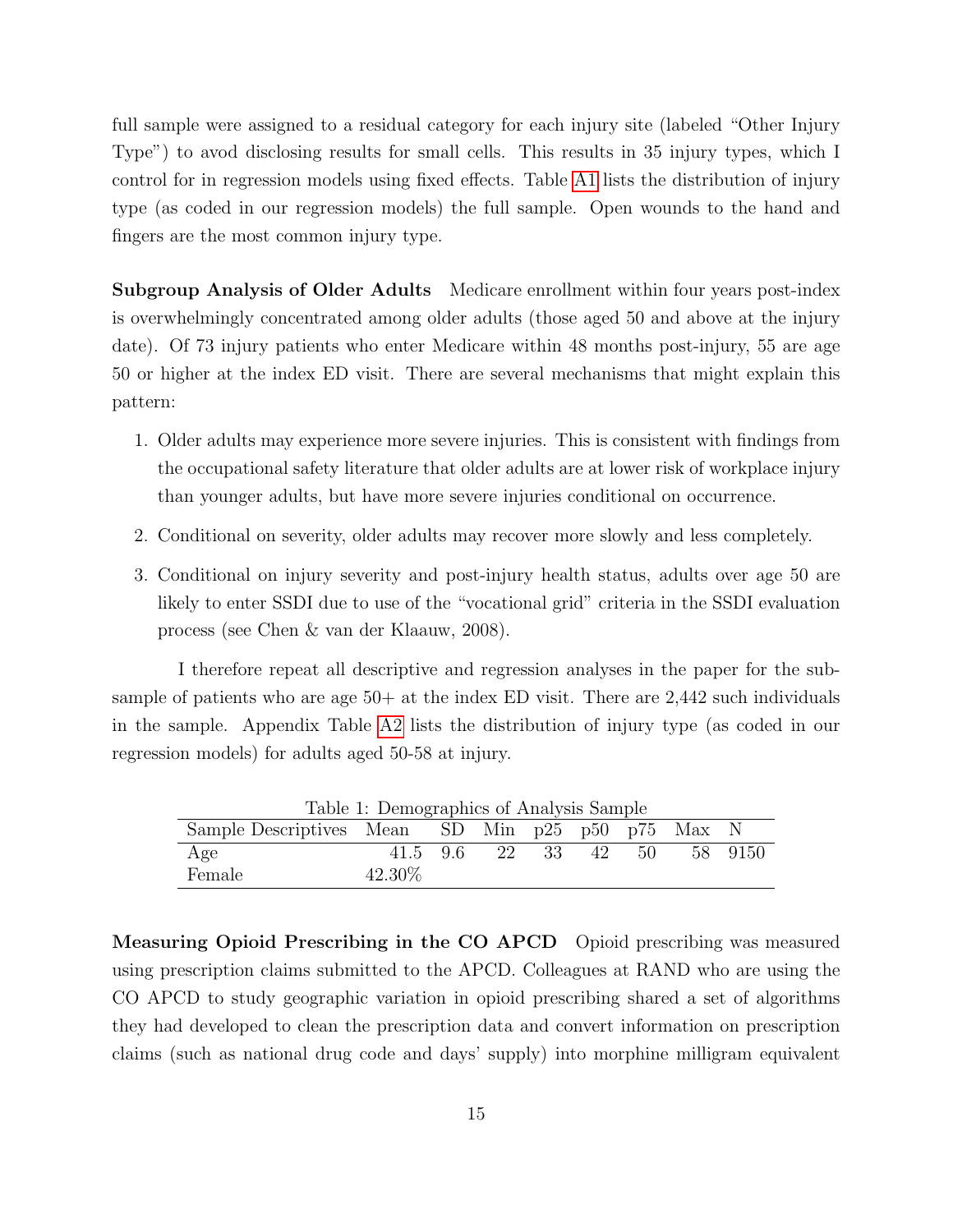(MME) amounts, allowing comparison of the volume of opioids prescribed across different medications. For each prescription, the algorithms calculated the daily MME dose that would result from taking the medication as instructed. These daily MME amounts were then averaged over time to construct measures used in my analysis.

The population of interest for this study consists of adults who experience traumatic injury and seek care in an ED. My main explanatory variables therefore measure prescription opioids dispensed to these patients during various windows of time relative to the index ED visit. Specifically, the average daily MME was then calculated for windows of time (30, 90, 180, and 365 days) before and after the index ED visit, with prescriptions filled on day of the ED visit assigned to the post-index period. Pre-index opioid prescribing measures are used to identify opioid-naive patients (based on the 365 days leading up to the index ED visit). Post-index opioid prescribing measures are the explanatory variables of primary interest in this analysis.

Avg Daily MME over ... Mean SD Min p25 p50 p75 p90 p95 Max N 30 Days Pre-Index 0.80 10.80 0.00 0.00 0.00 0.00 0.00 0.00 630.00 9,150 90 Days Pre-Index 0.77 10.45 0.00 0.00 0.00 0.00 0.00 1.00 630.00 9,150 365 Days Pre-Index 0.70 10.14 0.00 0.00 0.00 0.00 0.41 0.97 616.44 9,150 Avg Daily MME over ... 30 Days Post-Index 4.23 14.85 0.00 0.00 0.00 3.23 12.40 21.77 670.65 9,150 90 Days Post-Index 2.33 11.68 0.00 0.00 0.00 1.37 5.14 10.16 617.14 9,150 180 Days Post-Index 1.67 10.29 0.00 0.00 0.00 0.83 3.31 6.63 608.62 9,150

<span id="page-15-0"></span>Table 2: Pre-, Post-Injury Opioid Prescribing (Average Daily MME)

Table [2](#page-15-0) shows summary statistics for pre- and post-injury opioid prescribing measures for the full sample (ages 22-58 at the index ED visit). In interpreting these summary statistics, it is important to note that person-day observations with no opioid prescriptions are coded as zeroes. The daily MME amounts reported in this table are low relative to typically prescribed doses because they are unconditional, and not conditional on prescribing. Put differently, the opioid measures reported in Table [2](#page-15-0) capture both variation in prescribing behavior on the extensive margin (whether any prescriptions are dispensed) and the intensive margin (the duration of dispensed prescriptions and the daily MME prescribed)

Table [2](#page-15-0) indicates that average opioid prescribing increases sharply after the index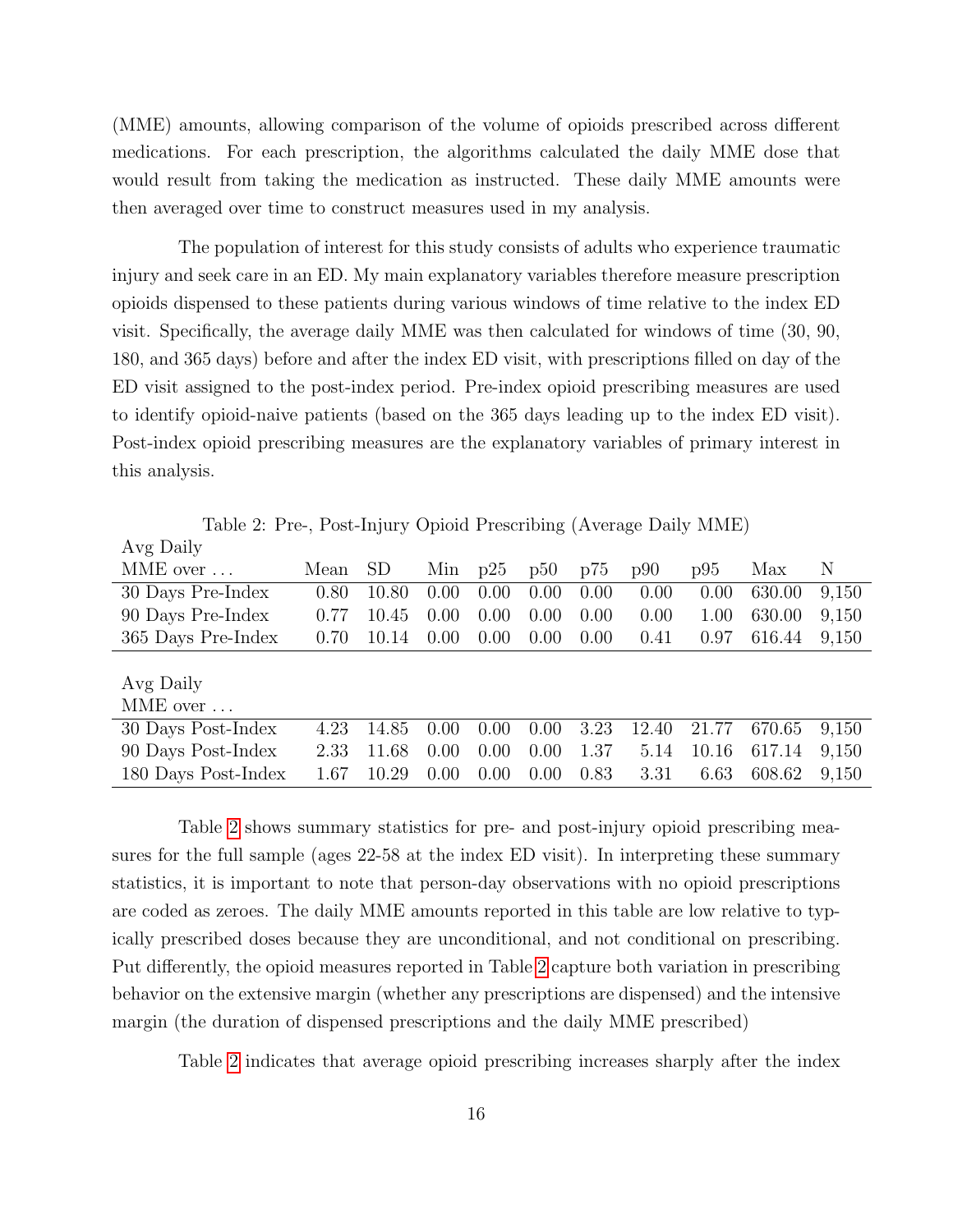ED visit, from an average of 0.80 daily MME over the 30 days before the index ED visit to an average of 4.23 MME over the 30 days after the index ED visit.

To provide more insight into the dynamics of prescribing before and after injury, Figure [2](#page-17-0) shows average daily MME at the monthly frequency from 12 months pre-index to 48 months post-index. Average daily MME increases by about 300% from the month before the index ED visit to the month of the index ED visit. Average daily MME declines quickly from this one-month spike, but remains elevated for several months post-injury and does not fully revert to pre-injury levels for several years. Appendix Figure [A2](#page-17-0) shows very similar dynamics on the extensive margin: the probability that a patient receives prescriptions covering 1 or more days in each month also spikes in the month of the index ED visit, by about 25 percentage points, and does not revert to the pre-injury baseline.

Some caution is necessary in interpreting these summary statistics due to the fact that opioid prescribing is observed in the APCD only in months when patients are covered by insurance provided by a payer that reports to the CO APCD. Person-months where the patient is not observed in the CO APCD are excluded from the calculations in Figure [2.](#page-17-0) Appendix Figure [A1](#page-13-0) shows that about a third of the sample is unobserved in the CO APCD by 48 months post-injury, and so it is important to bear this in mind when interpreting the average daily MME reported for later months in Figure [2.](#page-17-0) Attrition from the CO APCD should have a more limited impact on the analysis in this paper, however: prescription opioid receipt is measured over 1, 3, and 6 months post-index, when the fraction of patients observed in the CO APCD remains relatively high (98% at 1 month, 95% at 3 months post-index, and 89% at 6 months post-index). I also note that the measures shown in this figure aggregate time by calendar month (rather than time relative to the day of the index ED visit, as in the measures from Table [2\)](#page-15-0).

Prescribing Patterns for Opioid Naive vs. Non-Naive Patients As noted above, patients with no opioid prescriptions for a full year (365 days) prior to the index ED visit are coded as opioid-naive. I note that this definition cannot rule out illicit opioid use or prescription opioid receipt prior to 1 year pre-index. I use opioid-naive status primarily as a control variable in the regression models for Medicare entry. Even after controlling for the presence of broadly defined groups of comorbidities (as discussed below), pre-injury opioid receipt may reflect whether patients suffer from chronic pain, which may independently affect the risk of future SSDI entry. Although I do not attempt to estimate the causal effect of preinjury opioid receipt on post-injury SSDI entry, any association between pre-injury opioid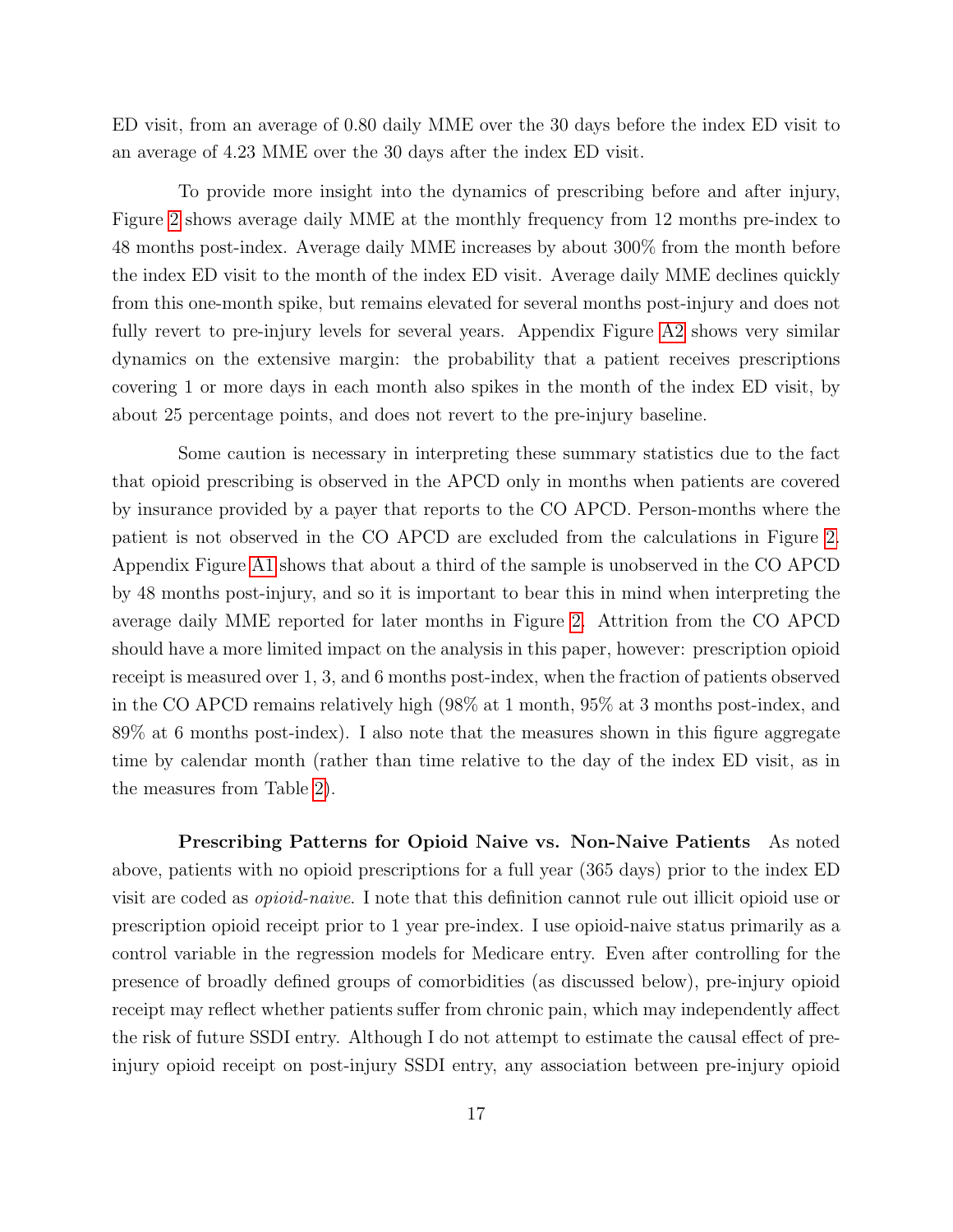

<span id="page-17-0"></span>Figure 2: Average Daily MME by Month Relative to Index ED Visit, Ages 22-58 at Injury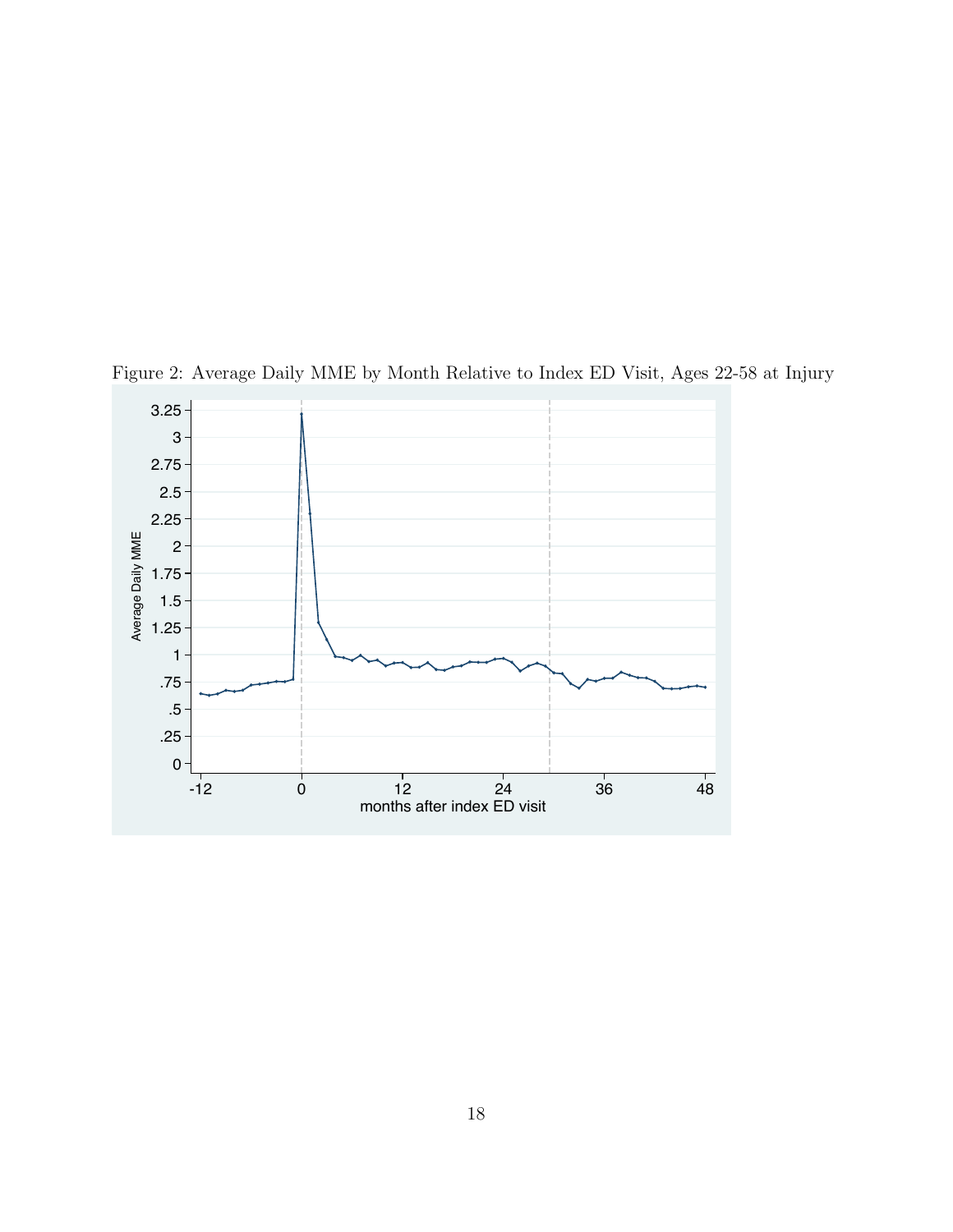receipt and SSDI entry may also be of interest to clinicians and policymakers seeking to reduce the severity of disability after injury.

Table [3](#page-18-0) shows the proportion of opioid-naive patients and reports the probability of opioid receipt after injury conditional on opioid-naive status. Most patients (87%) are opioid-naive at the time of injury. Patients with pre-injury opioid prescriptions are about twice as likely to receive prescriptions during each post-injury time period reported in the table. Appendix Table [A4](#page-20-0) shows the probability of post-injury opioid prescriptions, stratified by opioid-naive status, for patients aged 50-58 at injury. Older patients are slightly more likely than the full sample (16.3% of patients aged 50-58 vs. 13.3% of patients aged 22-58) to have pre-injury opioid prescriptions, and post-injury prescribing probabilities for opioid-naive adults are slightly (2 to 4 percentage points) higher than for the full sample. Post-injury prescribing probabilities among non-naive patients in the older adults subsample are very similar to those for the full sample.

|                                        |         |              | With Pre-Injury             |
|----------------------------------------|---------|--------------|-----------------------------|
| Time Period Relative to Index ED Visit | All     | Opioid-Naive | <b>Opioid Prescriptions</b> |
| 1 year pre-index                       | 13.36%  | $0\%$        | 100\%                       |
| 30 days post-index                     | 29.69%  | 25.90%       | 54.34\%                     |
| 90 days post-index                     | 32.24\% | 28.09%       | 59.17%                      |
| 180 days post-index                    | 35.68%  | 31.46%       | 63.09%                      |
| N                                      | 9,150   | 7,928        | 1,222                       |

<span id="page-18-0"></span>Table 3: Probability of Post-Injury Opioid Receipt, by Pre-Injury Opioid Receipt, Ages 22- 58 at Injury

Measuring Comorbidities and Other Covariates Panel data from the CO APCD also makes it possible to observe patients' diagnosed comorbidities prior to the index ED visit. I used all diagnoses appearing on medical claims from the 12 months leading up to the index ED visit to construct a set of indicators for the appearance of health conditions on 1 or more claims. I grouped health conditions by chapters of the ICD-9 (roughly corresponding to distinct body systems), so the indicators used in this study reflect whether a patient had one or more health conditions in each body system prior to the index ED visit.

Regression models and other analyses in this paper also control for age and gender, as measured at the time of the index ED visit. Age and gender are taken from data on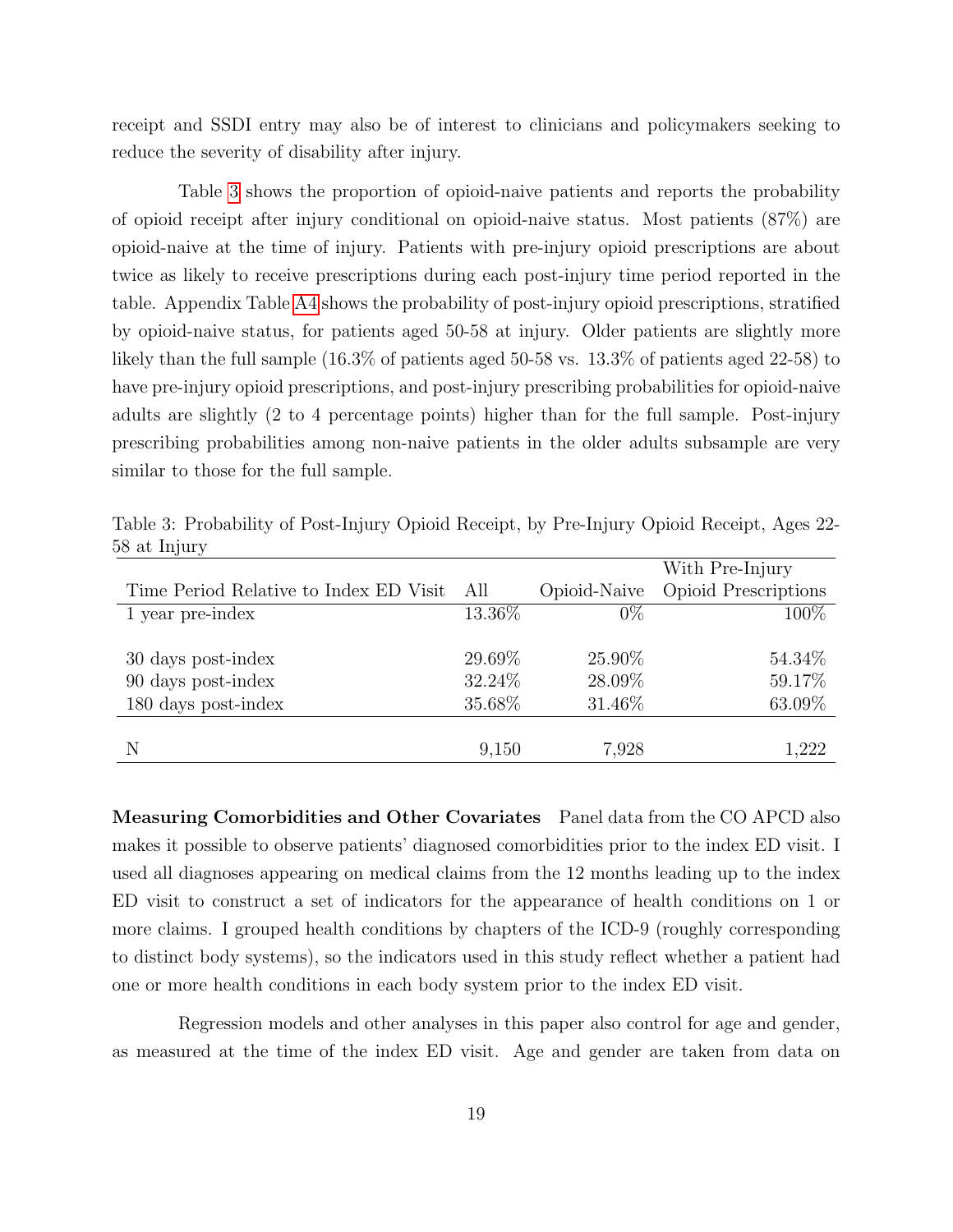member characteristics reported by insurers to the CO APCD. Regression models include indicators for age (binned into 5-year increments from 20 to 65) interacted with an indicator for female gender.

Medicare Data in the CO APCD Medicare is a complex program that comprises a number of different insurance plans provided both by the federal government (CMS) and by private (commercial or non-profit) insurers. The four major parts of Medicare are as follows:

- Part A (Hospital Insurance): provided by CMS
- Part B (Medical Insurance): provided by CMS
- Part C (Medicare Advantage): may be chosen by beneficiaries to replace Part A/B coverage, provided by private insurers to all beneficaries who elect Part C coverage
- Part D (Drug coverage): optional coverage, may be chosen by beneficiaries in Parts A/B or Part C, provided by private insurers to all beneficiaries who elect Part D coverage

Medicare beneficiaries may also have other forms of public or private insurance to reduce patient cost-sharing associated with Medicare:

- Medicare Supplement Insurance (Medigap): private insurance that covers patient costsharing in Medicare Part A/B
- Various forms of Medicaid coverage are available to Medicare beneficiaries with low incomes who meet other eligibility criteria

The CO APCD receives data on Medicare coverage and claims from several sources. As with other commercial insurance products, insurers are required to submit data to the APCD on enrollment and claims from their Medicare products, including Medicare Advantage, Part D prescription drug plans, and Medicare Supplement Insurance (Medigap). These data are routinely submitted to the APCD by insurers on the same timelines that apply to their ESI plans and other insurance products. Data on private insurance (Parts C and D) and Medicaid were available through the end of 2019 for this study.

Meanwhile, the CO APCD periodically receives data from CMS on enrollment and claims in Medicare Part A and Part B, as well as data on Part D claims (for which payers sometimes receive claim-level reinsurance payments from CMS). CMS data submissions to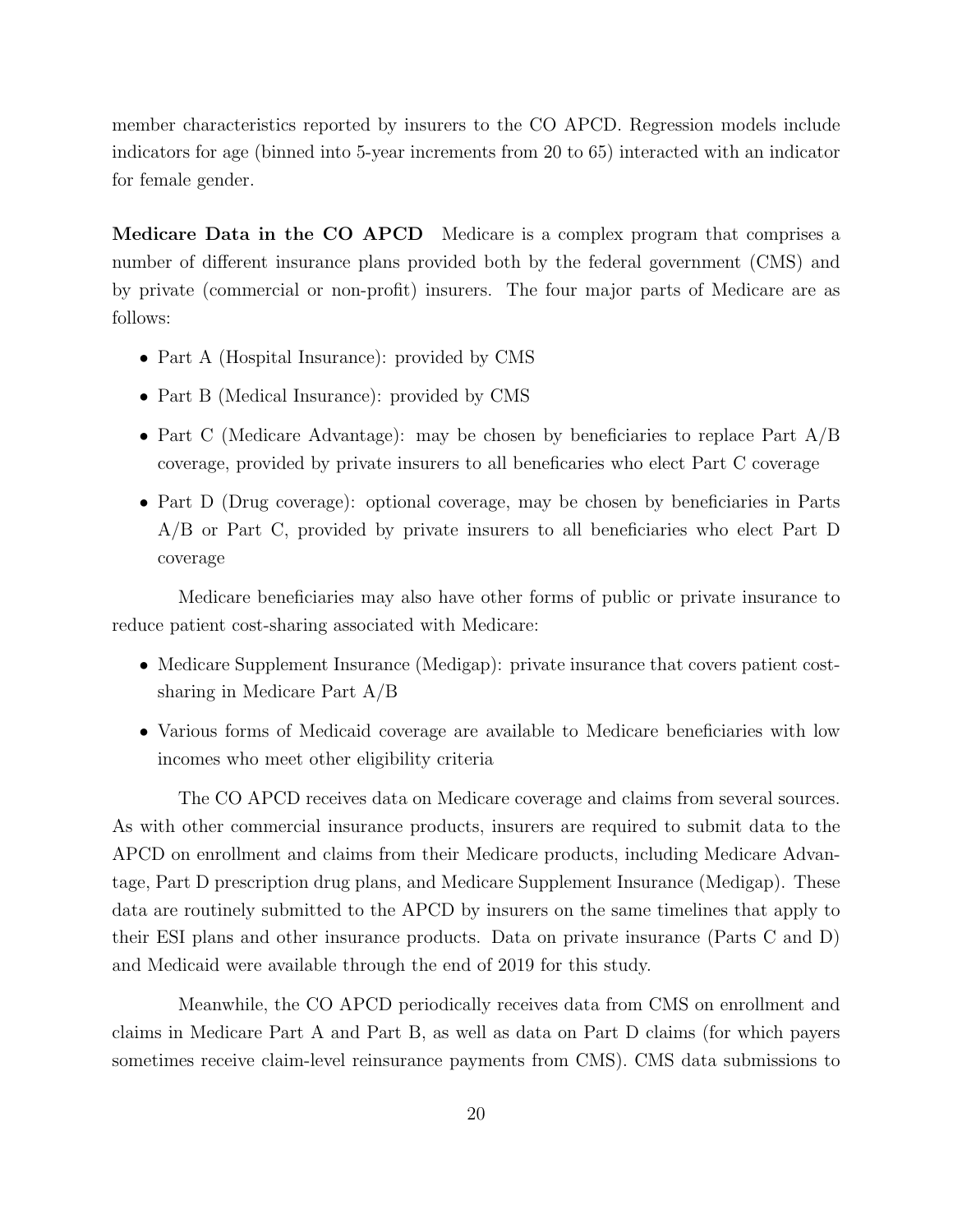the CO APCD are less frequent than submissions from insurers, and CMS data on enrollment and claims were available only through the end of 2018 at the time when data were last refreshed for this study in summer of 2020. We therefore limit our analysis to claims and enrollment in the years 2012-2018.

Measuring Medicare Enrollment in the CO APCD Information about individuals' coverage status and the source of coverage (e.g., Medicare vs. ESI) must be derived from the CO APCD's eligibility files. Each observation in the eligibility file corresponds to a unique person-month-plan combination: most individuals are covered by only one plan at a point in time, but individuals enrolled in multiple plans at a point in time will have multiple eligibility records. Although the eligibility records contain multiple variables describing plan characteristics, additional processing is needed to assign enrollment records to the coverage source categories of primary interest in this study: ESI and Medicare. ESI plans were identified base based on the line of business code, market category code, and insurance product type code. The insurance product type code and coverage type code were used to exclude self-funded ESI plans from the analytic file.

The outcome of primary interest in this study is Medicare enrollment. Information about different types of Medicare coverage and dual-eligible status is provided by different data submitters: Part A and Part B enrollment records are reported by CMS, Part C and Part D enrollment records are reported by the commercial insurers that sell those plans, and QMB records are reported to the APCD by Colorado's Medicaid Agency. Table [4](#page-20-0) lists the insurance product type codes I used to identify these different forms of Medicare coverage.

<span id="page-20-0"></span>

| moutance I roughly Type Couco Coca to Theetianii meandare Emroninem |
|---------------------------------------------------------------------|
| Medicare Coverage Type Insurance Product Type Codes                 |
| MA (Medicare Part A)                                                |
| MB (Medicare Part B)                                                |
| HN (HMO Medicare Risk/ Medicare Part                                |
| C) or 16 (Health Maintenance Organization                           |
| (HMO) Medicare Advantage)                                           |
| MD (Medicare Part D)                                                |
| QM (Qualified Medicare Beneficiary)                                 |
|                                                                     |

Table 4: Approach to Coding Medicare Eligibility Records in the CO APCD Insurance Product Type Codes Used to Ascertain Medicare Enrollment

In this study, I coded individuals as enrolled in Medicare if they had eligibility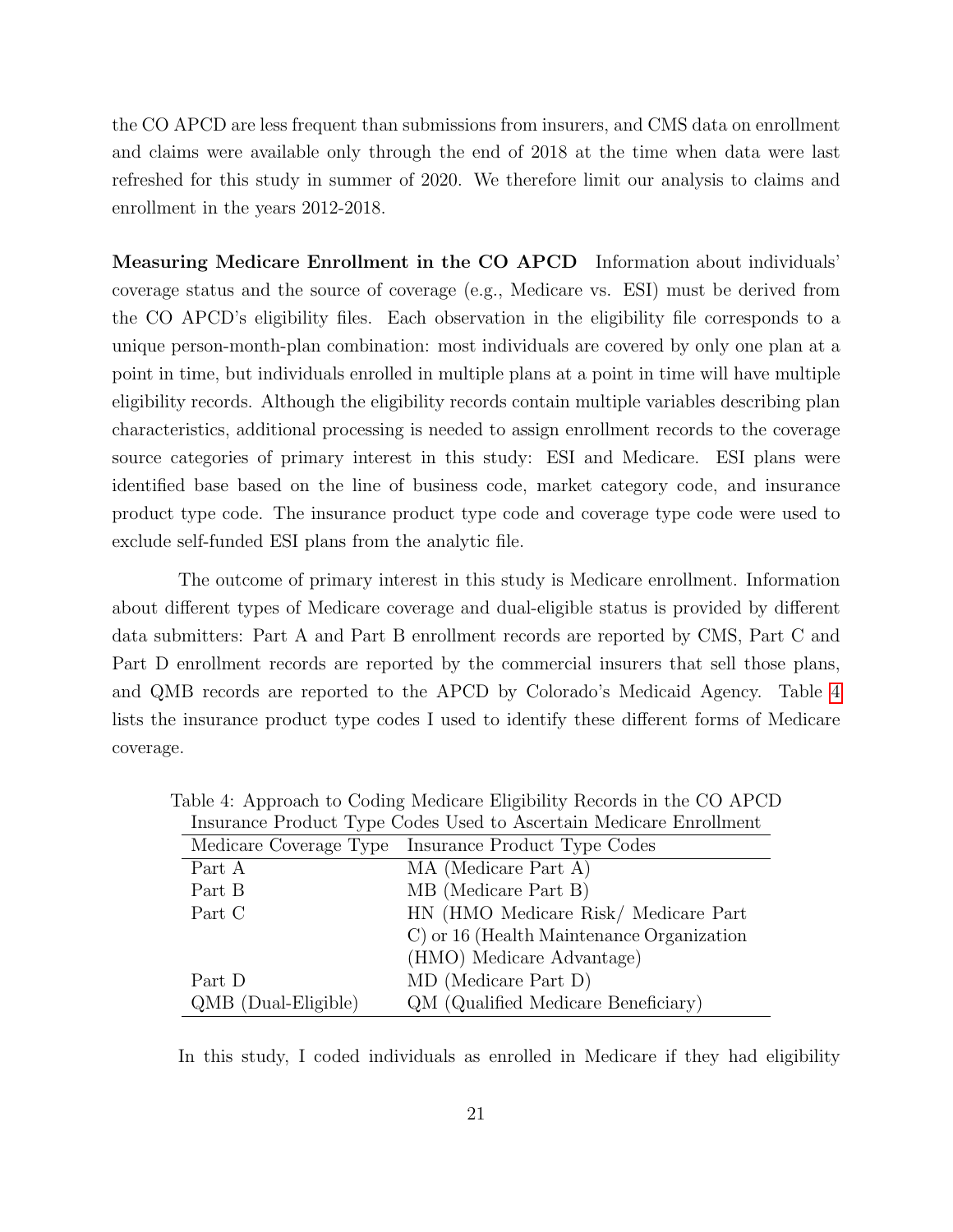records indicating coverage from any of the four parts of Medicare (A, B, C, or D), or if they had a record from the state Medicaid agency indicating that they had Qualified Medicare Beneficiary (QMB) coverage, a specific type of dual eligible coverage. Results excluding the QMB records were nearly identical to those shown here, but have not been submitted to CIVHC for output review. A challenge in ascertaining Medicare coverage in the CO APCD is that commercial insurers sometimes appear to use line of business codes associated with Medicare to report coverage in certain retiree health plans. I was concerned that similar problems affected Medigap coverage, and so I do do not include Medigap or retiree coverage eligibility records in my definition of Medicare coverage.

It is rare for SSDI beneficiaries to exit Medicare for reasons other than death, and so Medicare enrollment should be very close to an absorbing state. There are sometimes gaps in APCD eligibility records, however (i.e., individuals may have missing months between spells of reported Medicare coverage), and so we code individuals as Medicare-enrolled at a certain point in time if they have ever been observed with 1 month or more of Medicare coverage. This means that our outcome variable is the cumulative incidence of Medicare entry, rather than a direct measure of current Medicare enrollment. To the extent that Medicare is an absorbing state and death rates are low, these two concepts (cumulative incidence and current Medicare enrollment) should approximately align with one another.

The CO APCD, unlike APCDs in some other states, is not routinely linked to state vital records. It is therefore impossible to tell if attrition from the APCD reflects migration out of state, death, loss of insurance coverage (i.e., transition to uninsurance), or a transition to insurance coverage from a payer that is not captured in the APCD. Transitions from Medicare to non-covered payers or uninsurance seem very unlikely, but we cannot distinguish between out-of-state migration and death. This limitation should not directly affect our analysis of Medicare entry, but it is important to understand for interpreting the limitations of APCD data more broadly.

Figure [3](#page-22-0) shows the proportion of patients enrolled in Medicare by month relative to the injury date. Between 29 and 30 months post-injury, there is a sharp increase in Medicare enrollment. This would correspond to the end of the Medicare waiting period if disability onset coincided with the injury ED visit. However, some patients enter Medicare less than 30 months after the index ED visits. This could indicate that the month of disability onset is earlier than the index ED visit. After month 30 post-injury, Medicare enrollment continues to increase, but at a slightly faster rate between 30 and 48 months post-injury. In the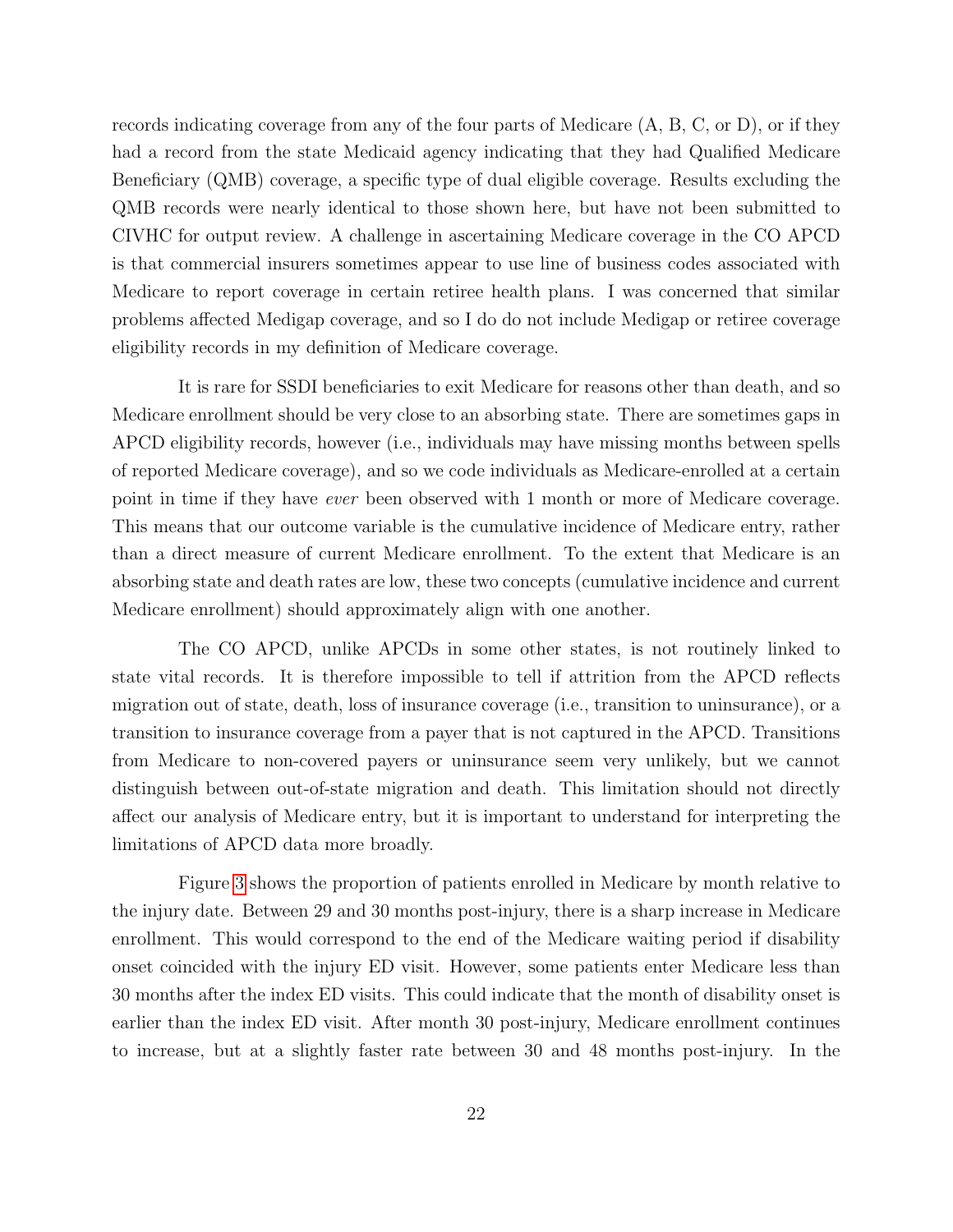

<span id="page-22-0"></span>Figure 3: Probability of Medicare Enrollment by Month Relative to Index ED Visit, Ages 22-58 at Injury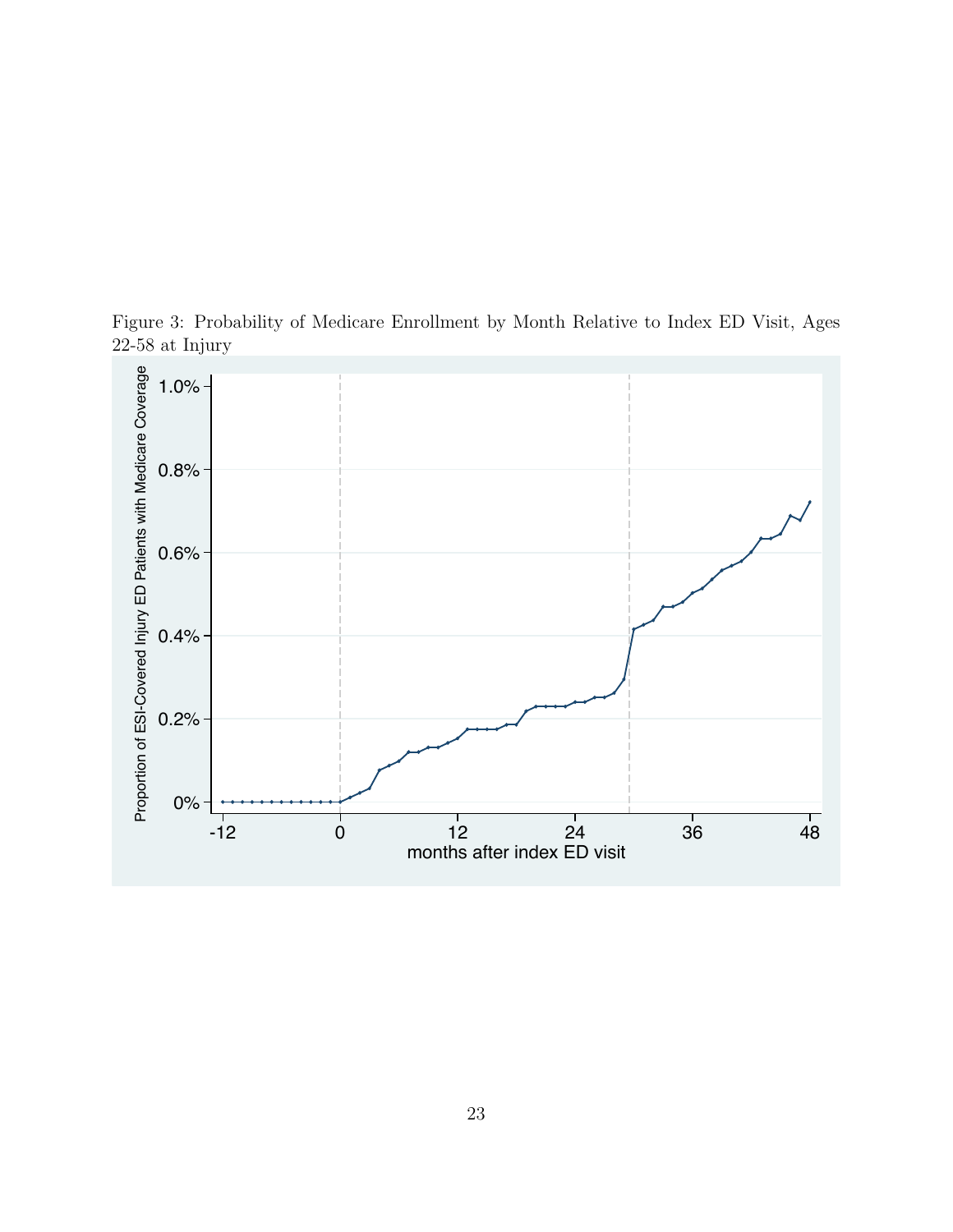empirical analysis below, I focus on Medicare enrollment by 48 months post-index as the primary outcome measure of interest.

### <span id="page-23-0"></span>4 Empirical Strategy

The equation of interest in this paper is a linear probability model for Medicare enrollment at or before 48 months after the index ED visit:

$$
MCR_{i,t+48} = \alpha + X_i\beta^X + OP_i\tau + \varepsilon_{it}
$$
\n<sup>(1)</sup>

where

- $MCR_{i.t.+48}$
- $\bullet$   $\alpha$  is a constant
- $X_i$  is a vector of individual characteristics measured at or before the index ED visit
- $OP<sub>i</sub>$  is a measure of post-injury opioid receipt, either an indicator for receipt of any opioid prescriptions or a measure of the average daily MME.  $OP_i$  is measured over 30, 90, or 180 days post-injury.
- $\varepsilon_{it}$  is an error term
- $\beta^X$  and  $\tau$  are regression coefficients

Included covariates  $(X_i)$  are:

- Patient demographics: age (5-year bins), gender, and age interacted with gender
- Pre-injury diagnosed comorbidities: 12 indicators for the presence of one or more diagnoses in each ICD-9 chapter (roughly corresponding to distinct body systems) on any medical claims submitted to insurance over the year preceding the index ED visit.
- Barell injury type: indicators for unique combinations of injury site (36 injury sites, e.g., cervical vertebral column injury, lumbar vertebral column injury, shoulder & upper arm) and injury type (12 injury types, e.g., fractures, sprains & strains, burns). See Table [A1](#page-14-0) for the distribution of injury types in the full sample, and see Table [A2](#page-15-0) for the distribution of injury types in the age 50+ sample. Injury types with 100 or fewer cases in the full sample were aggregated to a residual "other injury type" category for each of 9 body regions defined by the Barell matrix.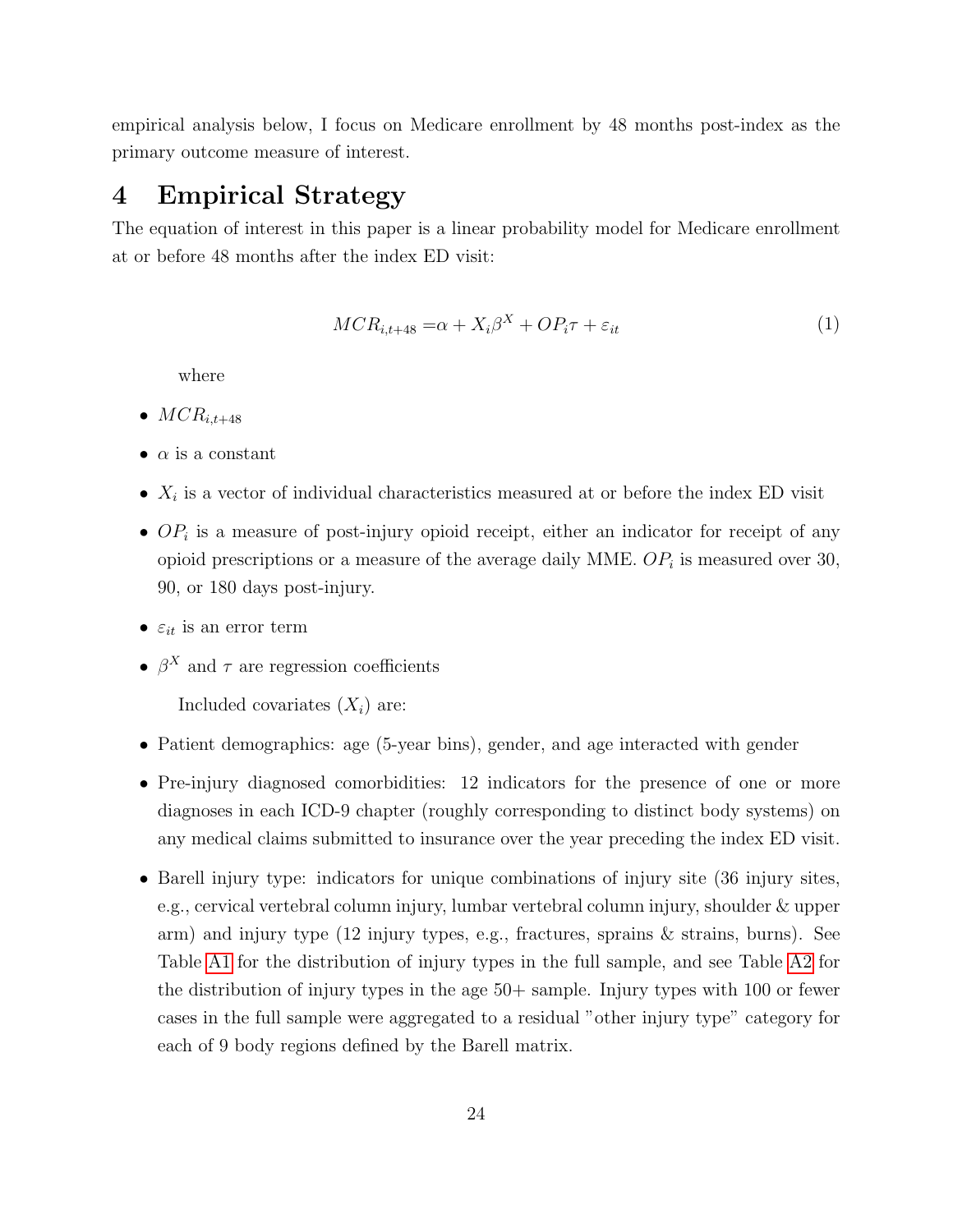- Geography: 3-digit ZIP code of patient residence
- Opioid-naive status: an indicator equal to one if the patient was opioid-naive over the year before the injury, and zero if not

I estimate this model using OLS with standard errors clustered on payer. Wild bootstrap p-values for significance of  $\hat{\tau}$  are also calculated using the boottest package in Stata [\(Roodman et al., 2019\)](#page-38-11).

**Instrumental Variables** Opioid receipt  $OP_i$  is endogenous to future medicare enrollment because we cannot perfectly control for patient injury severity or other characteristics not fully captured in claims data that may affect both disability risk (and Medicare entry) and patient-level opioid prescribing. I.e.,  $\varepsilon_{it}$  may not be mean-independent of  $OP_i$ , and OLS estimates of this model may be biased for the causal effect of opioid prescribing on Medicare enrollment.

I therefore use the following instrumental variables model to obtain causal estimates of the effect of post-injury opioid prescribing:

$$
MCR_{i,t+48} = \alpha + X_i \beta^X + OP_i \tau + \varepsilon_{it}
$$
  

$$
OP_i = \kappa + X_i \gamma^X + OP_{i-,p(i)} \pi^O + \eta_{it}
$$
 (2)

where

- $OP_{i-p(i)}$  is the leave-one-out mean of opioid prescribing assigned to patient i, which is calculated based on opioid prescribing to other injury patients enrolled in the same payer  $(p(i))$  as patient *i*.
- $\bullet$   $\kappa$  is a constant
- $\gamma^X$  and  $\pi^O$  are regression coefficients

#### 4.1 Instruments

I use a leave-one-out instrument, similar to the strategy used by Savych et al. (2018). After grouping together patients, the instrument is constructed by taking the average of the potentially endogenous opioid prescribing measure over all other patients in the group. I use the unadjusted leave-one-out mean as the instrument and instead include comorbidities and patient characteristics in the regression model. I note that this differs from the approach taken by Maestas and Sherry (2020), who adjust for comorbidities and patient characteristics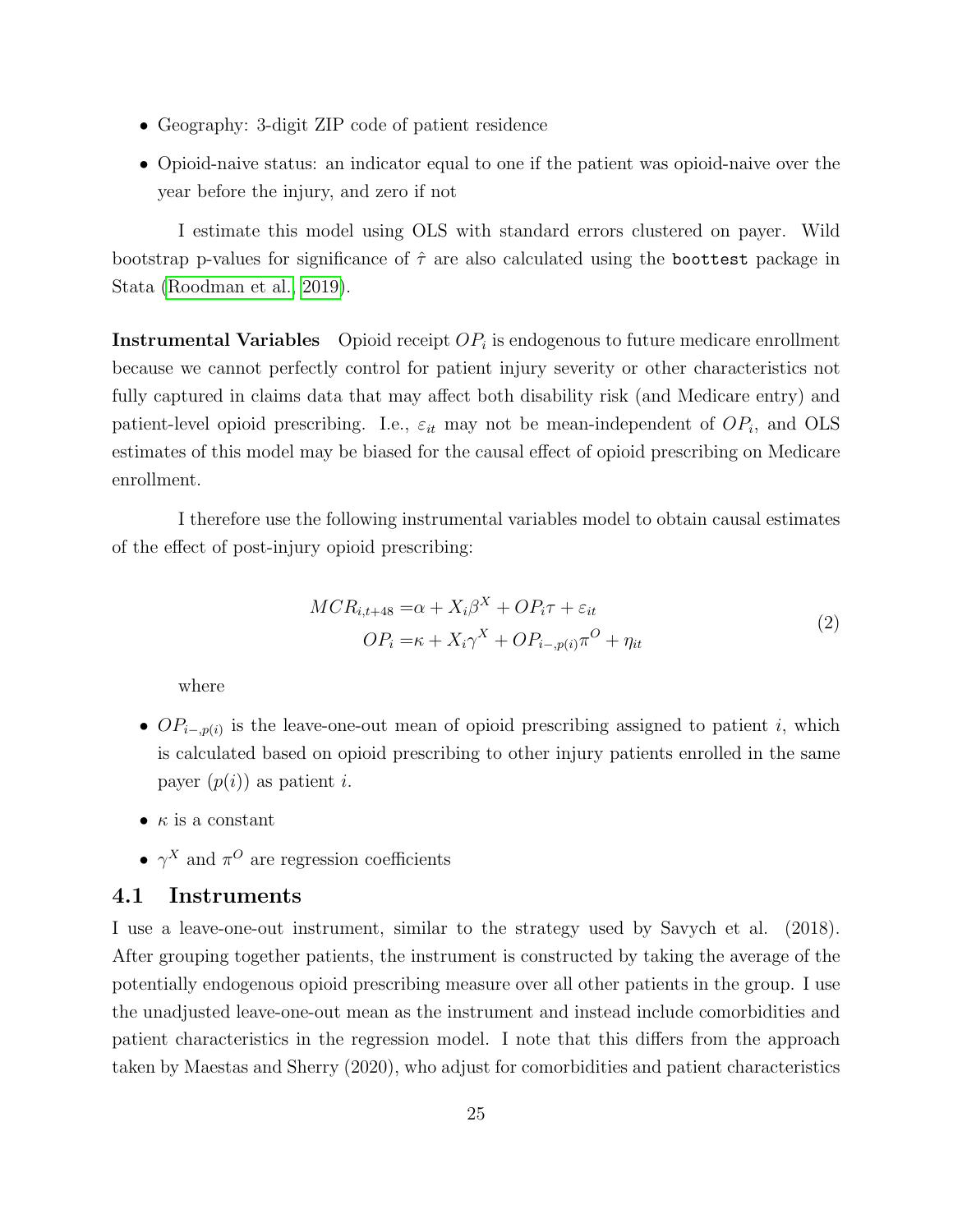while constructing their instrument to obtain an adjusted prescribing propensity at the couma level. However, inclusion of patient characteristics in the regression model (which is possible here because I am using individual-level microdata) should function similarly.

There are many potential ways to group together patients in the APCD. I explored the following groupings:

- 3-digit ZIP code of patient residence
- Insurer (i.e., Payer Code) providing ESI at time of index ED visit, from bill header for index ED visit
- Provider ID on bill header for index ED visit

3-digit ZIP and provider ID were weak instruments with F-statistics below 10 after including covariates. Payer code, in contrast, was a strong instrument, with (Kleibergen-Paap, two-way clustered) F-statistics in the hundreds for indicators of any opioid receipt and between 16 and 49 for average daily MME. First-stage F-statistics for each model are reported in the regression tables below.

Exclusion Restriction The exclusion restriction is that the leave-one-out mean (i.e., probability that other patients covered by the same insurer receive opioids post-injury) does not have a causal effect on a patient's probability of transitioning to Medicare, except through its impact on that patient's prescription opioid receipt. Included covariates are:

- Patient demographics
- Pre-injury diagnosed comorbidities
- Barell injury type
- Geography
- Opioid-naive status

In a narrow sense, leave-one-out instruments like that used in this paper should satisfy the exclusion restriction, since any given patient's outcomes should not be affected by treatment provided to other patients. However, it is possible that aspects of treatment other than opioid prescribing vary systematically across insurers in ways that are correlated with opioid prescribing patterns. It is useful to distinguish between two such types of potential variation across insurers. One possibility is that opioid prescribing may substitute for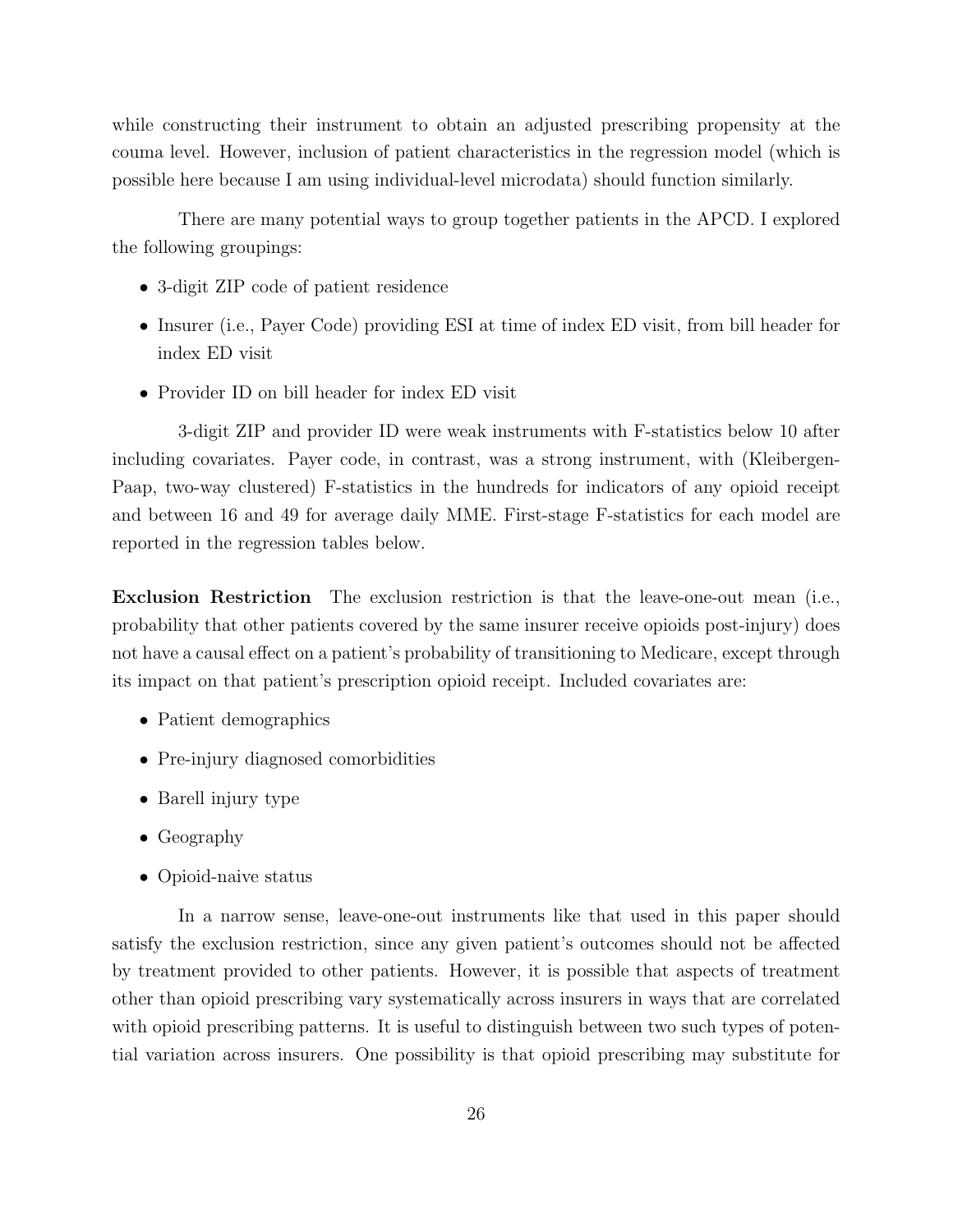other types of medical care. Patients prescribed opioids may be less likely to receive other pain medications, or to receive pain management using non-pharmaceutical treatments, for example.

If this variation also reflects differences across insurers in in-network providers or other factors that are common to enrollees in each insurer, then the leave-one-out instrument would predict this variation in addition to variation in opioid prescribing. This type of variation in treatment patterns may not be a problem for causal inference if it reflects changes in treatment that would result from an exogenous change in opioid prescribing. It also could be investigated using the APCD, but I have not conducted any analysis that would indicate how overall treatment patterns are changing when opioid prescribing changes.

A different possibility is that insurers with lower opioid prescribing rates may also have other practices, such as patient engagement or case management activities, that are provided independently of providers' treatment decisions. If these types of payer activities also affected the probability of SSDi entry, then the exclusion restriction would be violated. While I am not aware of any examples of interventions by commercial insurers that would fit this description, I was not able to rule out the possibility that such interventions exist.

Inclusion Restriction The leave-one-out instrument must also satisfy the inclusion restriction to deliver informative estimates.This would be the case to the extent that enrollment in different insurers is associated with different groups of providers (e.g., due to participation of providers in different networks). Another potential source of variation across insurers would be differences in insurers' administrative processes that may affect post-injury prescribing (such as differences in health IT or review of physician prescribing behavior). This paper does not investigate the sources of variation in prescription rates across payers in detail, however.

Figure [4](#page-27-1) below shows how the proportion of each payer's enrollees who have entered Medicare by 48 months post-injury (y-axis) varies with the average monthly MME over 90 days post-injury (y-axis) in that payer. Points are weighted by payer enrollment. Key points:

- There is variation in payer-average monthly MME, although I note that these averages are not adjusted for demographics or case-mix.
- A couple of small payers have particularly high monthly average MME and high prob-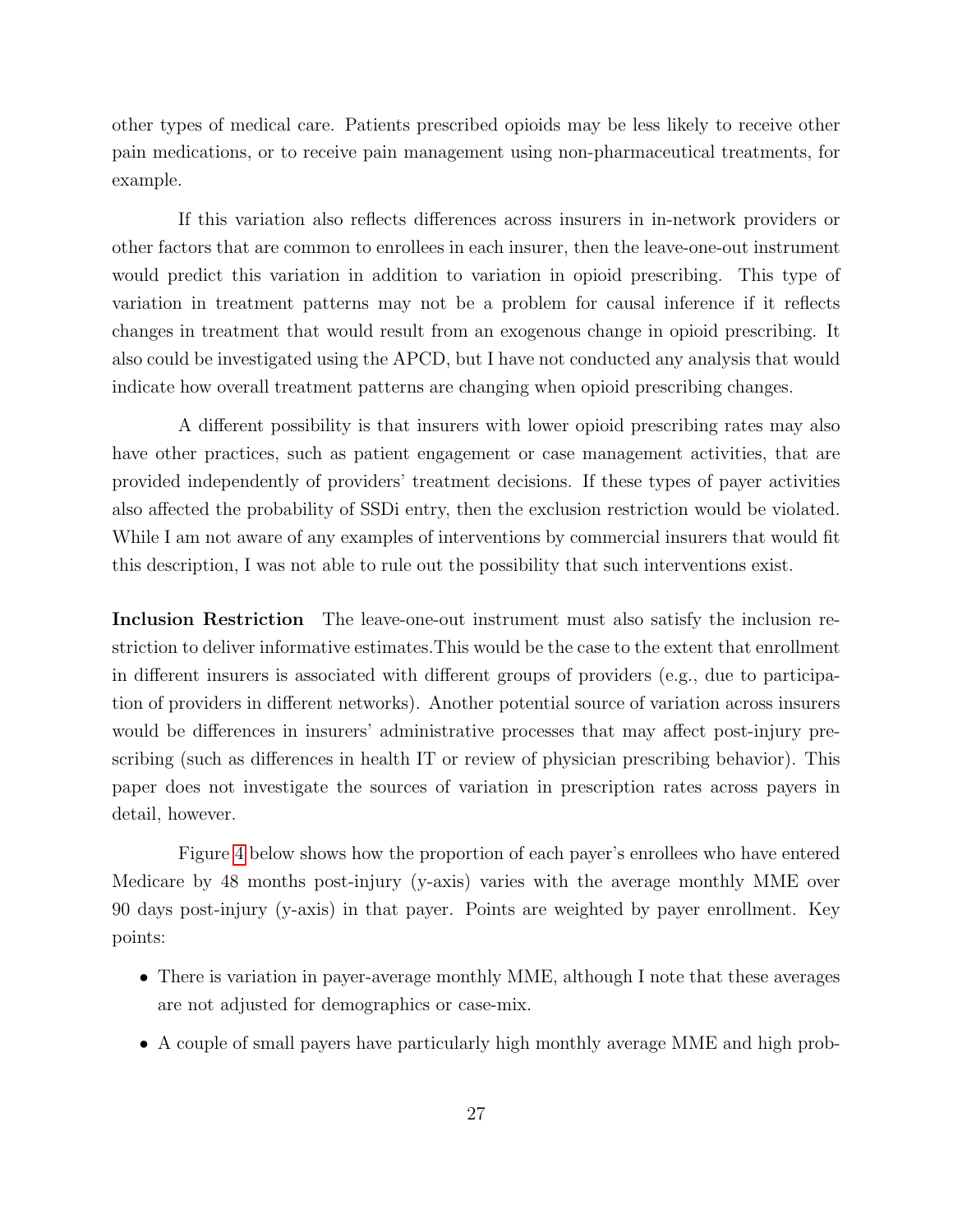

<span id="page-27-1"></span>Figure 4: Payer-Level Averages of Medicare Entry Probability and Post-Injury Average Monthly MME

abilities of Medicare entry, but there is also variation in average monthly MME and Medicare entry among the larger payers concentrated in the lower left of the figure.

# <span id="page-27-0"></span>5 Results

#### 5.1 Descriptive Findings

Table [5](#page-28-0) reports the probability of Medicare enrollment at six points in time relative to the index ED visit, stratified by pre-injury opioid receipt and post-injury opioid receipt (measured over 180 days post-index). While the regression models focus on the cumulative incidence of enrollment at 48 months post-index as the main outcome, it is interesting to look at the timing of Medicare enrollment during the four years following injury. Several noteworthy patterns emerge. First, Patients who are opioid-naive at injury are much less likely to enter Medicare (0.58% at 48 months post-index) than patients with a history of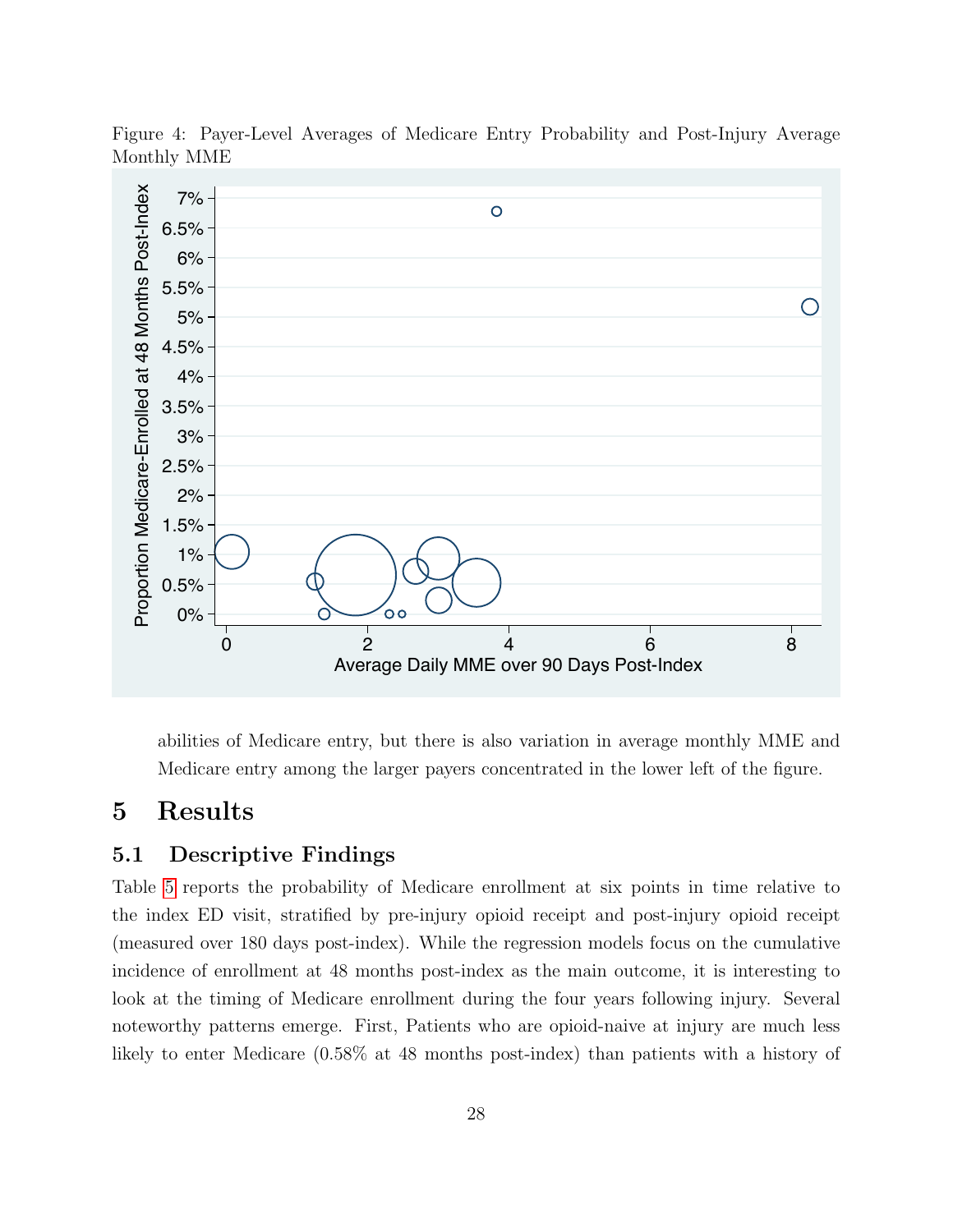prescription opioid receipt at injury (2.21% at 48 months post-index). Second, conditional on opioid-naive status, post-injury opioid receipt is also associated with Medicare entry. Opioid-naive patients who receive prescription opioids within 180 days post-injury are twice as likely (0.88%) to enter Medicare by 48 months post-index as opioid-naive patients with no opioids post-injury (0.44%). Similarly, Patients with a history of prescription opioid receipt who receive prescription opioids within 180 days post-injury are about 2.5 times as likely (2.85%) to enter Medicare by 48 months post-index as opioid-naive patients with no opioids post-injury  $(1.11\%)$ .

Third, there is a sharp increase between months 29 and 30 post-injury (which would correspond to the end of the Medicare waiting period if disability onset coincided with the injury ED visit) in Medicare enrollment. For both opioid-naive patients and patients with a history of prescription opioid receipt , this increase is driven mostly by patients with postinjury opioid prescriptions. Among opioid-naive patients , 0.16% are Medicare-enrolled in month 29, rising to 0.40% Medicare-enrolled in month 30. Among patients with a history of prescription opioid receipt , 1.43% are Medicare-enrolled in month 29, rising to 1.82% Medicare-enrolled in month 30.

|                           | Opioid-Naive |          |          | With      | Pre-Injury | Total    |          |
|---------------------------|--------------|----------|----------|-----------|------------|----------|----------|
|                           |              |          |          | Opioid Rx |            |          |          |
| Any opioid prescriptions  |              |          |          |           |            |          |          |
| over 180 days post-index? | N            | Υ        | Total    | Ν         | Y          | Total    | Total    |
| Medicare Enrollment At    |              |          |          |           |            |          |          |
| 12 months post-index      | $0.06\%$     | $0.08\%$ | $0.06\%$ | $0.22\%$  | 1.04\%     | $0.74\%$ | $0.15\%$ |
| 24 months post-index      | 0.15%        | $0.12\%$ | $0.14\%$ | $0.44\%$  | 1.17\%     | $0.90\%$ | $0.24\%$ |
| 29 months post-index      | $0.18\%$     | $0.16\%$ | $0.18\%$ | $0.44\%$  | 1.43\%     | $1.06\%$ | $0.30\%$ |
| 30 months post-index      | $0.22\%$     | $0.40\%$ | $0.28\%$ | $0.44\%$  | 1.82\%     | $1.31\%$ | $0.42\%$ |
| 36 months post-index      | $0.26\%$     | $0.56\%$ | $0.35\%$ | $0.44\%$  | $2.33\%$   | $1.64\%$ | $0.52\%$ |
| 48 months post-index      | $0.44\%$     | $0.88\%$ | $0.58\%$ | $1.11\%$  | 2.85\%     | $2.21\%$ | $0.80\%$ |
| N                         | 5,434        | 2,494    | 7.928    | 451       | 771        | 1,222    | 9.150    |

<span id="page-28-0"></span>Table 5: Post-Injury Medicare Enrollment by Pre-, Post-Injury Opioid Prescription Receipt, Ages 22-58 at Injury

Descriptive Results for Older Adult Subsample In Appendix Table [A5,](#page-28-0) the same statistics are reported for the older adult subsample (those aged 50-58 at the index ED visit). The qualitative patterns seen in Table [5](#page-28-0) are also apparent among the older adult subsample, with higher Medicare enrollment probabilities among patients with a history of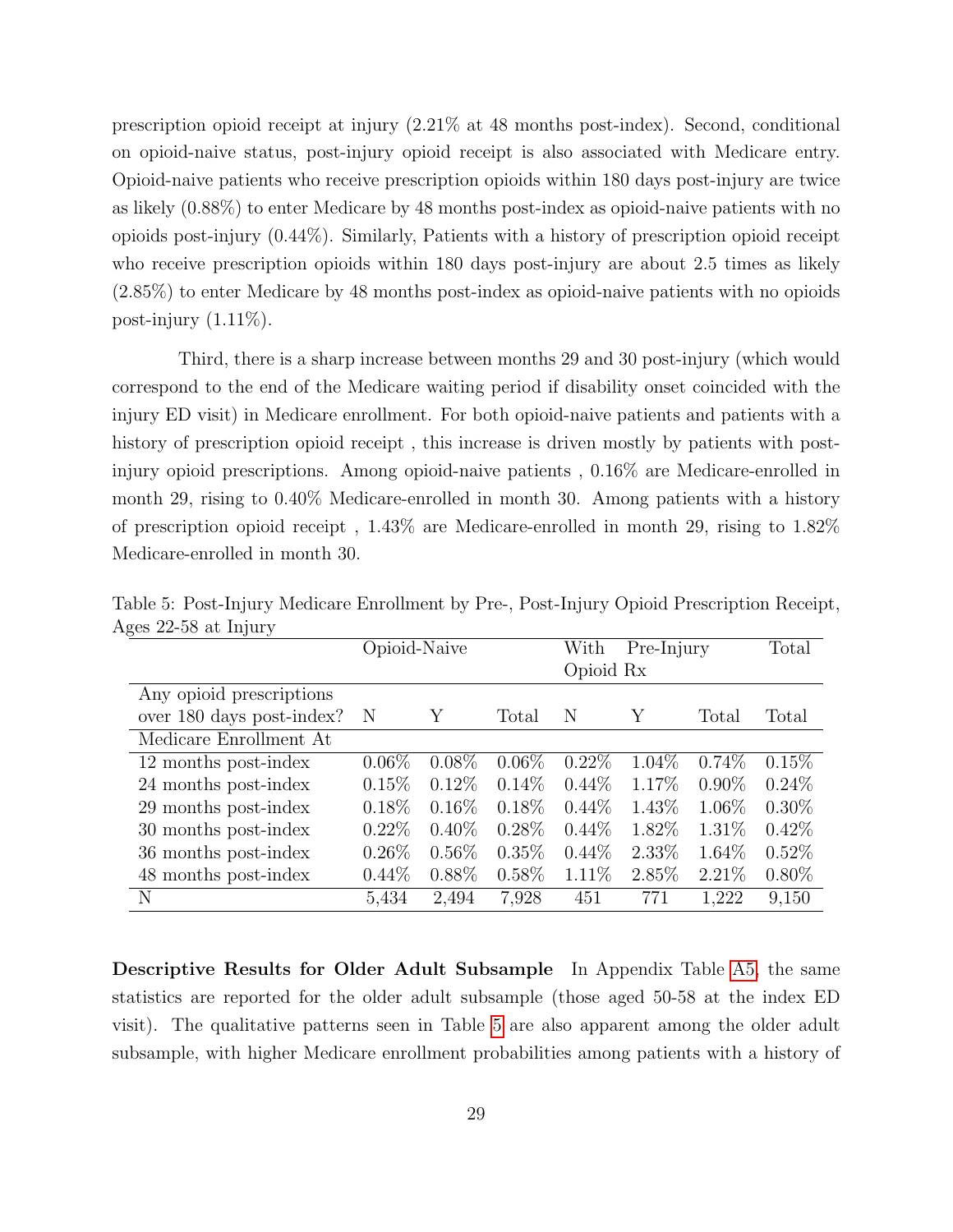prescription opioid receipt than opioid-naive patients , and with higher Medicare enrollment probabilities among those with post-injury opioid prescriptions conditional on opioid-naive status. Because Medicare enrollment is concentrated among those aged 50 and older at injury, the Medicare entry probabilities are much higher in the older adult subsample, and the differences between groups are larger in magnitude. Patients with a history of prescription opioid receipt aged 50-58 at index have a 5.26% probability of Medicare entry at 48 months post-index, compared to 1.66% for opioid-naive patients . Among opioid-naive patients , those with post-injury opioid prescriptions (measured over 180 days post-index) have a 2.24% probability of Medicare entry at 48 months post-index, vs. 1.36% for opioid-naive patients without post-injury opioid prescriptions. Among patients with a history of prescription opioid receipt , those with post-injury opioid prescriptions (measured over 180 days postindex) have a 6.30% probability of Medicare entry at 48 months post-index, vs. 3.45% for opioid-naive patients without post-injury opioid prescriptions.

#### 5.2 Regression Results

Table [6](#page-31-0) shows regression results for the full sample of adults aged 22-58 at injury. Each cell of the table reports the regression coefficient on an opioid measure from a separate regression model; clustered standard errors (in parentheses); wild-bootstrap p-values for the opioid measure; and, in the IV models, the Kleibergen-Paap Wald statistic as a test for weak instruments. Models with covariates included also control for age, gender, age-gender interactions, indicators for within-state geography (3-digit ZIP code of patient residence), indicators for pre-injury comorbidities, and indicators for injury type. Coefficients on opioidnaive status and demographic covariates for selected models are shown separately in Table [7](#page-33-0) below. Coefficients on other covariates were not submitted to output review with the CO APCD and so cannot be included in this version of the paper.

Interpretation of Coefficients The leftmost four columns of the table show results for a binary measure of opioid receipt (any prescription opioids dispensed) over 30, 90, or 180 days post-index. This measure captures only the extensive margin of opioid prescribing post-injury. The rightmost four columns of the table show results for a continuous measure of opioid receipt (average daily MME) over 30, 90, or 180 days post-index. In all models, the outcome is an indicator for Medicare enrollment at 4 years post-index, so coefficients can be interpreted as the change in the probability of Medicare enrollment predicted by a unit increase in the explanatory variable. A unit increase in the indicator for any opioid prescribing means a change from no more opioid prescriptions to 1 or more opioid prescriptions.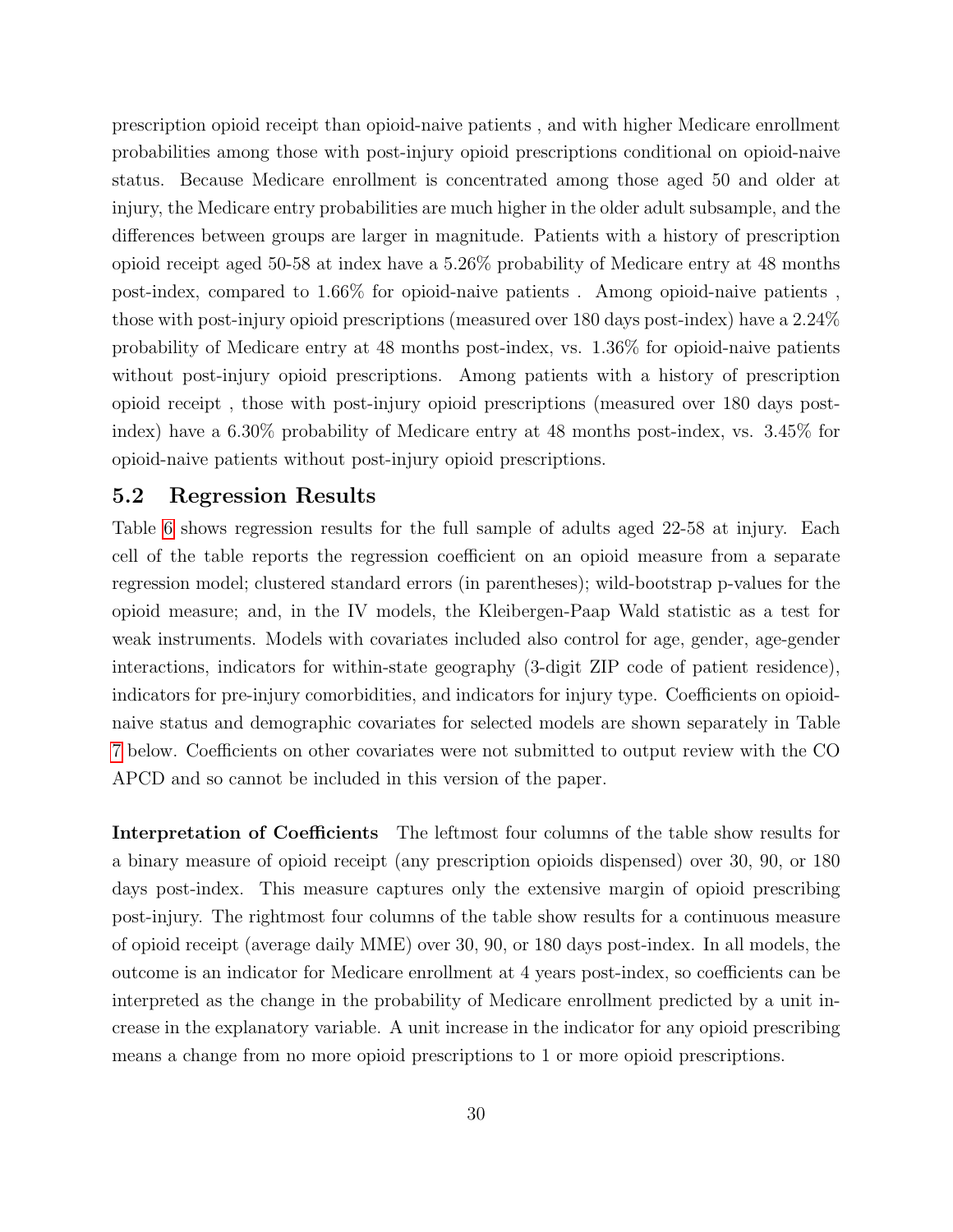For the average daily MME, however, interpretation of a unit change is somewhat more complicated because the distribution of average daily MME changes with the postinjury time period, as shown in Table [2](#page-15-0) above. Furthermore, the average daily MME measure reflects the combined effect of dosage, duration of prescription (or quantity dispensed), and number of prescriptions dispensed. For instance, 3.3 MME per day over 180 days (the 90th percentile of post-injury prescribing for the full sample) could reflect one prescription containing 40 10-mg oxycodone tablets, or 8 prescriptions containing 30 2.5-milligram hydrocodone tablets, or myriad other combinations of medications or prescribing patterns over the post-injury window. In some places below, I use the difference between the 75th and 90th percentile of post-injury average daily MME to interpret coefficient magnitudes, but it is important to note that the analysis reported here does not indicate exactly what change in prescribing patterns corresponds to such a shift in prescription volumes.

Results for Full Sample (Ages 22-58 at Injury) For the full sample results reported in Table [6,](#page-31-0) the OLS estimates show a strong association between receiving post-injury opioid prescriptions and Medicare entry. Including covariates reduces the magnitude of this association by about one third, but it remains highly statistically significant. With covariates included, receipt of any prescription opioids over 30 (90, 180) days post- injury predicts an increase of 0.55 percentage points (0.43 percentage points, 0.45 percentage points) in the probability of Medicare entry within 48 months. This is a sizable (over 50%) increase relative to the sample mean Medicare entry probability of 0.80 percent.

Average daily MME post-injury is also strongly associated with higher probabilities of Medicare entry in the OLS estimates; including covariates has a very small impact on the magnitude of this association.

These estimates cannot be interpreted causally because opioid prescribing likely reflects unobserved variation in health status and disability risk that cannot be controlled for adequately using claims data. I therefore estimated 2SLS regression models using the leaveone-out mean of opioid prescribing for other injury patients covered by the same insurer. The Kleibergen-Paap Wald statistics reported in Table [6](#page-31-0) generally indicate that weak instrument concerns should not be a problem for these instruments. With covariates included, the Wald statistics are between 150 and 202 for any opioid prescribing, and between 16 and 49 for average daily MME.

For the indicator of any opioid prescribing, 2SLS estimates are close to zero and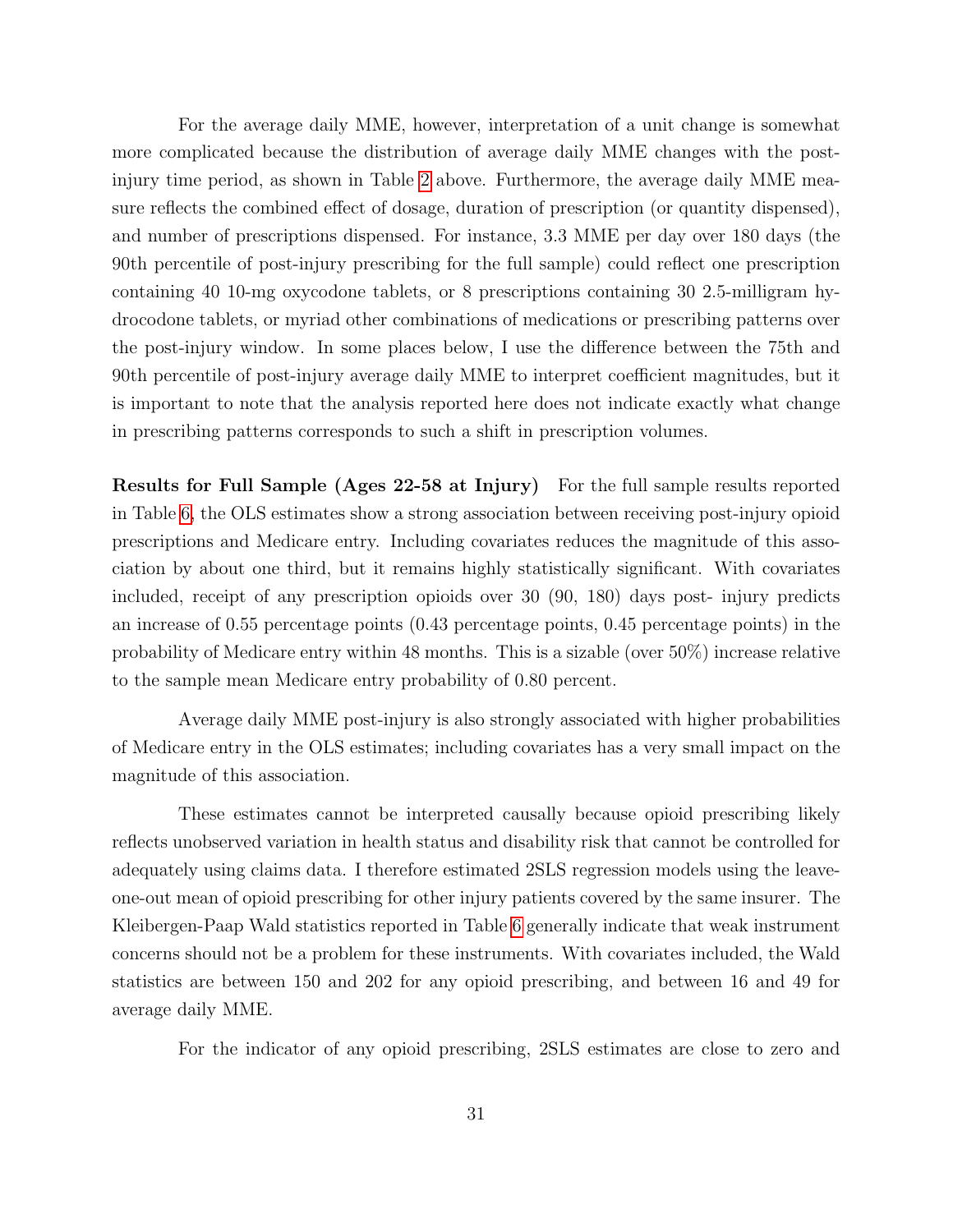<span id="page-31-0"></span>

| Table 6: OLS and 2SLS Estimates of Prescription Opioid Effects on Risk of Medicare Entry, Ages 22-58 at Injury |                  |                                                                                  |          |                  |                                           |                    |          |                  |
|----------------------------------------------------------------------------------------------------------------|------------------|----------------------------------------------------------------------------------|----------|------------------|-------------------------------------------|--------------------|----------|------------------|
| Outcome                                                                                                        |                  |                                                                                  |          |                  | Medicare enrollment at 4 years post-index |                    |          |                  |
| Opioid Measure                                                                                                 |                  | Any Opioid RX?                                                                   |          |                  |                                           | Average Daily MME? |          |                  |
| Covariates included?                                                                                           | $\geq$           |                                                                                  | Z        | $\triangleright$ | $\square$                                 |                    | Z        | $\triangleright$ |
| Estimator                                                                                                      | <b>OLS</b>       | <b>CLS</b>                                                                       | 2SLS     | 2SLS             | <b>OLS</b>                                | <b>CLS</b>         | 2SLS     | 2SLS             |
| Opioid RX measured over                                                                                        |                  |                                                                                  |          |                  |                                           |                    |          |                  |
| 30 days post-index                                                                                             | $0.0085***$      | $0.0055***$                                                                      | 0.0056   | 0.0004           | $0006***$                                 | $0.0005**$         | 0.0018   | 0.0027           |
|                                                                                                                | (0.0019)         | (0.0012)                                                                         | (0.0126) | (0.0124)         | (0.0001)                                  | (0.0002)           | (0.0016) | (0.0021)         |
| wild bootstrap p-value                                                                                         | 0.021            | 0.004                                                                            | 0.725    | 0.974            | 0.026                                     | 0.006              | 0.469    | 0.428            |
| $F(K-P)$                                                                                                       |                  |                                                                                  | 322.5    | 180.3            |                                           |                    | 102.5    | 49.49            |
| 90 days post-index                                                                                             | $***$<br>$×$ *** | $0.0043***$                                                                      | 0.0040   | $-0.0013$        | $0.0009**$                                | $0.0008**$         | 0.0034   | $0.0057*$        |
|                                                                                                                | (0.0017)         | (0.0009)                                                                         | (0.0112) | (0.0109)         | (0.0003)                                  | (0.0003)           | (0.0026) | (0.0031)         |
| wild bootstrap p-value                                                                                         | 0.026            | 0.005                                                                            | 0.763    | 0.913            | 0.018                                     | 0.013              | 0.447    | 0.283            |
| $F(K-P)$                                                                                                       |                  |                                                                                  | 371.7    | 202.1            |                                           |                    | 86.51    | 25.34            |
|                                                                                                                |                  |                                                                                  |          |                  |                                           |                    |          |                  |
| 180 days post-index                                                                                            | $0.0085***$      | $0045***$                                                                        | 0.0042   | $-0.0004$        | $0.0010**$                                | $0.0008**$         | 0.0046   | $0.0084**$       |
|                                                                                                                | (0.0014)         | (0.0012)                                                                         | (0.0120) | (0.0125)         | (00004)                                   | (0.0004)           | 0.0036   | (0.0041)         |
| wild bootstrap p-value                                                                                         | 0.028            | 0.011                                                                            | 0.780    | 0.980            | 0.023                                     | 0.013              | 0.533    | 0.251            |
| $F(K-P)$                                                                                                       |                  |                                                                                  | 385.1    | 154.4            |                                           |                    | 91.36    | 16.48            |
|                                                                                                                |                  |                                                                                  |          |                  |                                           |                    |          |                  |
|                                                                                                                | 9,150            | 9,150                                                                            | 9,150    | 9,150            | 9,150                                     | 9,150              | 9,150    | 9,150            |
| Mean of ${\rm DV}$                                                                                             | 0.0080           | 0.0080                                                                           | 0.0080   | 0.0080           | 0.0080                                    | 0.0080             | 0.0080   | 0.0080           |
| * $p \leq 0.10$ , ** $p < 0.05$ , *** $p$                                                                      |                  | $<$ 0.01. F (K-P) = Kleibergen-Paap Wald statistic. Clustered standard errors in |          |                  |                                           |                    |          |                  |
| parentheses. OLS clustered on                                                                                  |                  | payer (G = 12). 2SLS clustered on payer (G = 12) and date of ED visit (G = 24)   |          |                  |                                           |                    |          |                  |

32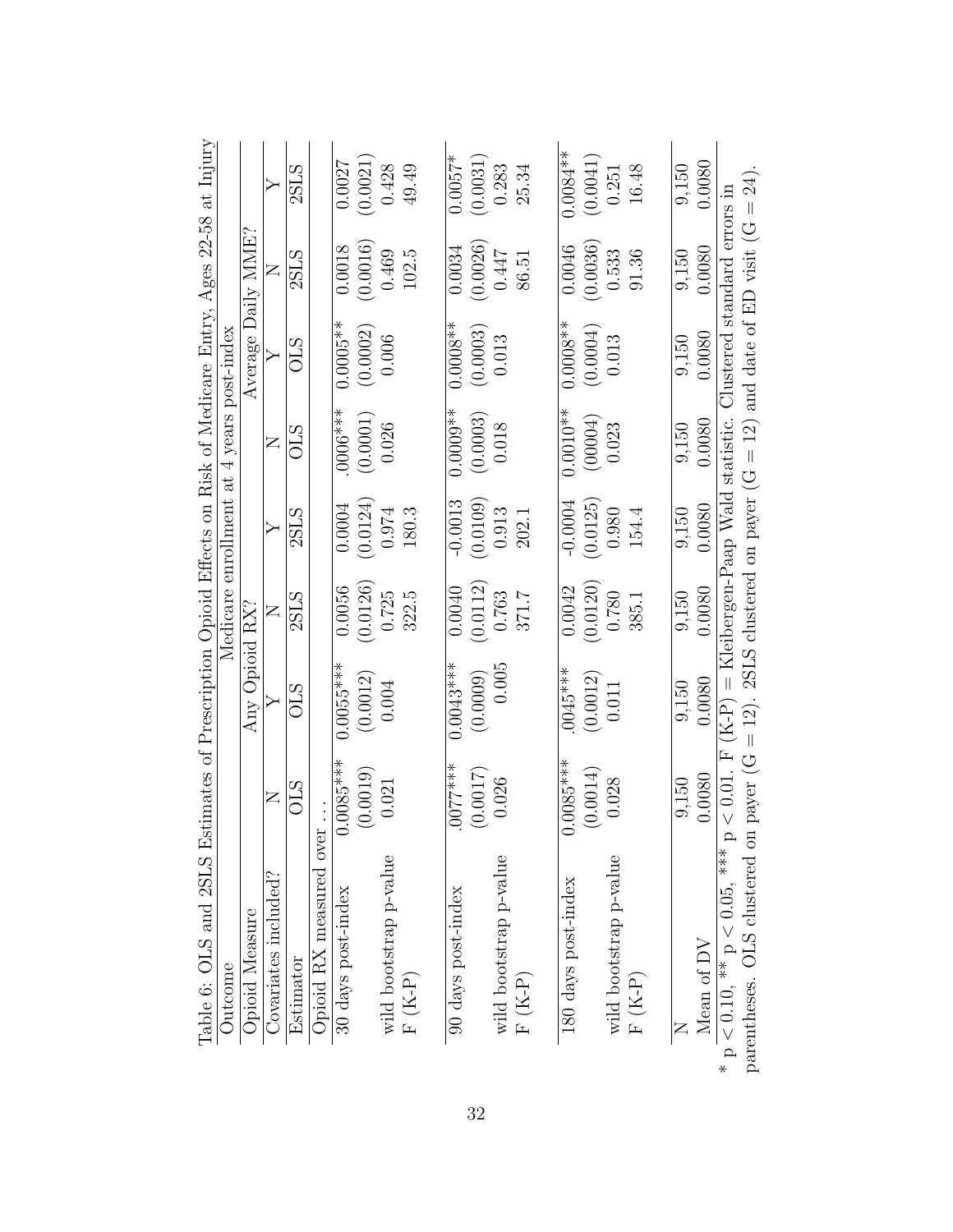statistically insignificant—a stark contrast from the positive and highly significant OLS estimates. 2SLS estimates for average daily MME are positive, but statistically insignificant when measured over 30 days post-injury. When post-injury prescriptions are measured over longer post-injury time periods, the coefficients on average daily MME are larger and more statistically significant, at 10% for average daily MME over 90 days, and at 5% for average daily MME over 180 days. However, inference based on the wild cluster bootstrap (rather than analytical two-way standard errors clustered on payer and month of injury) indicates that these results are not statistically significant, so I do not view these 2SLS results as strong evidence that the relationship suggested by the OLS estimates is causal.

Coefficients on Opioid-Naive Status and Demographics Table [7](#page-33-0) presents the coefficients on the indicator for opioid-naive status and the demographic variables. Consistent with the descriptive statistics in Table [5](#page-28-0) above, the coefficients on the opioid-naive indicator are negative in the OLS models and are sizable in comparison to the mean of the outcome variable. When average daily MME is used to measure post-injury prescribing, the opioidnaive coefficient from the OLS model is not statistically significant at the 10% level, however, and the 2SLS estimates are very noisy.

The demographic coefficients indicate that the probability of Medicare entry increases sharply above age 50. Gender differences are generally small and statistically insignificant with the exception of women aged 55-58 at injury. Point estimates suggest that women in this age range are about 1.3 to 1.7 percentage points (depending on the model specification and opioid measure used) more likely to enter Medicare than men at the same ages to enter Medicare within 4 years. While these estimates are significant only at the 10% level, the magnitude is substantial relative to the sample average Medicare entry rate. Point estimates on the female gender interaction at ages 50-54 are also positive and large, but are not statistically significant.

Results for Older Adults Subsample Table [7](#page-33-0) suggests that the concentration of SSDI entry and Medicare enrollment among older adults aged 50-58 at injury is not driven by the covariates included in these regression models, most notably pre-injury comorbidities, injury type, or opioid-naive status. As discussed above, I speculate that this may reflect the application of the vocational grid, although other explanations (such as differences in injury severity or ability to recover conditional on injury type) may also contribute. I accordingly estimated regression models on the subsample of older adults.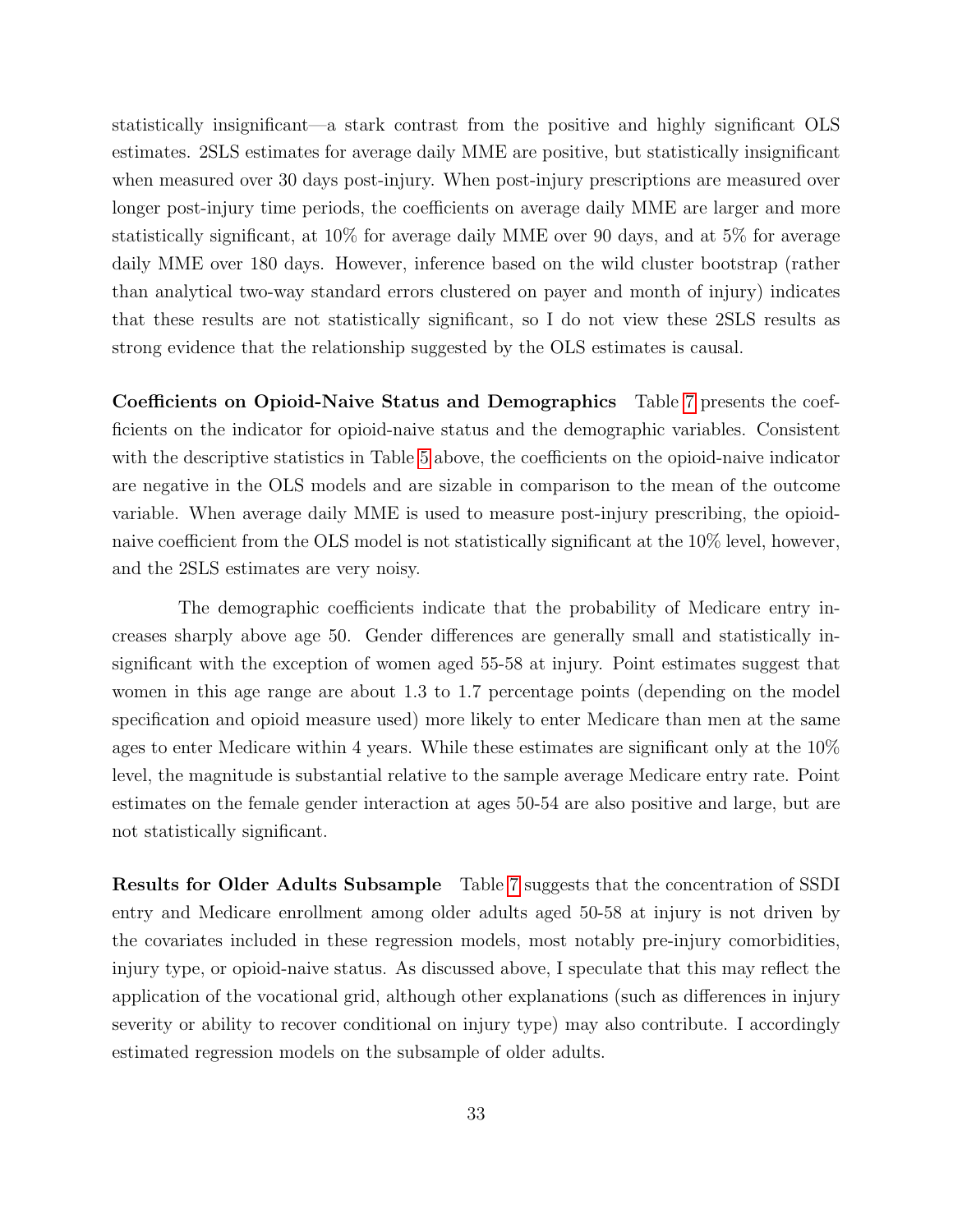| Outcome                    |             | Medicare enrollment at 4 years post-index |                    |                                |
|----------------------------|-------------|-------------------------------------------|--------------------|--------------------------------|
| Opioid Measure             |             | Any Opioid RX?                            |                    | Average Daily MME              |
| Opioid Measure             |             | $(90 \text{ days post-index})$ ?          |                    | $(90 \text{ days post-index})$ |
| Covariates included?       | Υ           | Y                                         | $\overline{\rm Y}$ | Υ                              |
| Estimator                  | <b>OLS</b>  | 2SLS                                      | <b>OLS</b>         | 2SLS                           |
| Opioid-Naive?              | $-0.0086**$ | $-0.0102***$                              | $-0.0048$          | 0.0256                         |
|                            | (0.0032)    | (0.0022)                                  | (0.0034)           | (0.0190)                       |
| Age 25-29                  | 0.0030      | 0.0032                                    | 0.0025             | $-0.0016$                      |
|                            | (0.0039)    | (0.0038)                                  | (0.0037)           | (0.0031)                       |
| Age $30-34$                | 0.0046      | 0.0050                                    | 0.0043             | 0.0011                         |
|                            | (0.0054)    | (0.0052)                                  | (0.0051)           | (0.0023)                       |
| Age 35-39                  | 0.0038      | 0.0041                                    | 0.0034             | $-0.0005$                      |
|                            | (0.0029)    | (0.0028)                                  | (0.0028)           | (0.0049)                       |
| Age $40-44$                | 0.0044      | 0.0047                                    | 0.0041             | 0.0008                         |
|                            | (0.0046)    | (0.0043)                                  | (0.0044)           | (0.0033)                       |
| Age 45-49                  | 0.0040      | 0.0043                                    | 0.0039             | 0.0018                         |
|                            | (0.0037)    | (0.0036)                                  | (0.0035)           | (0.0036)                       |
| Age $50-54$                | $0.0174**$  | $0.0178**$                                | $0.0172**$         | $0.0142***$                    |
|                            | (0.0070)    | (0.0073)                                  | (0.0070)           | (0.0052)                       |
| Age 55-58                  | $0.0135***$ | $0.0140***$                               | $0.0134***$        | $0.0106***$                    |
|                            | (0.0039)    | (0.0022)                                  | (0.0039)           | (0.0039)                       |
| Female?                    | $-0.0003$   | $-0.0006$                                 | $-0.0007$          | $-0.0016$                      |
|                            | (0.0044)    | (0.0037)                                  | (0.0044)           | (0.0041)                       |
| Age $25-29 \times$ Female? | $-0.0009$   | $-0.0008$                                 | 0.0000             | 0.0052                         |
|                            | (0.0051)    | (0.0042)                                  | (0.0049)           | (0.0056)                       |
| Age 30-34 $\times$ Female? | $-0.0040$   | $-0.0039$                                 | $-0.0030$          | 0.0024                         |
|                            | (0.0060)    | (0.0053)                                  | (0.0055)           | (0.0050)                       |
| Age $35-39 \times$ Female? | $-0.0041$   | $-0.0038$                                 | $-0.0030$          | 0.0019                         |
|                            | (0.0039)    | (0.0035)                                  | (0.0039)           | (0.0082)                       |
| Age $40-44 \times$ Female? | $-0.0051$   | $-0.0049$                                 | $-0.0041$          | 0.0008                         |
|                            | (0.0062)    | (0.0058)                                  | (0.0060)           | (0.0057)                       |
| Age $45-49 \times$ Female? | 0.0029      | 0.0032                                    | 0.0031             | 0.0035                         |
|                            | (0.0081)    | (0.0071)                                  | (0.0084)           | (0.0097)                       |
| Age 50-54 $\times$ Female? | 0.0078      | 0.0079                                    | 0.0082             | 0.0102                         |
|                            | (0.0063)    | (0.0070)                                  | (0.0065)           | (0.0081)                       |
| Age $55-58 \times$ Female? | 0.0130      | $0.0133*$                                 | $0.0140*$          | $0.0189*$                      |
|                            | (0.0081)    | (0.0073)                                  | (0.0077)           | (0.0101)                       |
| N                          | 9,150       | 9,150                                     | 9,150              | 9,150                          |
| Mean of DV                 | 0.00798     | 0.00798                                   | 0.00798            | 0.00798                        |

<span id="page-33-0"></span>Table 7: Coefficients for Demographic Control Variables

Excluded age category is ages 22-24 at injury.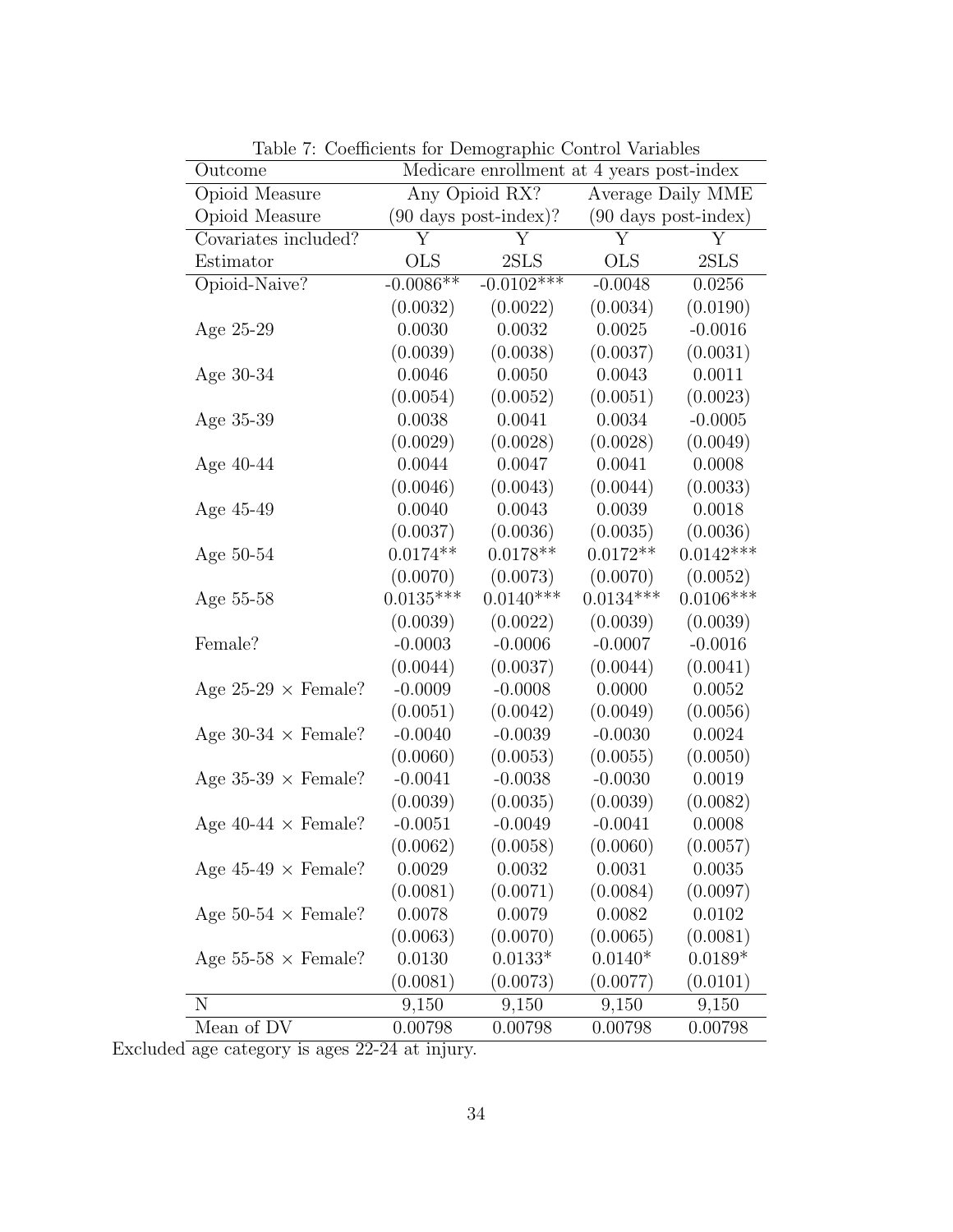<span id="page-34-0"></span>

| Table 8: OLS and 2SLS Estimates of Prescription Opioid Effects on Risk of Medicare Entry, Ages 50-58 at Injury |              |                |          |                  |                                                                                |                              |          |                  |
|----------------------------------------------------------------------------------------------------------------|--------------|----------------|----------|------------------|--------------------------------------------------------------------------------|------------------------------|----------|------------------|
| Outcome                                                                                                        |              |                |          |                  | Medicare enrollment at 4 years post-index                                      |                              |          |                  |
| Opioid Measure                                                                                                 |              | Any Opioid RX? |          |                  |                                                                                | Average Daily MME?           |          |                  |
| Covariates included?                                                                                           | $\mathsf{Z}$ |                | Z        | $\triangleright$ | Z                                                                              |                              | Z        | $\triangleright$ |
| Estimator                                                                                                      | STO          | STO            | 2SLS     | 2SLS             | ОLS                                                                            | STO                          | 2SLS     | 2SLS             |
| Opioid RX measured over                                                                                        |              |                |          |                  |                                                                                |                              |          |                  |
| 30 days post-index                                                                                             | $0.0190**$   | $0.0105*$      | 0.0277   | 0.0143           | $0.0006***$                                                                    | $0.0004***$                  | 0.0052   | 0.0100           |
|                                                                                                                | (0.0065)     | (0.0052)       | (0.0328) | (0.0364)         | (0.0001)                                                                       | (0.0001)                     | (0.0037) | (0.0071)         |
| wild bootstrap p-value                                                                                         | 0.052        | 0.065          | 0.530    | 0.776            | 0.017                                                                          | 0.112                        | 0.332    | 0.328            |
| $F(K-P)$                                                                                                       |              |                | 222.7    | 60.55            |                                                                                |                              | 82.68    | 18.43            |
| 90 days post-index                                                                                             | $0.0171**$   | 0.0073         | 0.0239   | 0.0100           | $0.0012*$                                                                      | 0.0010                       | 0.0088   | $0.0221***$      |
|                                                                                                                |              |                |          |                  |                                                                                |                              |          |                  |
|                                                                                                                | (0.0059)     | (0.0042)       | (0.0301) | (0.0336)         | (0.0006)                                                                       | (0.0006)                     | (0.0056) | (0.0090)         |
| wild bootstrap p-value                                                                                         | 0.051        | 0.099          | 0.546    | 0.843            | 0.035                                                                          | 0.105                        | 0.352    | 0.075            |
| $F(K-P)$                                                                                                       |              |                | 176.3    | 47.38            |                                                                                |                              | 67.03    | 5.675            |
|                                                                                                                |              |                |          |                  |                                                                                |                              |          |                  |
| 180 days post-index                                                                                            | $0.0174***$  | 0.0059         | 0.0239   | 0.0129           | 0.0012                                                                         | 0.0010                       | 0.0115   | $0.0295***$      |
|                                                                                                                | (0.0049)     | (0.0043)       | (0.0313) | (0.0374)         | (0.0007)                                                                       | (0.0007)                     | (0.0076) | (0.0105)         |
| wild bootstrap p-value                                                                                         | 0.049        | 0.185          | 0.552    | 0.808            | 0.030                                                                          | 0.073                        | 0.393    | 0.068            |
| $F(K-P)$                                                                                                       |              |                | 264.2    | 61.60            |                                                                                |                              | 67.09    | 4.367            |
|                                                                                                                |              |                |          |                  |                                                                                |                              |          |                  |
|                                                                                                                | 2,442        | 2,442          | 2,442    | 2,442            | 2,442                                                                          | 2,442                        | 2,442    | 2,442            |
| Mean of $\mathrm{DV}$                                                                                          | 0.0225       | 0.0225         | 0.0225   | 0.0225           | 0.0225                                                                         | 0.0225                       | 0.0225   | 0.0225           |
| $* p < 0.10, ** p < 0.05, ** p$                                                                                |              |                |          |                  | $(1.01. F (K-P) =$ Kleibergen-Paap Wald statistic.                             | Clustered standard errors in |          |                  |
| parentheses. OLS clustered on                                                                                  |              |                |          |                  | payer (G = 12). 28LS clustered on payer (G = 12) and date of ED visit (G = 24) |                              |          |                  |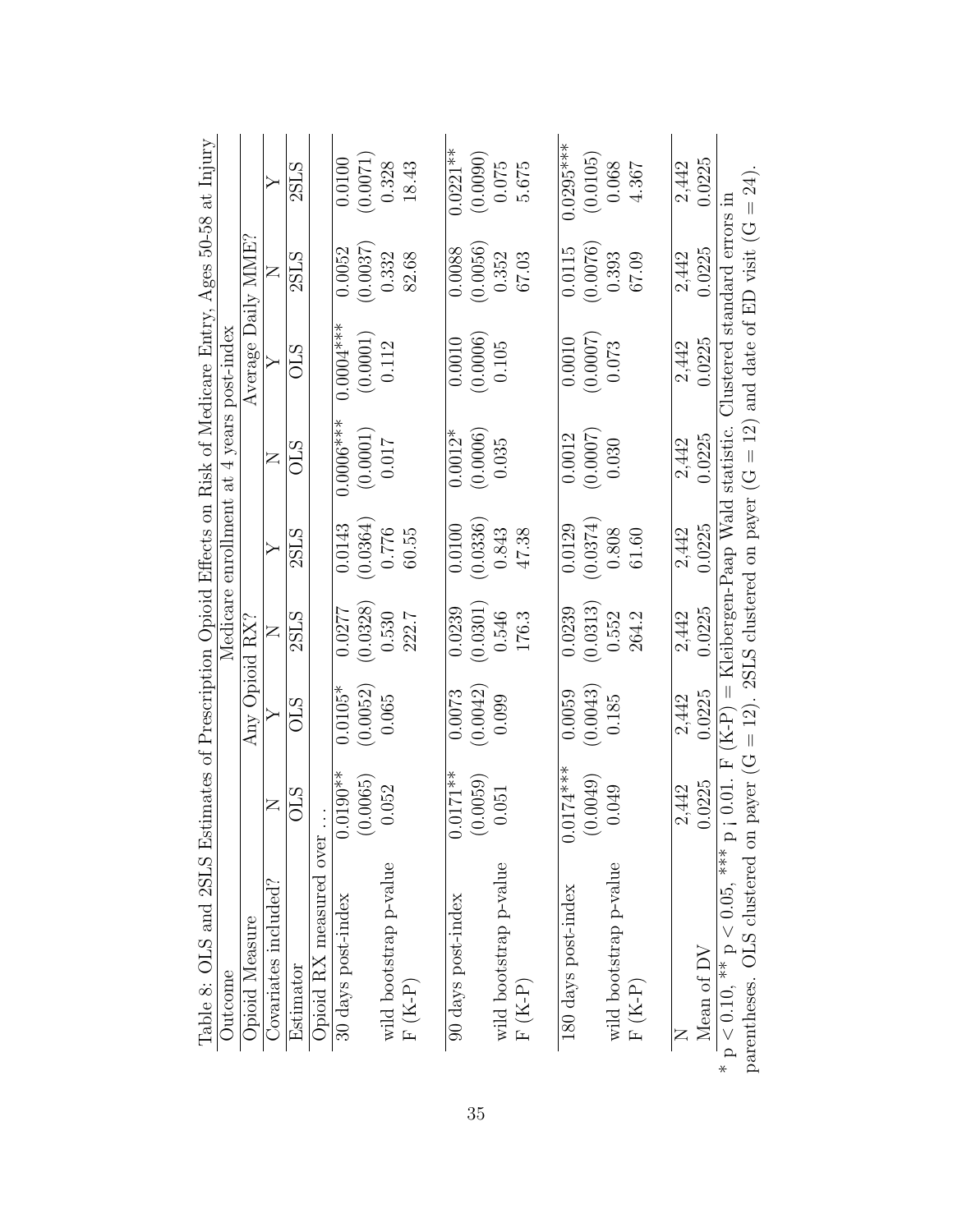Table [8](#page-34-0) reports coefficients on the opioid measures from models estimated in the older adults subsample. Note that the leave-one-out instruments were recalculated in the older adults subsample (i.e., the leave-one-out mean is calculated using only other adults aged 50+, rather than prescribing rates in the full sample). While there was no pre-analysis plan filed for this study, I also caution that this subgroup analysis was not pre-specified, and was added to the paper only when it became clear in the descriptive analysis that Medicare entry for adults aged 49 or under at injury was extremely rare.

OLS estimates of the effect of opioid prescribing (any prescribing or average daily MME) are not significant for the age 50+ sample when covariates are included, in contrast to the full sample. As in the full sample, IV estimates for the effect of any opioid prescriptions are imprecisely estimated and statistically insignificant.

However, IV estimates of the effect of average daily MME for patients aged 50-58 are statistically significant at 5% (measured over 90 days) or 1% (measured over 180 days). The estimated coefficients are large and positive: the coefficient for average daily MME over 180 days post-injury would imply that a shift from the 75th to 90th percentile of post-injury prescribing for adults over age 50 (+2.74 average daily MME over 180 days) predicts an 8.1 percentage point increase in the probability of Medicare entry by 4 year post-injury, a 260% increase relative to the sample mean probability of Medicare entry for adults aged 50-58 at injury.

Unlike the results for all ages, the IV estimates for adults aged  $50+$  are marginally significant under the wild bootstrap (wild bootstrap  $p = 0.075$  for average MME over 90 days post-index,  $p = 0.068$  for average MME over 180 days post-index). However, the Kleibergen-Paap Wald statistics suggest that instruments may be weak in these models: the Wald statistic (with two-way clustering) is just 5.7 for average MME over 90 days post-index and 4.4 for average MME over 180 days post-index.

# <span id="page-35-0"></span>6 Conclusion

This paper provided new evidence on the relationship between prescription opioid receipt and transitions from employment to SSDI by using data from a state APCD. Focusing on a cohort of ESI policyholders who experience a traumatic injury, I documented some descriptive findings about the association between opioid receipt and Medicare enrollment before age 65, which I argue can be interpreted as a proxy for SSDI entry. Patients who are opioid-naive at injury are much less likely to enter Medicare (0.58% at 48 months post-index) than pa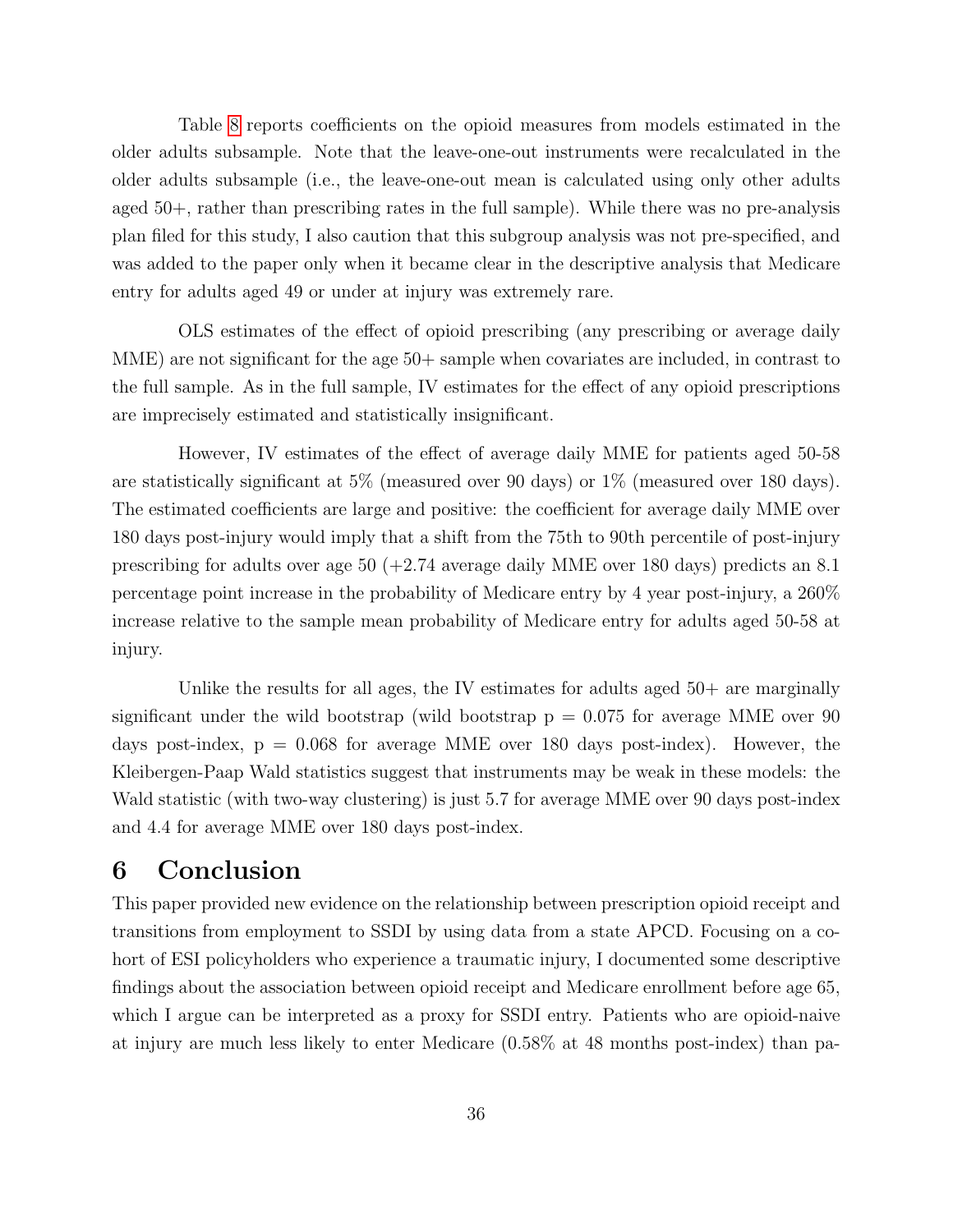tients with a history of prescription opioid receipt at injury (2.21% at 48 months post-index). Conditional on pre-injury opioid receipt, post-injury opioid receipt is also strongly associated with Medicare entry. These associations remain statistically significant and large after controlling for patient demographics, pre-injury comorbidities, and the type of injury.

I also estimated 2SLS models that used a leave-one-out instrument (constructed from injury patients covered by the same health insurer) to identify the causal effect of post-injury prescription opioids on SSDI entry. These results were less clear than the descriptive findings; results for the full sample were not statistically significant under a wild bootstrap, while results for older adults aged 50-58 at injury (who accounted for nearly all Medicare enrollment in the sample) were marginally significant but undermined by potentially weak instruments. Thus, although these 2SLS estimates suggest that post-injury opioid prescriptions increase the risk of SSDI entry, the evidence is not strong and these results must ultimately be viewed as suggestive, at best.

Several improvements to the analysis in this paper can be carried out using the APCD data collected for this study. Different statistical models are likely more appropriate to the questions addressed here, including statistical models better able to accommodate rare events (such as logit with two-stage residual inclusion for the IV estimates) and discretetime hazard models that use information about the timing of Medicare enrollment. Measures of opioid prescribing patterns that isolate specific prescribing patterns (such as high daily doses or other risky prescribing patterns) could help substantiate the findings in this paper by testing the importance of different mechanisms. Initial attempts to measure very highrisk prescribing (such as daily doses above 100 or 120 MME) identified very few patients with such prescribing patterns and could not be used in the regression analysis, but other measures could also be examined in future work.

More could be done, also, to explore and justify the exclusion restriction. Because I do not include controls for other, non-opioid, features of post-injury treatment patterns, I cannot currently rule out the potential for other violations of the exclusion restriction that might arise from insurer-level variation in case management or patient outreach activities that could directly affect disability outcomes. In principle, the APCD makes it possible to construct measures for use of other types of health care that might be substituted for prescription opioids, such as other pain medication or, in some cases, physical therapy or pain management. It may be possible to include such controls in future versions of this paper. A more difficult question is whether insurers or health systems that are more likely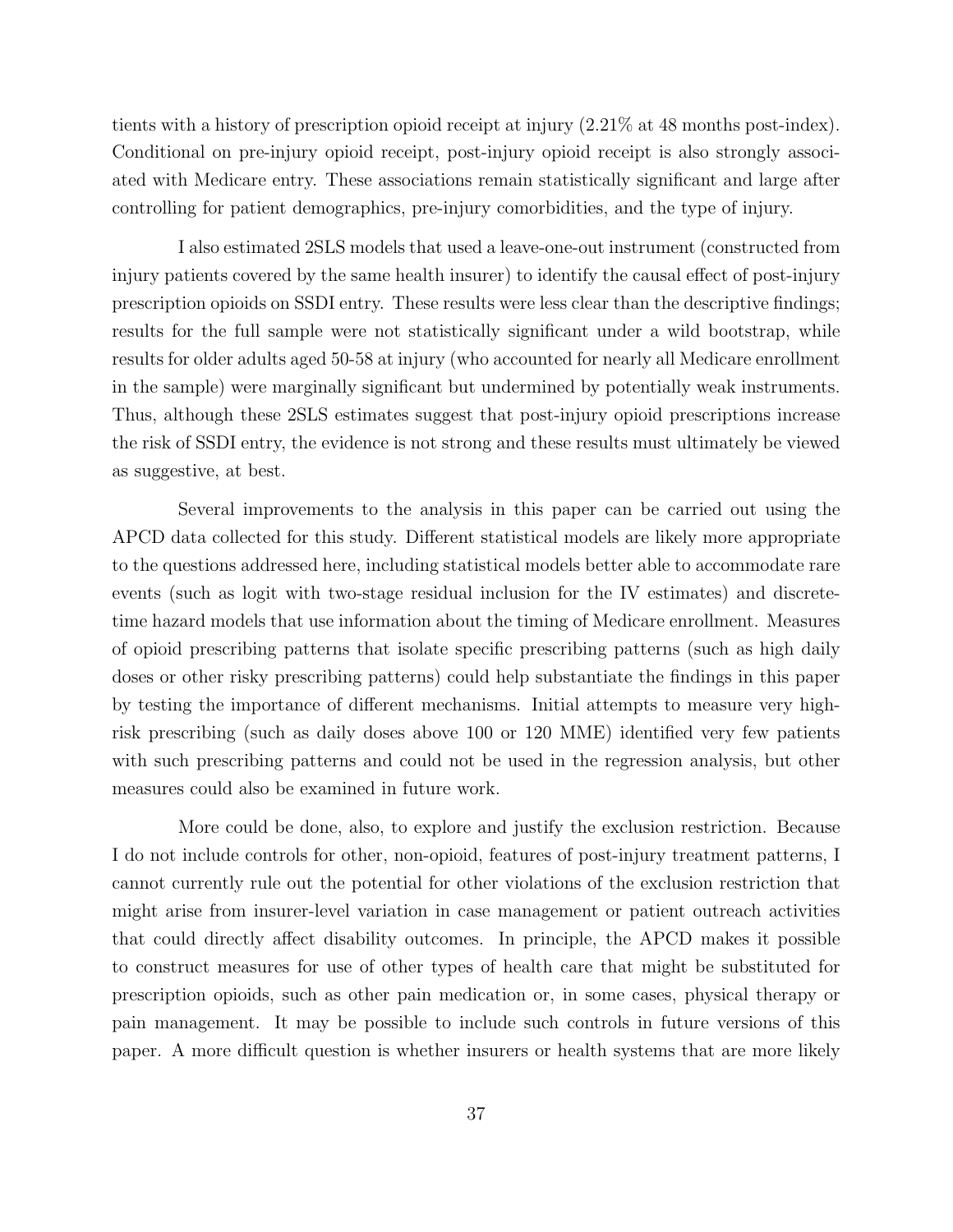to participate with specific insurers use other disability prevention interventions that are not documented in claims data. I am not aware of such efforts in the context of ESI, but the relatively limited number of insurers in the Colorado ESI market would make it possible to investigate this more carefully.

Despite this study's many limitations, the use of APCD data to identify transitions from employment to SSDI (proxied by transitions from ESI to Medicare) represents a novel use of state APCD data. State APCD data can potentially be used to study a much wider range of questions about the health status and health care utilization of non-elderly prior to Medicare enrollment, and about the potential implications of care provided through private health insurance for federal disability programs and Medicare.

### References

<span id="page-37-4"></span>Aliprantis, D. and M. E. Schweitzer (2018). Opioids and the Labor Market.

- <span id="page-37-1"></span>Barell, V., L. Aharonson-Daniel, L. A. Fingerhut, E. J. Mackenzie, A. Ziv, V. Boyko, A. Abargel, M. Avitzour, and R. Heruti (2002). An introduction to the Barell body region by nature of injury diagnosis matrix. *Injury Prevention 8*(2), 91–96.
- <span id="page-37-6"></span>Beheshti, D. (2019). The Impact of Opioids on the Labor Market: Evidence from Drug Rescheduling. pp. 0–41.
- <span id="page-37-7"></span>Currie, J., J. Y. Jin, and M. Schnell (2019). U.S. Employment and Opioids: Is There a Connection?
- <span id="page-37-3"></span>Cutler, D., E. Meara, and S. Stewart (2016). The Rise of Prescription Opioids and Enrollment in Disability Insurance.
- <span id="page-37-2"></span>Cutler, D., E. Meara, and S. Stewart (2017). Has Wider Availability of Prescription Drugs for Pain Relief Affected SSDI and SSI Enrollment?
- <span id="page-37-5"></span>Harris, M. C., L. M. Kessler, M. N. Murray, and E. Glenn (2020). Prescription Opioids and Labor Market Pains. Journal of Human Resources 55 (Fall), 1319–1364.
- <span id="page-37-0"></span>Krueger, A. B. (2017). Where Have All the Workers Gone? An Inquiry into the Decline of the U.S. Labor Force Participation Rate. Brookings Papers on Economic Activity (Fall), 1–59.
- <span id="page-37-8"></span>Maestas, N. and T. B. Sherry (2020). Opioid Treatment for Pain and Work and Disability Outcomes: Evidence from Health Care Providers' Prescribing Patterns.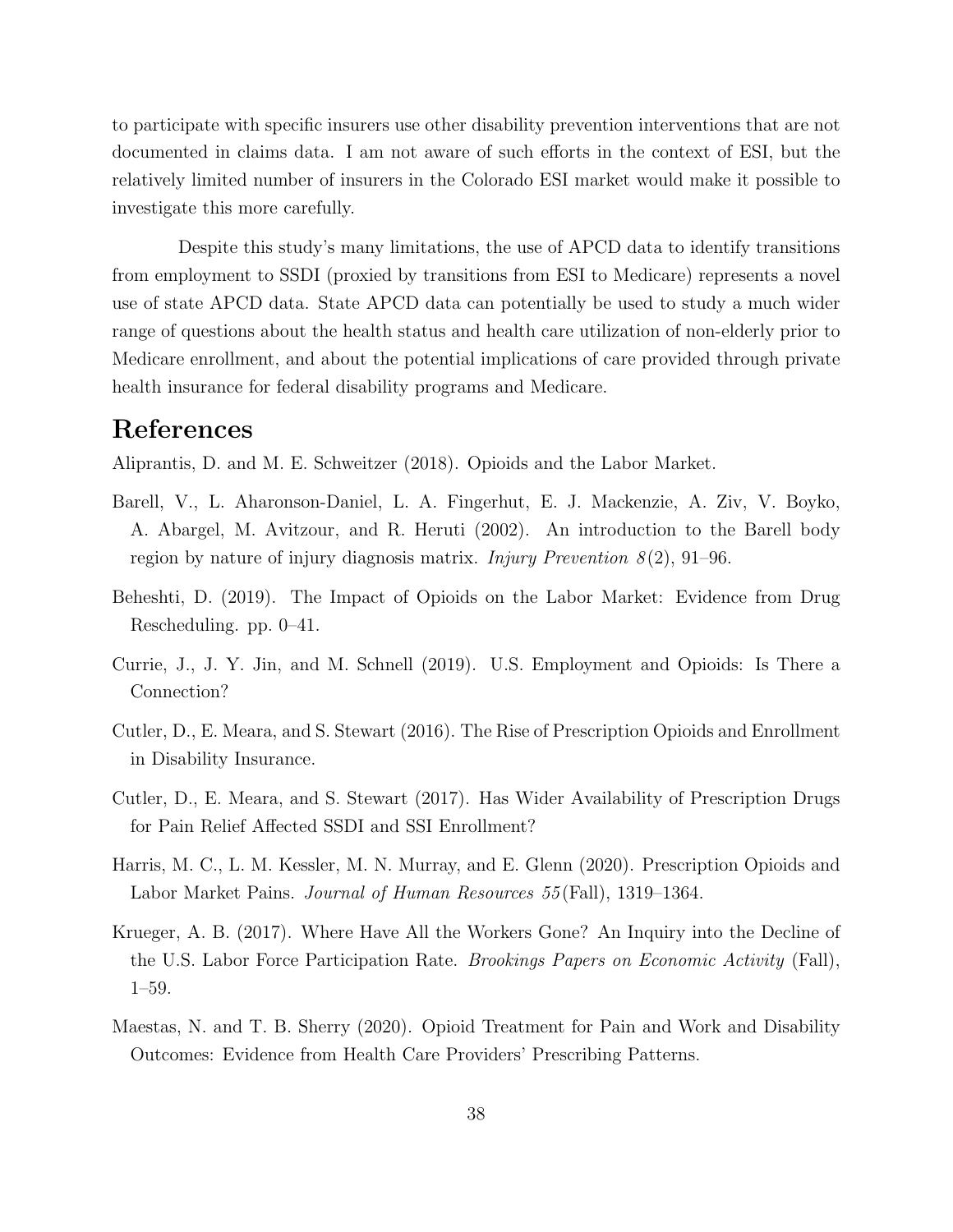<span id="page-38-8"></span>Metcalf, G. E. and Q. Wang (2019). Abandoned by Coal, Swallowed by Opioids?

- <span id="page-38-4"></span>Monnat, S. M. (2018). Factors Associated With County-Level Differences in U.S. Drug-Related Mortality Rates. American Journal of Preventive Medicine 54 (5), 611–619.
- <span id="page-38-0"></span>Morden, N. E., J. C. Munson, C. H. Colla, J. S. Skinner, J. P. Bynum, W. Zhou, and E. Meara (2014). Prescription Opioid Use Among Disabled Medicare Beneficiaries. Medical *Care* 52(9), 852–859.
- <span id="page-38-9"></span>Musse, I. (2019). Employment Shocks and Demand for Pain Medication.
- <span id="page-38-5"></span>Park, S. and D. Powell (2021). Is the rise in illicit opioids affecting labor supply and disability claiming rates? Journal of Health Economics 76, 102430.
- <span id="page-38-6"></span>Pierce, J. R. and P. K. Schott (2020). Trade Liberalization and Mortality: Evidence from US Counties. American Economic Journal: Insights 2(1), 47–64.
- <span id="page-38-11"></span>Roodman, D., J. G. MacKinnon, M. Ø. Nielsen, and M. D. Webb (2019). Fast and wild: Bootstrap inference in Stata using boottest. Stata Journal 19(1), 4–60.
- <span id="page-38-3"></span>Rupp, K. and G. F. Riley (2012). Longitudinal Patterns of Medicaid and Medicare Coverage Among Disability Cash Benefit Awardees. Social Security Bulletin 72 (3), 19–35.
- <span id="page-38-10"></span>Savych, B., D. Neumark, and R. Lea (2019). Do Opioids Help Injured Workers Recover and Get Back to Work? The Impact of Opioid Prescriptions on Duration of Temporary Disability. *Industrial Relations* 58(4), 549–590.
- <span id="page-38-1"></span>SSA (2018, oct). Annual Statistical Report on the Social Security Disability Insurance Program, 2017. Technical report, SSA, Washington, DC.
- <span id="page-38-2"></span>Szymendera, S. (2009). Social Security Disability Insurance (SSDI) and Medicare: The 24-Month Waiting Period for SSDI Beneficiaries Under Age 65. Technical report, CRS.
- <span id="page-38-7"></span>Venkataramani, A. S., E. F. Bair, R. L. O'Brien, and A. C. Tsai (2020). Association between Automotive Assembly Plant Closures and Opioid Overdose Mortality in the United States: A Difference-in-Differences Analysis. JAMA Internal Medicine 180 (2), 254–262.

### A Appendix

Table [A1](#page-14-0) lists the distribution of injury type (as coded in our regression models) for adults aged 22-58 at injury.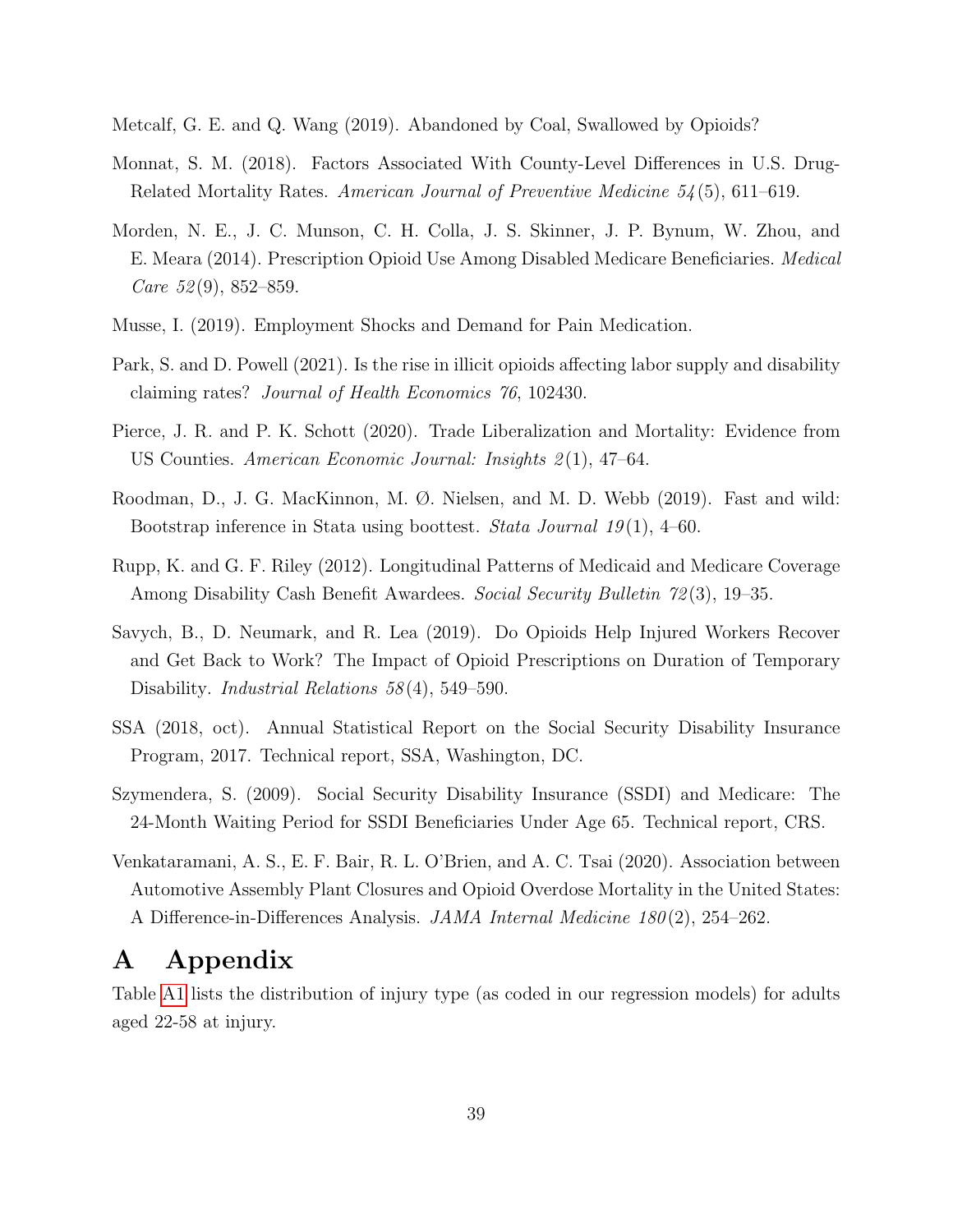| $\alpha$ and $\alpha$ is a subset of $\alpha$ is a subset of $\alpha$ in $\alpha$ in $\alpha$ . |         |             |
|-------------------------------------------------------------------------------------------------|---------|-------------|
| All ages Injury Type Distribution                                                               |         |             |
| Injury Site and Type                                                                            | N       | % of sample |
| Hand & Wrist & Fingers Open Wounds                                                              | 1,215   | 13.3%       |
| Lower Extremity: Other Injury Type                                                              | 589     | $6.4\%$     |
| System Wide & Late Effects                                                                      | 508     | $5.6\%$     |
| Face Open Wounds                                                                                | 500     | $5.5\%$     |
| Upper Extremity: Other Injury Type                                                              | 437     | 4.8%        |
| Lower Leg & Ankle Sprains & Strains                                                             | 385     | $4.2\%$     |
| Lower Leg & Ankle Fractures                                                                     | 377     | $4.1\%$     |
| Torso: Other Injury Type                                                                        | 374     | $4.1\%$     |
| Other Head Unspecified                                                                          | 327     | $3.6\%$     |
| Cervical VCI Sprains & Strains                                                                  | 307     | $3.4\%$     |
| Forearm & Elbow Fractures                                                                       | $277\,$ | $3.0\%$     |
| Hand & Wrist & Fingers Fractures                                                                | 273     | $3.0\%$     |
| Type 2 TBI Internal Organ                                                                       | 264     | $2.9\%$     |
| Shoulder & Upper Arm Fractures                                                                  | 240     | $2.6\%$     |
| Other & Unspec Lower Extrem Sprains & Strains                                                   | 237     | $2.6\%$     |
| Foot & Toes Fractures                                                                           | 231     | 2.5%        |
| Other & Unspec Lower Extrem Open Wounds                                                         | 229     | $2.5\%$     |
| Oth Head, Face, Neck: Other Injury Type                                                         | 177     | 1.9%        |
| Shoulder & Upper Arm Dislocation                                                                | 176     | 1.9%        |
| Lumbar VCI Sprains & Strains                                                                    | 169     | 1.8%        |
| Other Head Open Wounds                                                                          | 167     | 1.8%        |
| Head, Face, Neck Unspec Superfic/Cont                                                           | 165     | 1.8%        |
| Eye Superfic/Cont                                                                               | 161     | 1.8%        |
| Forearm & Elbow Open Wounds                                                                     | 151     | 1.7%        |
| Hand & Wrist & Fingers Superfic/Cont                                                            | 149     | $1.6\%$     |
| VCI: Other Injury Type                                                                          | 136     | $1.5\%$     |
| Other & Unspecified: Other Injury Type                                                          | 134     | 1.5%        |
| Chest Superfic/Cont                                                                             | 128     | 1.4\%       |
| Chest Fractures                                                                                 | 125     | 1.4%        |
| Shoulder & Upper Arm Sprains & Strains                                                          | 121     | $1.3\%$     |
| Foot & Toes Open Wounds                                                                         | 121     | 1.3%        |
| Hand & Wrist & Fingers Sprains & Strains                                                        | 114     | 1.2%        |
| Other & Unspec Lower Extrem Unspecified                                                         | 102     | $1.1\%$     |
| TBI: Other Injury Type                                                                          | < 100   | $< 1.1\%$   |
| SCI: Other Injury Type                                                                          | < 100   | $< 1.1\%$   |
| Total                                                                                           |         | 100%        |
|                                                                                                 | 9, 150  |             |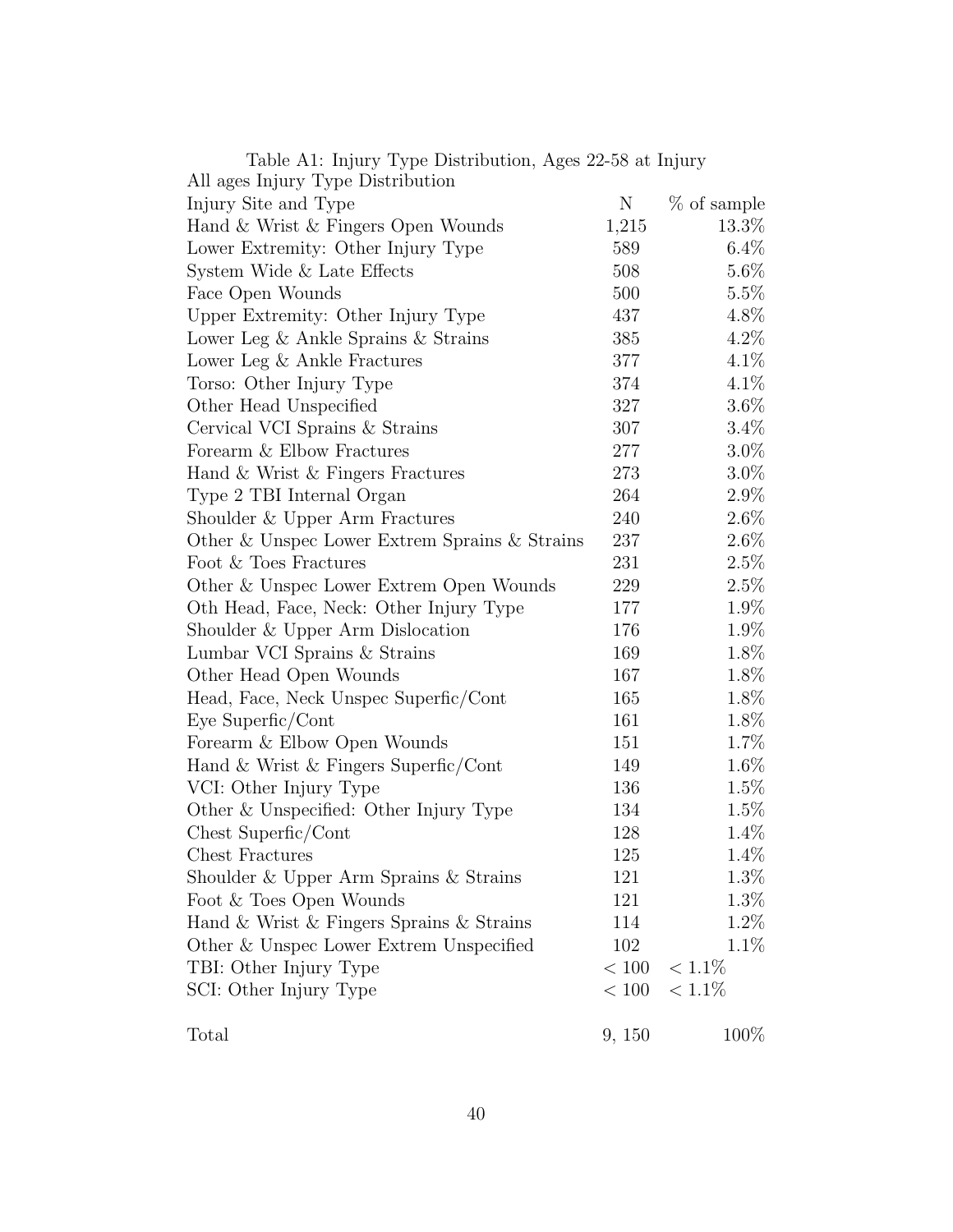

Figure A1: Coverage in CO APCD (Any Source of Coverage) by Month Relative to Index ED Visit

Table [A2](#page-15-0) lists the distribution of injury type (as coded in our regression models) for the older adults subsample (patients aged 50-58 at the index ED visit).

Table [A3](#page-18-0) shows summary statistics for pre- and post-injury opioid prescribing measures for the older adults subsample (patients aged 50-58 at the index ED visit).

Figure [A1](#page-13-0) shows the proportion of the sample with coverage from any source in the APCD by month relative to the injury (including Medicare, Medicaid, ACA Marketplace or Other Nongroup coverage in addition to fully-insured ESI). The proportion of patients who remain covered from these sources of coverage declines from 100% in the month of the injury to 66% at 48 months post-injury. This is important to keep in mind when interpreting our findings because prescription opioid receipt is observable only in months when patients are observed with coverage in the APCD.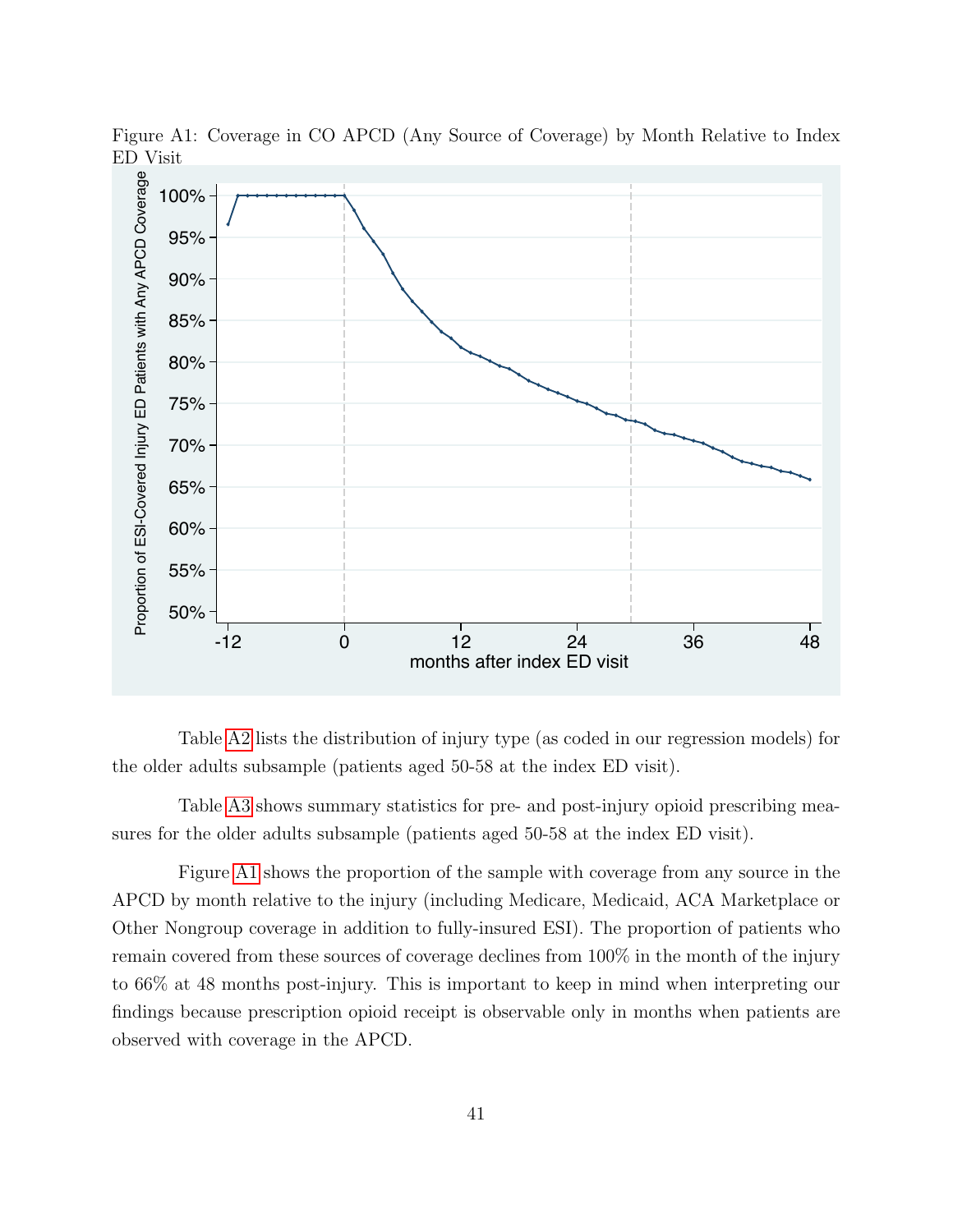| Table A2: Injury Type Distribution, Ages 50-58 at Injury |        |          |
|----------------------------------------------------------|--------|----------|
| Injury type (Barell site and type)                       | N      | %        |
| Hand & Wrist & Fingers Open Wounds                       | 315    | 12.90\%  |
| Lower Extremity: Other Injury Type                       | 164    | $6.72\%$ |
| System Wide & Late Effects System Wide                   | 154    | 6.31%    |
| Lower Leg & Ankle Fractures                              | 121    | 4.95%    |
| Upper Extremity: Other Injury Type                       | 116    | 4.75%    |
| Forearm & Elbow Fractures                                | 107    | 4.38%    |
| Torso: Other Injury Type                                 | 105    | 4.30%    |
| Face Open Wounds                                         | 103    | 4.22%    |
| Other Head Unspecified                                   | 85     | 3.48%    |
| Foot & Toes Fractures                                    | 78     | $3.19\%$ |
| Lower Leg $&$ Ankle Sprains $&$ Strains                  | 75     | 3.07%    |
| Shoulder & Upper Arm Fractures                           | 66     | 2.70%    |
| Other & Unspec Lower Extrem Sprains & Strai              | 66     | 2.70%    |
| Cervical VCI Sprains & Strains                           | 63     | 2.58%    |
| Hand & Wrist & Fingers Fractures                         | 63     | 2.58%    |
| Type 2 TBI Internal Organ                                | 61     | $2.50\%$ |
| Other & Unspec Lower Extrem Open Wounds                  | 61     | 2.50%    |
| Head, Face, Neck Unspec Superfic/Cont                    | 54     | 2.21%    |
| <b>Chest Fractures</b>                                   | 54     | 2.21%    |
| Other Head Open Wounds                                   | 45     | 1.84\%   |
| Eye Superfic/Cont                                        | 45     | 1.84%    |
| Chest Superfic/Cont                                      | 43     | 1.76%    |
| Oth Head, Face, Neck: Other Injury Type                  | 42     | 1.72%    |
| VCI: Other Injury Type                                   | 40     | $1.64\%$ |
| Hand & Wrist & Fingers Superfic/Cont                     | 39     | $1.60\%$ |
| Forearm & Elbow Open Wounds                              | 38     | 1.56%    |
| Other & Unspecified: Other Injury Type                   | 37     | 1.52\%   |
| Shoulder & Upper Arm Sprains & Strains                   | 34     | 1.39%    |
| Lumbar VCI Sprains & Strains                             | 32     | 1.31\%   |
| Shoulder & Upper Arm Dislocation                         | 31     | $1.27\%$ |
| Hand & Wrist & Fingers Sprains & Strains                 | 29     | 1.19%    |
| Foot & Toes Open Wounds                                  | 29     | $1.19\%$ |
| Other & Unspec Lower Extrem Unspecified                  | < 25   | $< 1\%$  |
| TBI: Other Injury Type                                   | < 25   | $< 1\%$  |
| SCI: Other Injury Type                                   | < 25   | $< 1\%$  |
| Total                                                    | 2, 442 | 100\%    |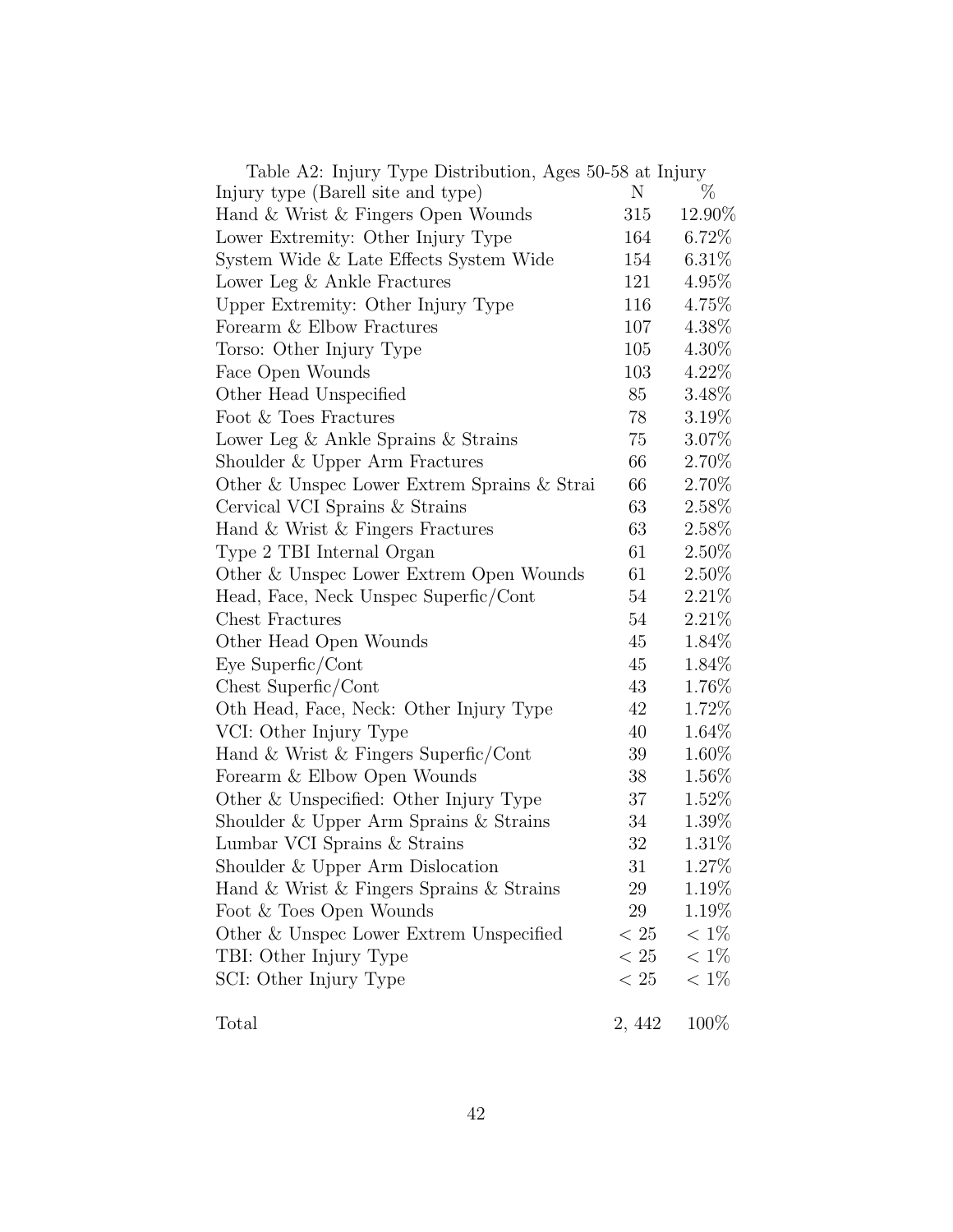| Avg Daily           | Mean | <b>SD</b> | Min  | p25  | p50  | p75  | p90   | p95   | Max    | N     |
|---------------------|------|-----------|------|------|------|------|-------|-------|--------|-------|
| MME over            |      |           |      |      |      |      |       |       |        |       |
| 30 days pre-index   | 1.17 | 16.48     | 0.00 | 0.00 | 0.00 | 0.00 | 0.62  | 1.64  | 616.44 | 2,442 |
| 90 days pre-index   | 1.18 | 15.85     | 0.00 | 0.00 | 0.00 | 0.00 | 0.00  | 2.50  | 630.00 | 2,442 |
| 365 days pre-index  | 1.20 | 16.03     | 0.00 | 0.00 | 0.00 | 0.00 | 0.00  | 1.00  | 630.00 | 2,442 |
|                     |      |           |      |      |      |      |       |       |        |       |
| Avg Daily           |      |           |      |      |      |      |       |       |        |       |
| MME over            |      |           |      |      |      |      |       |       |        |       |
| 30 days post-index  | 4.91 | 18.99     | 0.00 | 0.00 | 0.00 | 4.35 | 13.79 | 24.02 | 670.65 | 2,442 |
| 90 days post-index  | 2.92 | 16.44     | 0.00 | 0.00 | 0.00 | 1.65 | 6.59  | 10.71 | 617.14 | 2,442 |
| 180 days post-index | 2.09 | 14.83     | 0.00 | 0.00 | 0.00 | 1.24 | 3.98  | 7.18  | 608.62 | 2.442 |

Table A3: Pre-, Post-Injury Opioid Prescribing (Average Daily MME), Ages 50-58 at Injury

Figure [A2](#page-17-0) shows the probability of opioid receipt by month relative to the index ED visit.

Table [A4](#page-20-0) shows the probability of post-injury opioid prescriptions, stratified by opioid-naive status, for patients aged 50-58 at injury.

Table A4: Probability of Post-Injury Opioid Receipt, by Pre-Injury Opioid Receipt, Ages 50-58 at Injury

|                                        |         |              | With Pre-Injury      |
|----------------------------------------|---------|--------------|----------------------|
| Time Period Relative to Index ED Visit | All     | Opioid-Naive | Opioid Prescriptions |
| 1 year pre-index                       | 16.34\% | $0.00\%$     | 100.00%              |
|                                        |         |              |                      |
| 30 days post-index                     | 32.39%  | 28.19%       | 53.88%               |
| 90 days post-index                     | 35.38%  | 30.79%       | 58.90%               |
| 180 days post-index                    | 39.68%  | 35.00%       | 63.66%               |
|                                        |         |              |                      |
| N                                      | 2,442   | 2,043        | 399                  |

Table [A5](#page-28-0) shows reports the probability of Medicare enrollment among the older adult subsample at six points in time relative to the index ED visit, stratified by pre-injury opioid receipt and post-injury opioid receipt. (Medicare enrollment at 29 and 30 months post-index was not submitted to CO APCD output review, and so cannot be reported in this draft of the paper).